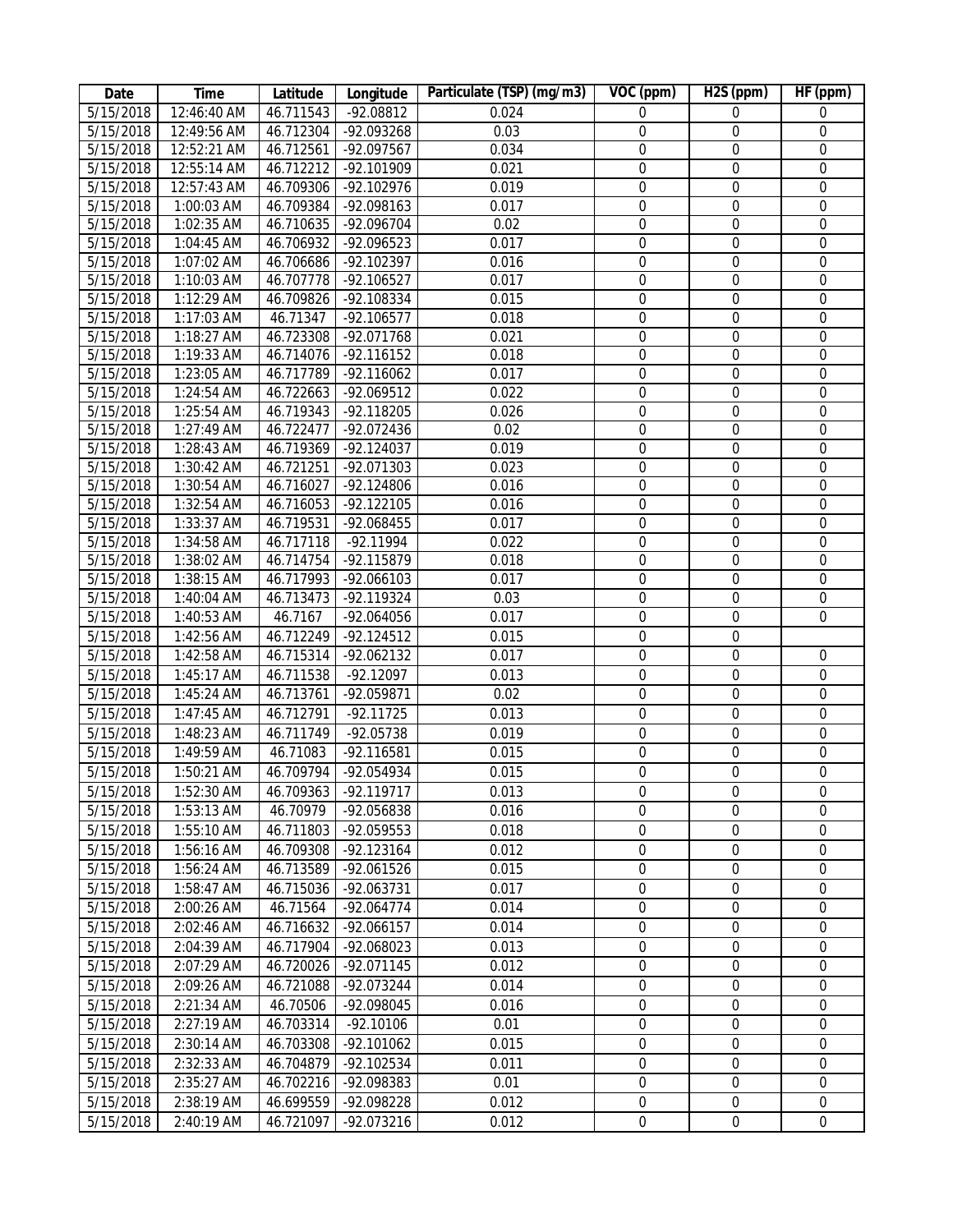| 5/15/2018              | 2:41:05 AM                 | 46.696738 | $-92.100054$ | 0.01  | $\mathbf 0$           | $\mathbf{0}$     | $\mathbf 0$      |
|------------------------|----------------------------|-----------|--------------|-------|-----------------------|------------------|------------------|
| 5/15/2018              | 2:44:21 AM                 | 46.693722 | -92.103853   | 0.009 | 0                     | $\mathbf 0$      | $\mathbf 0$      |
| 5/15/2018              | 2:49 AM                    | 46.691733 | -92.106033   | 0.01  | $\boldsymbol{0}$      | $\mathbf 0$      | $\mathbf 0$      |
| $\frac{1}{5/15/2018}$  | 2:49:33 AM                 | 46.717367 | -92.071088   | 0.016 | $\mathbf 0$           | $\mathbf 0$      | $\mathbf 0$      |
| $\overline{5}/15/2018$ | 2:51:25 AM                 | 46.689213 | -92.107999   | 0.013 | $\boldsymbol{0}$      | $\boldsymbol{0}$ | $\mathbf 0$      |
| 5/15/2018              | 2:54:04 AM                 | 46.687065 | $-92.10629$  | 0.011 | $\mathbf 0$           | $\mathbf 0$      | $\mathbf 0$      |
| 5/15/2018              | 2:54:14 AM                 | 46.719252 | -92.074348   | 0.015 | $\mathbf 0$           | $\mathbf 0$      | $\mathbf 0$      |
| 5/15/2018              | 2:56:33 AM                 | 46.718125 | -92.076152   | 0.014 | $\mathbf 0$           | $\mathbf 0$      | $\mathbf 0$      |
| 5/15/2018              | 2:57:15 AM                 | 46.682627 | -92.103912   | 0.009 | $\boldsymbol{0}$      | $\mathbf 0$      | $\mathbf 0$      |
| 5/15/2018              | 2:58:37 AM                 | 46.717446 | -92.074837   | 0.016 | $\overline{0}$        | $\mathbf 0$      | $\mathbf 0$      |
| 5/15/2018              | 2:59:11 AM                 | 46.684484 | $-92.102117$ | 0.01  | $\boldsymbol{0}$      | $\boldsymbol{0}$ | $\mathbf 0$      |
| 5/15/2018              | 3:01:10 AM                 | 46.716554 | -92.072108   | 0.013 | $\boldsymbol{0}$      | $\boldsymbol{0}$ | $\mathbf 0$      |
| 5/15/2018              | 3:01:19 AM                 | 46.68165  | -92.097907   | 0.009 | $\boldsymbol{0}$      | $\boldsymbol{0}$ | $\mathbf 0$      |
| 5/15/2018              | 3:03:50 AM                 | 46.715308 | -92.070399   | 0.014 | 0                     | $\boldsymbol{0}$ | $\mathbf 0$      |
| 5/15/2018              | 3:05:05 AM                 | 46.677582 | -92.097943   | 0.013 | $\boldsymbol{0}$      | $\boldsymbol{0}$ | $\mathbf 0$      |
|                        |                            |           | -92.068158   | 0.018 |                       | $\boldsymbol{0}$ | $\mathbf 0$      |
| 5/15/2018              | 3:05:27 AM<br>$3:07:17$ AM | 46.713864 | -92.098249   | 0.015 | 0<br>$\boldsymbol{0}$ | $\boldsymbol{0}$ | $\boldsymbol{0}$ |
| 5/15/2018              |                            | 46.674331 | $-92.066282$ |       |                       |                  |                  |
| 5/15/2018              | 3:07:53 AM                 | 46.712845 |              | 0.012 | 0                     | $\mathbf 0$      | $\mathbf 0$      |
| 5/15/2018              | 3:09:04 AM                 | 46.672477 | -92.09822    | 0.022 | $\mathbf 0$           | $\mathbf 0$      | $\mathbf 0$      |
| 5/15/2018              | 3:11:13 AM                 | 46.669733 | -92.098332   | 0.01  | $\overline{0}$        | $\mathbf 0$      | $\mathbf 0$      |
| 5/15/2018              | 3:13:33 AM                 | 46.666482 | -92.098388   | 0.014 | $\mathbf 0$           | $\mathbf 0$      | $\mathbf 0$      |
| 5/15/2018              | 3:14:53 AM                 | 46.71124  | -92.064035   | 0.013 | $\boldsymbol{0}$      | $\mathbf 0$      | $\mathbf 0$      |
| 5/15/2018              | 3:16:53 AM                 | 46.709142 | -92.061335   | 0.012 | $\mathbf 0$           | $\boldsymbol{0}$ | $\mathbf 0$      |
| 5/15/2018              | 3:17:46 AM                 | 46.666246 | -92.093004   | 0.029 | $\boldsymbol{0}$      | $\boldsymbol{0}$ | $\mathbf 0$      |
| 5/15/2018              | 3:18:51 AM                 | 46.707414 | -92.058853   | 0.013 | $\boldsymbol{0}$      | $\boldsymbol{0}$ | $\mathbf 0$      |
| 5/15/2018              | 3:20:24 AM                 | 46.665919 | -92.098164   | 0.014 | $\boldsymbol{0}$      | $\boldsymbol{0}$ | $\mathbf 0$      |
| 5/15/2018              | 3:21:05 AM                 | 46.7051   | -92.056192   | 0.014 | $\boldsymbol{0}$      | $\boldsymbol{0}$ | $\mathbf 0$      |
| 5/15/2018              | $3:22:25$ AM               | 46.66587  | -92.102503   | 0.013 | $\boldsymbol{0}$      | $\mathbf 0$      | $\mathbf 0$      |
| $\overline{5}/15/2018$ | 3:22:52 AM                 | 46.703165 | $-92.053566$ | 0.015 | $\boldsymbol{0}$      | $\boldsymbol{0}$ | $\mathbf 0$      |
| 5/15/2018              | 3:24:52 AM                 | 46.701031 | -92.05085    | 0.016 | $\mathbf 0$           | $\mathbf 0$      | $\mathbf 0$      |
| 5/15/2018              | 3:24:53 AM                 | 46.670006 | -92.102943   | 0.012 | 0                     | $\mathbf 0$      | $\mathbf 0$      |
| $\overline{5}/15/2018$ | 3:27:23 AM                 | 46.700079 | -92.053048   | 0.014 | 0                     | $\mathbf 0$      | $\boldsymbol{0}$ |
| 5/15/2018              | 3:29:34 AM                 | 46.700075 | -92.054983   | 0.012 | 0                     | $\mathbf 0$      | $\boldsymbol{0}$ |
| 5/15/2018              | 3:30 AM                    | 46.674963 | -92.103368   | 0.011 | 0                     | $\mathbf 0$      | $\mathbf 0$      |
| 5/15/2018              | 3:31:12 AM                 | 46.700628 | -92.057337   | 0.012 | $\boldsymbol{0}$      | $\boldsymbol{0}$ | $\mathbf 0$      |
| 5/15/2018              | 3:32:13 AM                 | 46.674384 | -92.107368   |       | $\overline{0}$        | $\mathbf 0$      | $\mathbf 0$      |
| 5/15/2018              | 3:32:51 AM                 | 46.674391 | $-92.10734$  | 0.044 | $\mathbf{0}$          | $\mathbf{0}$     | $\mathbf 0$      |
| 5/15/2018              | 3:33:35 AM                 | 46.699191 | -92.059241   | 0.013 | 0                     | $\mathbf 0$      | $\mathbf{0}$     |
| 5/15/2018              | 3:35:25 AM                 | 46.67057  | -92.107331   | 0.013 | 0                     | $\boldsymbol{0}$ | 0                |
| $\overline{5}/15/2018$ | 3:37:25 AM                 | 46.668276 | $-92.107411$ | 0.02  | 0                     | $\boldsymbol{0}$ | $\boldsymbol{0}$ |
| 5/15/2018              | 3:37:27 AM                 | 46.703083 | -92.047936   | 0.018 | $\mathbf 0$           | $\mathbf 0$      | $\mathbf 0$      |
| 5/15/2018              | 3:39:24 AM                 | 46.704655 | -92.050166   | 0.013 | $\boldsymbol{0}$      | $\boldsymbol{0}$ | $\mathbf 0$      |
| 5/15/2018              | 3:39:38 AM                 | 46.665768 | $-92.1062$   | 0.019 | $\boldsymbol{0}$      | $\mathbf 0$      | $\mathbf 0$      |
| 5/15/2018              | 3:41:02 AM                 | 46.706218 | $-92.051795$ | 0.014 | $\mathbf 0$           | $\mathbf 0$      | $\Omega$         |
| 5/15/2018              | 3:43:45 AM                 | 46.707342 | -92.049914   | 0.014 | 0                     | 0                | $\mathbf 0$      |
| 5/15/2018              | 4:00:09 AM                 | 46.664328 | $-92.1076$   | 0.011 | $\mathbf 0$           | $\mathbf 0$      | $\mathbf 0$      |
| 5/15/2018              | 4:02:57 AM                 | 46.662171 | -92.104882   | 0.017 | 0                     | $\mathbf 0$      | $\boldsymbol{0}$ |
| 5/15/2018              | 4:05:34 AM                 | 46.662763 | -92.099857   | 0.011 | $\boldsymbol{0}$      | $\boldsymbol{0}$ | $\mathbf 0$      |
| 5/15/2018              | 4:07:21 AM                 | 46.665676 | -92.099992   | 0.012 | 0                     | 0                | $\mathbf 0$      |
| 5/15/2018              | 4:11:19 AM                 | 46.66938  | -92.087634   | 0.014 | 0                     | $\boldsymbol{0}$ | $\mathbf 0$      |
| 5/15/2018              | 4:14:22 AM                 | 46.707712 | -92.066406   | 0.009 | 0                     | $\boldsymbol{0}$ | $\mathbf 0$      |
| 5/15/2018              | 4:14:42 AM                 | 46.672573 | -92.076574   | 0.009 | $\boldsymbol{0}$      | $\boldsymbol{0}$ | $\mathbf{0}$     |
| 5/15/2018              | 4:16:44 AM                 | 46.710961 | -92.066653   | 0.009 | $\boldsymbol{0}$      | $\boldsymbol{0}$ | $\mathbf 0$      |
| 5/15/2018              | 4:19:17 AM                 | 46.710795 | $-92.071419$ | 0.007 | $\boldsymbol{0}$      | $\boldsymbol{0}$ | $\mathbf 0$      |
|                        |                            |           |              |       |                       |                  |                  |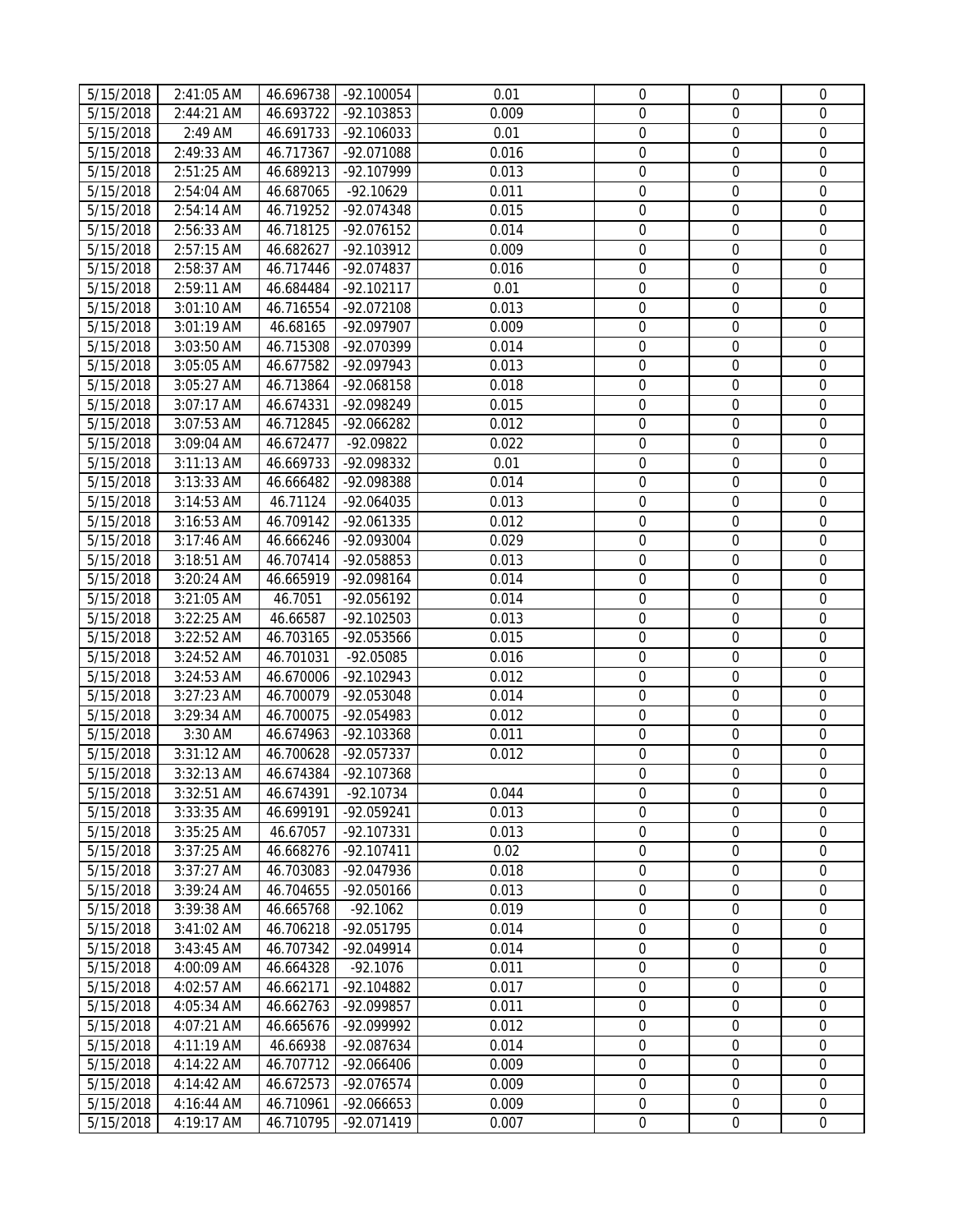| 5/15/2018              | 4:22:35 AM   | 46.71293  | -92.066866   | 0.008 | $\mathbf 0$      | $\mathbf{0}$     | $\mathbf 0$      |
|------------------------|--------------|-----------|--------------|-------|------------------|------------------|------------------|
| 5/15/2018              | 4:26:25 AM   | 46.715235 | -92.069813   | 0.01  | 0                | $\mathbf 0$      | $\mathbf 0$      |
| 5/15/2018              | 4:28:41 AM   | 46.716851 | $-92.07184$  | 0.01  | $\boldsymbol{0}$ | $\mathbf 0$      | $\mathbf 0$      |
| 5/15/2018              | 4:31:41 AM   | 46.716084 | -92.075279   | 0.011 | $\mathbf 0$      | $\mathbf 0$      | $\mathbf 0$      |
| 5/15/2018              | 4:34:04 AM   | 46.714093 | -92.075768   | 0.01  | $\boldsymbol{0}$ | $\boldsymbol{0}$ | $\mathbf 0$      |
| 5/15/2018              | 4:35:58 AM   | 46.714282 | -92.072681   | 0.009 | $\boldsymbol{0}$ | $\mathbf 0$      | $\mathbf 0$      |
| 5/15/2018              | 4:41:06 AM   | 46.707573 | -92.054914   | 0.009 | $\mathbf 0$      | $\mathbf 0$      | $\mathbf 0$      |
| 5/15/2018              | 4:47:46 AM   | 46.703146 | $-92.062177$ | 0.009 | $\mathbf 0$      | $\mathbf 0$      | $\mathbf 0$      |
| 5/15/2018              | 4:50:33 AM   | 46.668914 | -92.072007   | 0.014 | $\boldsymbol{0}$ | $\mathbf 0$      | $\mathbf 0$      |
| 5/15/2018              | 4:51:11 AM   | 46.703165 | -92.059048   | 0.009 | $\mathbf 0$      | $\mathbf 0$      | $\mathbf 0$      |
| 5/15/2018              | 4:52:41 AM   | 46.667962 | -92.073503   | 0.012 | $\boldsymbol{0}$ | $\boldsymbol{0}$ | $\mathbf 0$      |
| 5/15/2018              | 4:55:23 AM   | 46.698302 | -92.053018   | 0.01  | $\boldsymbol{0}$ | $\boldsymbol{0}$ | $\mathbf 0$      |
| 5/15/2018              | 4:57:05 AM   | 46.668989 | $-92.079144$ | 0.009 | $\boldsymbol{0}$ | $\boldsymbol{0}$ | $\mathbf 0$      |
| 5/15/2018              | 4:59:25 AM   | 46.667855 | -92.081033   | 0.011 | 0                | $\boldsymbol{0}$ | $\boldsymbol{0}$ |
| 5/15/2018              | 4:59:54 AM   | 46.703632 | -92.050551   | 0.008 | 0                | $\boldsymbol{0}$ | $\mathbf 0$      |
| 5/15/2018              | 5:02:12 AM   | 46.705127 | -92.052398   | 0.008 | 0                | $\boldsymbol{0}$ | $\mathbf 0$      |
| 5/15/2018              | 5:03:40 AM   | 46.669224 | -92.091188   | 0.01  | $\boldsymbol{0}$ | $\boldsymbol{0}$ | $\boldsymbol{0}$ |
| 5/15/2018              | 5:04:44 AM   | 46.706241 | -92.050823   | 0.009 | 0                | $\boldsymbol{0}$ | $\mathbf 0$      |
| 5/15/2018              | 5:09:19 AM   | 46.697957 | $-92.040415$ | 0.006 | $\mathbf 0$      | $\mathbf 0$      | $\mathbf 0$      |
| 5/15/2018              | 5:11:20 AM   | 46.699254 | $-92.03971$  | 0.009 | $\mathbf 0$      | $\mathbf 0$      | $\mathbf 0$      |
| 5/15/2018              | $5:13:16$ AM | 46.701381 | -92.042244   | 0.008 | $\mathbf 0$      | $\mathbf 0$      | $\mathbf 0$      |
| 5/15/2018              | 5:20:12 AM   | 46.68474  | $-92.032113$ | 0.007 | $\boldsymbol{0}$ | $\mathbf 0$      | $\mathbf 0$      |
| 5/15/2018              | 5:22:14 AM   | 46.68408  | -92.03338    | 0.007 | $\mathbf 0$      | $\boldsymbol{0}$ | $\mathbf 0$      |
| 5/15/2018              | 5:25:34 AM   | 46.683186 | -92.034836   | 0.006 | $\boldsymbol{0}$ | $\boldsymbol{0}$ | $\mathbf 0$      |
| 5/15/2018              | 5:29:10 AM   | 46.681872 | -92.036489   | 0.008 | $\boldsymbol{0}$ | $\boldsymbol{0}$ | $\mathbf 0$      |
| 5/15/2018              | 5:31:39 AM   | 46.680713 | -92.038839   | 0.006 | $\boldsymbol{0}$ | $\boldsymbol{0}$ | $\mathbf 0$      |
| 5/15/2018              | 5:34:16 AM   | 46.679377 | -92.041088   | 0.006 | $\boldsymbol{0}$ | $\boldsymbol{0}$ | $\mathbf 0$      |
| 5/15/2018              | 5:43:13 AM   | 46.675481 | $-92.03793$  | 0.007 | $\boldsymbol{0}$ | $\mathbf 0$      | $\mathbf 0$      |
| $\overline{5}/15/2018$ | 5:46:27 AM   | 46.673031 | $-92.042164$ | 0.014 | $\boldsymbol{0}$ | $\boldsymbol{0}$ | $\mathbf 0$      |
| 5/15/2018              | 5:48:25 AM   | 46.671004 | $-92.04526$  | 0.01  | $\mathbf 0$      | $\mathbf 0$      | $\boldsymbol{0}$ |
| 5/15/2018              | 5:50:28 AM   | 46.669016 | $-92.048247$ | 0.022 | 0                | $\mathbf 0$      | $\mathbf 0$      |
| $\overline{5}/15/2018$ | 5:53:09 AM   | 46.665031 | -92.054926   | 0.018 | 0                | $\mathbf 0$      | $\boldsymbol{0}$ |
| 5/15/2018              | 5:57 AM      | 46.666733 | -92.064893   | 0.01  | 0                | $\mathbf 0$      | $\boldsymbol{0}$ |
| 5/15/2018              | 7:31:37 AM   | 46.705667 | -92.060597   | 0.006 | 0                | $\boldsymbol{0}$ | $\mathbf 0$      |
| 5/15/2018              | 7:39:42 AM   | 46.70425  | $-92.060126$ | 0.006 | $\boldsymbol{0}$ | $\boldsymbol{0}$ | $\mathbf 0$      |
| 5/15/2018              | 7:40:59 AM   | 46.703865 | $-92.061563$ | 0.005 | $\overline{0}$   | $\mathbf 0$      | $\mathbf 0$      |
| 5/15/2018              | 7:42:54 AM   | 46.702373 | -92.062683   | 0.007 | $\overline{0}$   | $\mathbf 0$      | $\mathbf 0$      |
| 5/15/2018              | 7:44:58 AM   | 46.704725 | -92.059691   | 0.005 | 0                | $\mathbf 0$      | $\mathbf 0$      |
| 5/15/2018              | 7:47:04 AM   | 46.705857 | $-92.057771$ | 0.01  | 0                | $\boldsymbol{0}$ | 0                |
| $\overline{5}/15/2018$ | 7:48:50 AM   | 46.706564 | -92.056569   | 0.006 | 0                | $\boldsymbol{0}$ | $\boldsymbol{0}$ |
| 5/15/2018              | 7:50:25 AM   | 46.708296 | -92.053907   | 0.006 | $\mathbf 0$      | $\mathbf 0$      | $\mathbf 0$      |
| 5/15/2018              | 7:51:35 AM   | 46.709279 | -92.052122   | 0.005 | $\boldsymbol{0}$ | $\boldsymbol{0}$ | $\mathbf 0$      |
| 5/15/2018              | 7:53:39 AM   | 46.707606 | $-92.05181$  | 0.007 | $\boldsymbol{0}$ | $\mathbf 0$      | $\mathbf 0$      |
| 5/15/2018              | 7:55 AM      | 46.706474 | -92.053802   | 0.006 | $\mathbf 0$      | $\mathbf 0$      | $\Omega$         |
| 5/15/2018              | 7:56:20 AM   | 46.705436 | -92.055274   | 0.005 | $\boldsymbol{0}$ | 0                | $\mathbf 0$      |
| 5/15/2018              | 7:57:58 AM   | 46.704324 | -92.054016   | 0.006 | $\mathbf 0$      | $\mathbf 0$      | $\mathbf 0$      |
| 5/15/2018              | 7:59:23 AM   | 46.70497  | -92.052878   | 0.006 | $\mathbf 0$      | $\mathbf 0$      | $\boldsymbol{0}$ |
| 5/15/2018              | 8:00:45 AM   | 46.706578 | -92.050348   | 0.005 | 0                | $\boldsymbol{0}$ | $\mathbf 0$      |
| 5/15/2018              | 8:02:28 AM   | 46.706989 | -92.048882   | 0.006 | 0                | 0                | $\mathbf 0$      |
| 5/15/2018              | 8:04:10 AM   | 46.705601 | -92.049311   | 0.005 | 0                | $\boldsymbol{0}$ | $\mathbf 0$      |
| 5/15/2018              | 8:05:30 AM   | 46.70474  | -92.052304   | 0.007 | 0                | $\boldsymbol{0}$ | $\mathbf 0$      |
| 5/15/2018              | 8:06:45 AM   | 46.703594 | $-92.055723$ | 0.007 | 0                | $\boldsymbol{0}$ | $\mathbf{0}$     |
| 5/15/2018              | 8:08:06 AM   | 46.700842 | $-92.05711$  | 0.006 | $\boldsymbol{0}$ | $\boldsymbol{0}$ | $\mathbf 0$      |
| 5/15/2018              | 8:09:36 AM   | 46.699318 | $-92.05945$  | 0.007 | $\boldsymbol{0}$ | $\boldsymbol{0}$ | $\mathbf 0$      |
|                        |              |           |              |       |                  |                  |                  |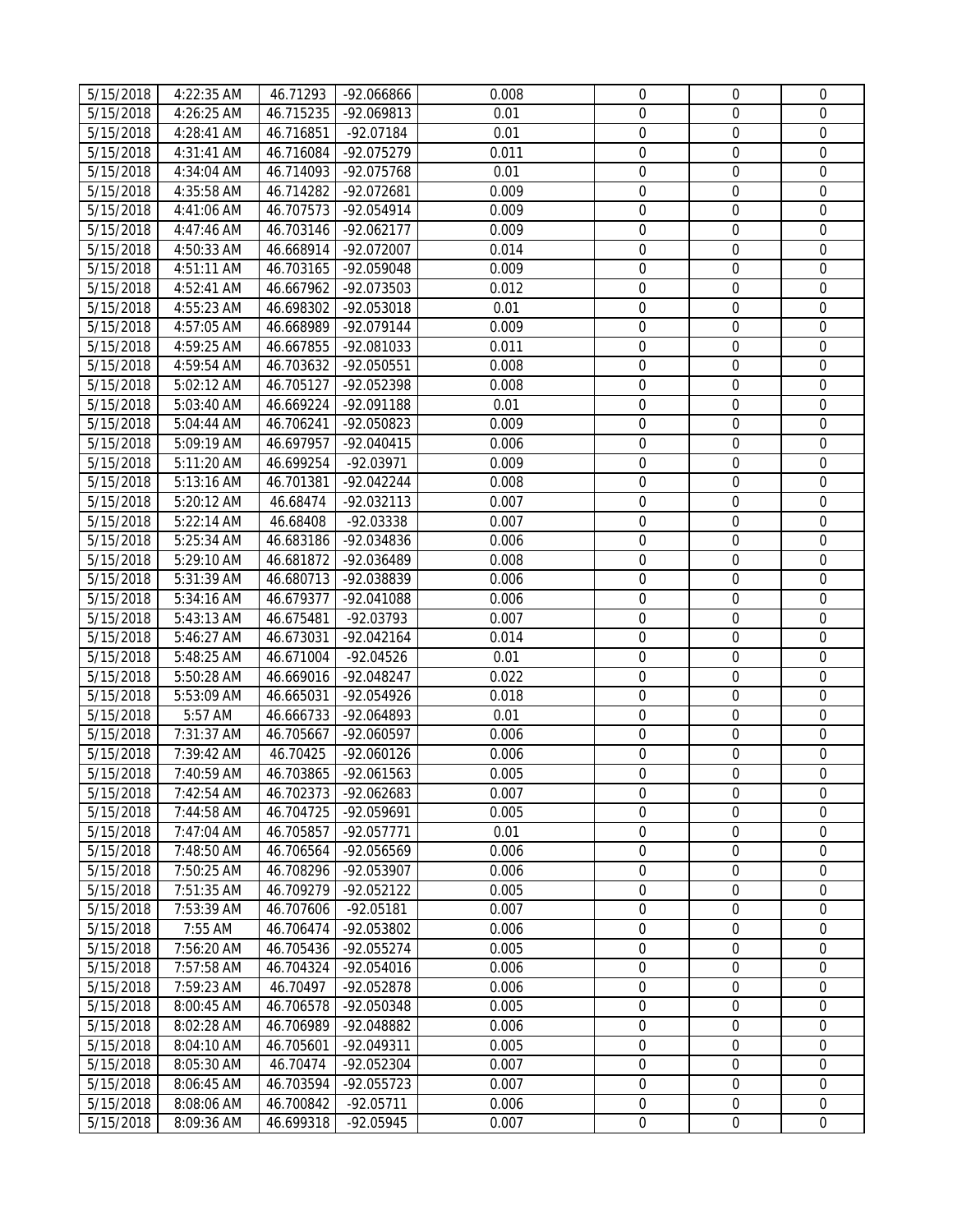| 5/15/2018              | 8:10:46 AM               | 46.698033              | -92.057884               | 0.008          | $\mathbf 0$      | $\mathbf{0}$                         | $\mathbf 0$                     |
|------------------------|--------------------------|------------------------|--------------------------|----------------|------------------|--------------------------------------|---------------------------------|
| 5/15/2018              | 8:11:32 AM               | 46.722608              | -92.070578               | 0.007          | 0                | $\mathbf 0$                          | $\mathbf 0$                     |
| 5/15/2018              | 8:12:49 AM               | 46.699945              | -92.055333               | 0.01           | $\boldsymbol{0}$ | $\mathbf 0$                          | $\mathbf 0$                     |
| 5/15/2018              | 8:14:22 AM               | 46.701096              | -92.053604               | 0.007          | $\boldsymbol{0}$ | $\boldsymbol{0}$                     | $\boldsymbol{0}$                |
| 5/15/2018              | 8:16:51 AM               | 46.702817              | -92.050567               | 0.006          | $\mathbf 0$      | $\boldsymbol{0}$                     | $\mathbf 0$                     |
| 5/15/2018              | 8:17:08 AM               | 46.72056               | -92.070173               | 0.007          | $\mathbf 0$      | $\mathbf 0$                          | $\mathbf 0$                     |
| 5/15/2018              | 8:18:25 AM               | 46.704471              | -92.047513               | 0.012          | $\mathbf 0$      | $\mathbf 0$                          | $\mathbf 0$                     |
| 5/15/2018              | 8:19:23 AM               | 46.718948              | -92.069071               | 0.006          | $\mathbf 0$      | $\mathbf 0$                          | $\mathbf 0$                     |
| 5/15/2018              | 8:19:52 AM               | 46.704468              | -92.047553               | 0.005          | $\mathbf 0$      | $\mathbf 0$                          | $\mathbf 0$                     |
| 5/15/2018              | 8:20:59 AM               | 46.720377              | -92.071842               | 0.008          | $\mathbf 0$      | $\mathbf 0$                          | $\mathbf 0$                     |
| 5/15/2018              | 8:21:22 AM               | 46.701576              | -92.049566               | 0.005          | $\mathbf 0$      | $\mathbf 0$                          | $\boldsymbol{0}$                |
| 5/15/2018              | 8:23:12 AM               | 46.722209              | -92.074481               | 0.006          | $\boldsymbol{0}$ | $\boldsymbol{0}$                     | $\mathbf 0$                     |
| 5/15/2018              | 8:24:09 AM               | 46.700095              | -92.051969               | 0.004          | 0                | $\boldsymbol{0}$                     | $\boldsymbol{0}$                |
| 5/15/2018              | 8:25:09 AM               | 46.723913              | -92.076855               | 0.03           | $\boldsymbol{0}$ | $\boldsymbol{0}$                     | $\mathbf 0$                     |
| 5/15/2018              | 8:25:19 AM               | 46.698783              | -92.053393               | 0.006          | $\boldsymbol{0}$ | $\boldsymbol{0}$                     | $\boldsymbol{0}$                |
| 5/15/2018              | 8:27:34 AM               | 46.723929              | $-92.08074$              | 0.025          | $\boldsymbol{0}$ | $\boldsymbol{0}$                     | $\mathbf 0$                     |
| 5/15/2018              | 8:29:04 AM               | 46.698501              | -92.048784               | 0.007          | 0                | $\boldsymbol{0}$                     | $\boldsymbol{0}$                |
| 5/15/2018              | 8:29:45 AM               | 46.724213              | -92.085675               | 0.044          | 0                | $\boldsymbol{0}$                     | $\mathbf 0$                     |
| 5/15/2018              | 8:30:41 AM               | 46.700326              | -92.045546               | 0.01           | $\boldsymbol{0}$ | $\boldsymbol{0}$                     | $\boldsymbol{0}$                |
| 5/15/2018              | 8:31:39 AM               | 46.724213              | -92.089874               | 0.015          | $\mathbf 0$      | $\mathbf 0$                          | $\mathbf 0$                     |
| 5/15/2018              | 8:32:40 AM               | 46.703469              | -92.045306               | 0.006          | $\mathbf 0$      | $\mathbf 0$                          | $\overline{0}$                  |
| 5/15/2018              | 8:33:17 AM               | 46.724227              | $-92.09438$              | 0.016          | $\boldsymbol{0}$ | $\mathbf 0$                          | $\mathbf 0$                     |
| 5/15/2018              | 8:34:37 AM               | 46.724278              | -92.097139               | 0.025          | $\boldsymbol{0}$ | $\mathbf 0$                          | $\mathbf 0$                     |
| 5/15/2018              | 8:35:52 AM               | 46.701037              | $-92.041718$             | 0.005          | $\boldsymbol{0}$ | $\boldsymbol{0}$                     | $\mathbf 0$                     |
| 5/15/2018              | 8:36:10 AM               | 46.724264              | -92.100494               | 0.02           | $\boldsymbol{0}$ | $\boldsymbol{0}$                     | $\boldsymbol{0}$                |
| 5/15/2018              | 8:37:31 AM               | 46.699202              | -92.044165               | 0.009          | $\boldsymbol{0}$ | $\boldsymbol{0}$                     | $\boldsymbol{0}$                |
| 5/15/2018              | 8:38 AM                  | 46.724458              | -92.103024               | 0.011          | $\boldsymbol{0}$ | $\boldsymbol{0}$                     | $\mathbf 0$                     |
| 5/15/2018              | 8:39:05 AM               | 46.697338              | $-92.0476$               | 0.005          | $\mathbf 0$      | $\mathbf 0$                          | $\mathbf 0$                     |
| 5/15/2018              | 8:39:31 AM               | 46.724309              | -92.105027               | 0.013          | $\boldsymbol{0}$ | $\boldsymbol{0}$                     | $\mathbf 0$                     |
| $\frac{1}{5/15/2018}$  | 8:40:57 AM               | 46.696297              | $-92.04602$              | 0.005          | $\boldsymbol{0}$ | $\mathbf 0$                          | $\mathbf 0$                     |
| 5/15/2018              | 8:41:12 AM               | 46.723105              | -92.106916               | 0.035          | $\mathbf 0$      | $\mathbf 0$                          | $\boldsymbol{0}$                |
| 5/15/2018              | 8:42:50 AM               | 46.723086              | $-92.104959$             | 0.02           | $\mathbf 0$      | $\mathbf 0$                          | $\mathbf 0$                     |
| 5/15/2018              | 8:43:05 AM               | 46.697817              | $-92.04391$              | 0.004          | 0                | $\mathbf 0$                          | $\boldsymbol{0}$                |
| 5/15/2018              | 8:44:16 AM               | 46.69891               | $-92.041812$             | 0.004          | $\mathbf 0$      | $\mathbf 0$                          | $\mathbf 0$                     |
| 5/15/2018              | 8:44:51 AM               | 46.722938              | -92.102697               | 0.012          | $\boldsymbol{0}$ | $\boldsymbol{0}$                     | $\boldsymbol{0}$                |
| 5/15/2018              | 8:45:23 AM               | 46.698998              | -92.041752               | 0.005          | $\overline{0}$   | $\overline{0}$                       | $\mathbf 0$                     |
| 5/15/2018              | 8:46:28 AM               | 46.722992              | -92.102693               | 0.019          | 0                | $\mathbf{0}$                         | $\mathbf 0$                     |
| 5/15/2018              | 8:46:44 AM               | 46.69969               | -92.040388               | 0.005          | $\boldsymbol{0}$ | $\boldsymbol{0}$                     | $\boldsymbol{0}$                |
| 5/15/2018              | 8:48:05 AM               | 46.697062              | -92.042076               | 0.006          | $\boldsymbol{0}$ | $\boldsymbol{0}$                     | $\mathbf{0}$                    |
| 5/15/2018              | 8:48:07 AM               | 46.72287               | -92.098462               | 0.013          | 0                | $\boldsymbol{0}$                     | $\mathbf{0}$                    |
| $\overline{5}/15/2018$ | 8:49:18 AM               | 46.695463              | $-92.0447$               | 0.004          | 0                | $\boldsymbol{0}$                     | $\mathbf{0}$                    |
| 5/15/2018              | 8:50 AM                  | 46.722908              | -92.095427               | 0.009          | $\boldsymbol{0}$ | $\boldsymbol{0}$                     | $\mathbf 0$                     |
| 5/15/2018              | 8:50:59 AM               | 46.69382               | -92.041365               | 0.004          | $\mathbf 0$      | $\mathbf{0}$                         | $\mathbf 0$                     |
| 5/15/2018              | 8:51:56 AM               | 46.723009              | -92.090528               | 0.029          | 0                | $\mathbf{0}$                         | $\mathbf 0$                     |
| 5/15/2018              | 8:52:41 AM               | 46.691265              | -92.045777               | 0.004          | $\mathbf 0$      | $\mathbf 0$                          | $\mathbf 0$                     |
| 5/15/2018              | 8:54:23 AM               | 46.689115              | -92.049422               | 0.006          | $\mathbf 0$      | $\mathbf 0$                          | $\mathbf 0$                     |
| 5/15/2018              | 8:57:01 AM               | 46.694654              | -92.03994                | 0.004          | 0                | $\mathbf 0$<br>$\mathbf 0$           | $\mathbf 0$<br>$\boldsymbol{0}$ |
| 5/15/2018              | 8:58:41 AM               | 46.697057              | -92.036398               | 0.004          | $\mathbf 0$      |                                      |                                 |
| 5/15/2018<br>5/15/2018 | 9:01:19 AM<br>9:02:35 AM | 46.690798<br>46.691099 | -92.028912<br>-92.030709 | 0.005<br>0.007 | 0<br>0           | $\boldsymbol{0}$<br>$\boldsymbol{0}$ | $\mathbf 0$<br>$\boldsymbol{0}$ |
| 5/15/2018              | 9:04 AM                  | 46.689874              | $-92.03137$              | 0.006          | $\boldsymbol{0}$ | $\boldsymbol{0}$                     | $\mathbf 0$                     |
| 5/15/2018              | 9:05:36 AM               | 46.689101              | -92.032209               | 0.005          | 0                | $\overline{0}$                       | $\boldsymbol{0}$                |
| 5/15/2018              | 9:07:06 AM               | 46.687508              | $-92.03331$              | 0.007          | $\boldsymbol{0}$ | $\overline{0}$                       | $\boldsymbol{0}$                |
| 5/15/2018              | 9:08:47 AM               | 46.683912              | -92.033513               | 0.005          | $\boldsymbol{0}$ | $\boldsymbol{0}$                     | $\mathbf 0$                     |
|                        |                          |                        |                          |                |                  |                                      |                                 |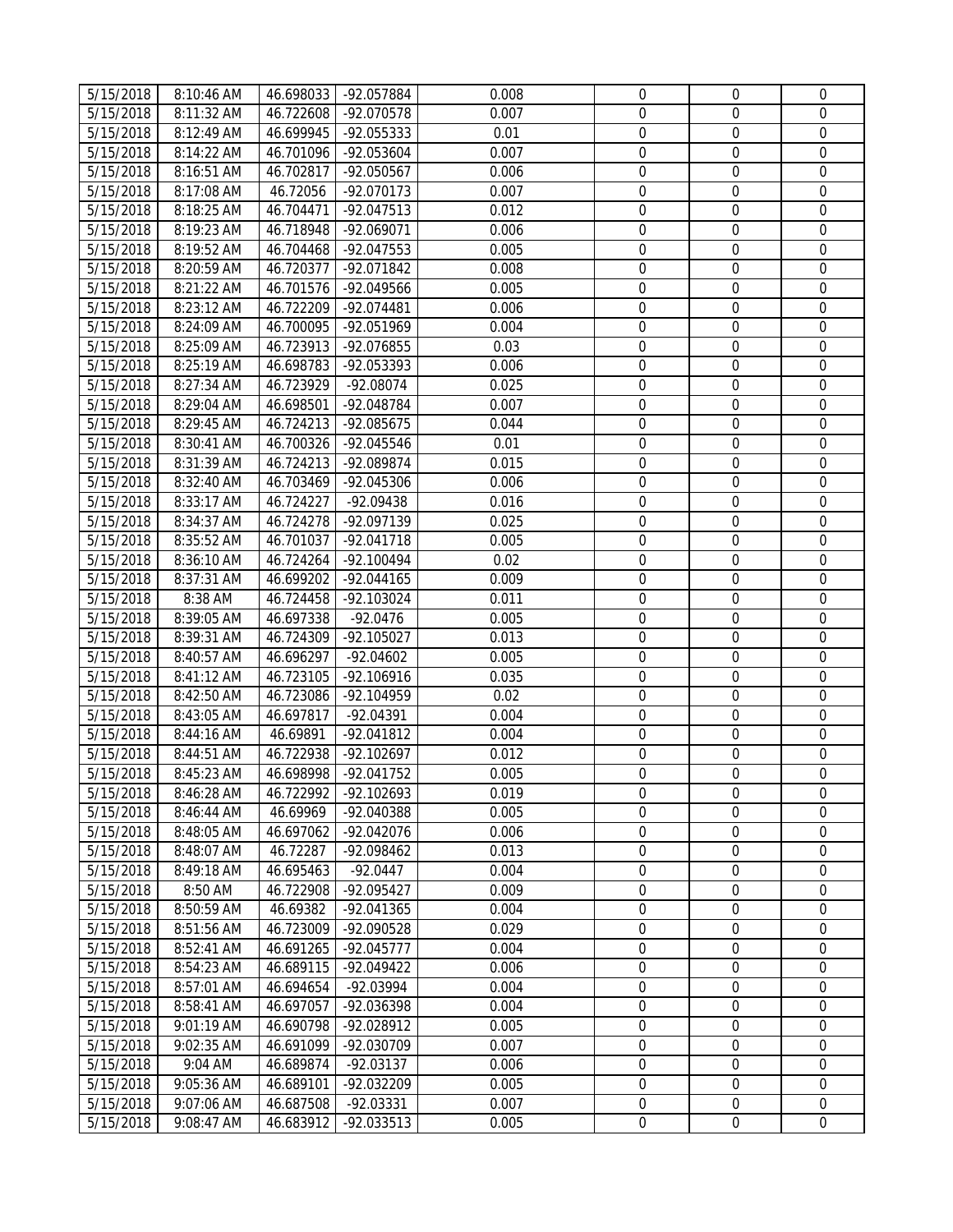| 5/15/2018<br>9:13:13 AM<br>46.720554<br>0.009<br>0<br>$\mathbf 0$<br>-92.077991<br>$\mathbf{0}$<br>5/15/2018<br>9:14:55 AM<br>46.720665<br>-92.080563<br>0.015<br>$\boldsymbol{0}$<br>$\mathbf 0$<br>$\mathbf 0$<br>$\mathbf 0$<br>$\mathbf 0$<br>5/15/2018<br>9:16:20 AM<br>46.68635<br>-92.028463<br>0.005<br>$\mathbf 0$<br>0.015<br>$\boldsymbol{0}$<br>5/15/2018<br>9:16:48 AM<br>46.720661<br>$-92.08291$<br>$\boldsymbol{0}$<br>$\mathbf 0$<br>$\boldsymbol{0}$<br>5/15/2018<br>9:18:35 AM<br>46.686381<br>-92.028497<br>0.004<br>$\mathbf 0$<br>$\mathbf 0$<br>0.028<br>$\mathbf 0$<br>$\mathbf 0$<br>$\mathbf 0$<br>5/15/2018<br>9:18:37 AM<br>46.720744<br>-92.085611<br>$\mathbf 0$<br>$\mathbf 0$<br>5/15/2018<br>9:19:50 AM<br>-92.025023<br>0.007<br>$\mathbf 0$<br>46.687089<br>$\boldsymbol{0}$<br>5/15/2018<br>9:21:02 AM<br>46.720819<br>0.045<br>$\mathbf 0$<br>$\mathbf 0$<br>-92.089192<br>0.02<br>$\mathbf 0$<br>$\mathbf 0$<br>$\mathbf 0$<br>5/15/2018<br>9:24:14 AM<br>46.721012<br>-92.094014<br>$\boldsymbol{0}$<br>$\mathbf 0$<br>5/15/2018<br>9:25:57 AM<br>46.692142<br>-92.027448<br>0.004<br>$\boldsymbol{0}$<br>5/15/2018<br>9:26:22 AM<br>46.720759<br>-92.097769<br>0.031<br>$\boldsymbol{0}$<br>$\boldsymbol{0}$<br>$\mathbf 0$<br>5/15/2018<br>9:27:19 AM<br>46.721073<br>0.015<br>$\boldsymbol{0}$<br>$\boldsymbol{0}$<br>$\mathbf 0$<br>$-92.10091$<br>5/15/2018<br>0<br>$\boldsymbol{0}$<br>$\boldsymbol{0}$<br>9:27:28 AM<br>46.692252<br>-92.028557<br>0.004<br>5/15/2018<br>9:30:10 AM<br>46.691937<br>-92.025262<br>0.005<br>0<br>$\boldsymbol{0}$<br>$\mathbf 0$<br>5/15/2018<br>9:30:33 AM<br>46.720341<br>$-92.105165$<br>0.011<br>0<br>$\boldsymbol{0}$<br>$\mathbf 0$<br>$\boldsymbol{0}$<br>$\boldsymbol{0}$<br>5/15/2018<br>9:31:42 AM<br>46.690593<br>$-92.022101$<br>0.008<br>$\boldsymbol{0}$<br>0<br>5/15/2018<br>9:33:32 AM<br>$-92.02226$<br>0.007<br>$\mathbf 0$<br>46.689449<br>$\boldsymbol{0}$<br>$\mathbf 0$<br>5/15/2018<br>9:35:18 AM<br>46.690116<br>-92.020404<br>0.007<br>$\mathbf 0$<br>$\mathbf 0$<br>$\mathbf 0$<br>$9:37:11$ AM<br>$\mathbf 0$<br>$\mathbf 0$<br>5/15/2018<br>46.688693<br>$-92.01975$<br>0.004<br>$\mathbf 0$<br>$\mathbf 0$<br>5/15/2018<br>9:38:28 AM<br>46.687594<br>-92.021282<br>0.005<br>$\mathbf 0$<br>$\boldsymbol{0}$<br>$\boldsymbol{0}$<br>5/15/2018<br>9:39:43 AM<br>46.686152<br>$-92.020443$<br>0.004<br>$\boldsymbol{0}$<br>$\boldsymbol{0}$<br>$\boldsymbol{0}$<br>9:41 AM<br>0.013<br>$\mathbf 0$<br>5/15/2018<br>46.720366<br>-92.105152<br>$\boldsymbol{0}$<br>5/15/2018<br>9:41:46 AM<br>46.686266<br>-92.020477<br>0.006<br>$\boldsymbol{0}$<br>$\mathbf 0$<br>$\boldsymbol{0}$<br>5/15/2018<br>9:42:38 AM<br>46.719485<br>-92.105644<br>0.014<br>$\boldsymbol{0}$<br>$\mathbf 0$<br>$\boldsymbol{0}$<br>$\boldsymbol{0}$<br>5/15/2018<br>9:42:53 AM<br>46.68705<br>$\mathbf 0$<br>-92.018849<br>0.004<br>$\boldsymbol{0}$<br>5/15/2018<br>9:44:01 AM<br>46.717831<br>-92.105509<br>0.03<br>$\boldsymbol{0}$<br>$\mathbf 0$<br>5/15/2018<br>9:44:02 AM<br>46.688161<br>-92.019396<br>0.006<br>$\boldsymbol{0}$<br>$\boldsymbol{0}$<br>$\mathbf{0}$<br>$\overline{5}/15/2018$<br>$\boldsymbol{0}$<br>$\mathbf 0$<br>9:45:36 AM<br>46.715936<br>-92.105625<br>0.015<br>$\boldsymbol{0}$<br>$\mathbf 0$<br>$\boldsymbol{0}$<br>5/15/2018<br>9:46:56 AM<br>46.685698<br>-92.018344<br>0.003<br>$\mathbf 0$<br>5/15/2018<br>46.713551<br>-92.105499<br>0.013<br>0<br>$\mathbf 0$<br>$\mathbf 0$<br>9:47:32 AM<br>0<br>$\mathbf 0$<br>$\boldsymbol{0}$<br>5/15/2018<br>-92.017849<br>0.003<br>9:48:28 AM<br>46.684201<br>0<br>$\boldsymbol{0}$<br>5/15/2018<br>9:49:24 AM<br>46.711701<br>-92.105619<br>0.014<br>$\mathbf 0$<br>$\boldsymbol{0}$<br>5/15/2018<br>9:51:26 AM<br>46.708782<br>-92.105456<br>0.03<br>$\boldsymbol{0}$<br>$\mathbf 0$<br>$\boldsymbol{0}$<br>5/15/2018<br>9:52:09 AM<br>46.68361<br>$-92.014163$<br>$\boldsymbol{0}$<br>$\mathbf 0$<br>0.004<br>5/15/2018<br>9:53:44 AM<br>0.011<br>$\overline{0}$<br>$\mathbf 0$<br>$\mathbf 0$<br>46.705938<br>-92.105754<br>5/15/2018<br>9:54:13 AM<br>$\mathbf 0$<br>46.681941<br>-92.010772<br>0.003<br>$\overline{0}$<br>$\mathbf{0}$<br>5/15/2018<br>0<br>$\mathbf 0$<br>9:56:04 AM<br>46.682123<br>-92.010727<br>0.003<br>$\mathbf{0}$<br>0.006<br>0<br>$\boldsymbol{0}$<br>5/15/2018<br>9:56:59 AM<br>46.682584<br>-92.008751<br>0<br>5/15/2018<br>9:58:10 AM<br>46.681927<br>-92.007231<br>0.003<br>0<br>$\boldsymbol{0}$<br>$\boldsymbol{0}$<br>$\mathbf 0$<br>$\mathbf 0$<br>5/15/2018<br>9:59:16 AM<br>46.681682<br>-92.007242<br>0.005<br>$\mathbf 0$<br>$\boldsymbol{0}$<br>5/15/2018<br>10:00:52 AM<br>46.68107<br>$-92.005263$<br>0.005<br>$\mathbf 0$<br>$\boldsymbol{0}$<br>$\boldsymbol{0}$<br>5/15/2018<br>10:02:20 AM<br>$-92.116367$<br>0.01<br>$\mathbf 0$<br>$\mathbf 0$<br>46.667406<br>$\mathbf 0$<br>5/15/2018<br>-92.005298<br>0.003<br>$\mathbf 0$<br>$\Omega$<br>10:02:37 AM<br>46.681096<br>0<br>$\mathbf 0$<br>5/15/2018<br>10:03:47 AM<br>46.68238<br>-92.008445<br>0.016<br>0<br>$\mathbf 0$<br>5/15/2018<br>10:04:35 AM<br>46.670764<br>-92.116398<br>0.007<br>$\mathbf 0$<br>$\mathbf 0$<br>$\mathbf 0$<br>$\mathbf 0$<br>$\boldsymbol{0}$<br>5/15/2018<br>0.005<br>10:05:01 AM<br>46.682054<br>-92.009438<br>$\boldsymbol{0}$<br>5/15/2018<br>10:06 AM<br>$-92.116137$<br>0.005<br>$\boldsymbol{0}$<br>$\mathbf 0$<br>46.673493<br>5/15/2018<br>10:06:08 AM<br>-92.009445<br>0.004<br>0<br>0<br>$\mathbf 0$<br>46.68212<br>5/15/2018<br>10:07:22 AM<br>-92.116296<br>0.005<br>0<br>$\boldsymbol{0}$<br>$\boldsymbol{0}$<br>46.675812<br>$\overline{5}/15/2018$<br>0<br>$\boldsymbol{0}$<br>$\mathbf 0$<br>10:07:31 AM<br>46.680415<br>$-92.008164$<br>0.004<br>5/15/2018<br>10:08:58 AM<br>46.681447<br>-92.009434<br>0.003<br>0<br>$\boldsymbol{0}$<br>$\boldsymbol{0}$<br>5/15/2018<br>10:09:38 AM<br>46.68282<br>-92.115879<br>0.014<br>$\boldsymbol{0}$<br>$\boldsymbol{0}$<br>$\mathbf 0$<br>46.681443<br>-92.009508<br>0.005<br>$\boldsymbol{0}$<br>$\boldsymbol{0}$<br>$\boldsymbol{0}$ | 5/15/2018 | 9:10:50 AM  | 46.684418 | -92.029844 | 0.01 | $\mathbf{0}$ | $\mathbf{0}$ | $\mathbf 0$ |
|---------------------------------------------------------------------------------------------------------------------------------------------------------------------------------------------------------------------------------------------------------------------------------------------------------------------------------------------------------------------------------------------------------------------------------------------------------------------------------------------------------------------------------------------------------------------------------------------------------------------------------------------------------------------------------------------------------------------------------------------------------------------------------------------------------------------------------------------------------------------------------------------------------------------------------------------------------------------------------------------------------------------------------------------------------------------------------------------------------------------------------------------------------------------------------------------------------------------------------------------------------------------------------------------------------------------------------------------------------------------------------------------------------------------------------------------------------------------------------------------------------------------------------------------------------------------------------------------------------------------------------------------------------------------------------------------------------------------------------------------------------------------------------------------------------------------------------------------------------------------------------------------------------------------------------------------------------------------------------------------------------------------------------------------------------------------------------------------------------------------------------------------------------------------------------------------------------------------------------------------------------------------------------------------------------------------------------------------------------------------------------------------------------------------------------------------------------------------------------------------------------------------------------------------------------------------------------------------------------------------------------------------------------------------------------------------------------------------------------------------------------------------------------------------------------------------------------------------------------------------------------------------------------------------------------------------------------------------------------------------------------------------------------------------------------------------------------------------------------------------------------------------------------------------------------------------------------------------------------------------------------------------------------------------------------------------------------------------------------------------------------------------------------------------------------------------------------------------------------------------------------------------------------------------------------------------------------------------------------------------------------------------------------------------------------------------------------------------------------------------------------------------------------------------------------------------------------------------------------------------------------------------------------------------------------------------------------------------------------------------------------------------------------------------------------------------------------------------------------------------------------------------------------------------------------------------------------------------------------------------------------------------------------------------------------------------------------------------------------------------------------------------------------------------------------------------------------------------------------------------------------------------------------------------------------------------------------------------------------------------------------------------------------------------------------------------------------------------------------------------------------------------------------------------------------------------------------------------------------------------------------------------------------------------------------------------------------------------------------------------------------------------------------------------------------------------------------------------------------------------------------------------------------------------------------------------------------------------------------------------------------------------------------------------------------------------------------------------------------------------------------------------------------------------------------------------------------------------------------------------------------------------------------------------------------------------------------------------------------------------------------------------------------------------------------------------------------------------------------------------------------------------------------------------------------------------------------------------------------------------------------------------------------------------------------------------------------------------------------------------------------------------------------------------------------------------------------------------------------|-----------|-------------|-----------|------------|------|--------------|--------------|-------------|
|                                                                                                                                                                                                                                                                                                                                                                                                                                                                                                                                                                                                                                                                                                                                                                                                                                                                                                                                                                                                                                                                                                                                                                                                                                                                                                                                                                                                                                                                                                                                                                                                                                                                                                                                                                                                                                                                                                                                                                                                                                                                                                                                                                                                                                                                                                                                                                                                                                                                                                                                                                                                                                                                                                                                                                                                                                                                                                                                                                                                                                                                                                                                                                                                                                                                                                                                                                                                                                                                                                                                                                                                                                                                                                                                                                                                                                                                                                                                                                                                                                                                                                                                                                                                                                                                                                                                                                                                                                                                                                                                                                                                                                                                                                                                                                                                                                                                                                                                                                                                                                                                                                                                                                                                                                                                                                                                                                                                                                                                                                                                                                                                                                                                                                                                                                                                                                                                                                                                                                                                                                                                                                         |           |             |           |            |      |              |              |             |
|                                                                                                                                                                                                                                                                                                                                                                                                                                                                                                                                                                                                                                                                                                                                                                                                                                                                                                                                                                                                                                                                                                                                                                                                                                                                                                                                                                                                                                                                                                                                                                                                                                                                                                                                                                                                                                                                                                                                                                                                                                                                                                                                                                                                                                                                                                                                                                                                                                                                                                                                                                                                                                                                                                                                                                                                                                                                                                                                                                                                                                                                                                                                                                                                                                                                                                                                                                                                                                                                                                                                                                                                                                                                                                                                                                                                                                                                                                                                                                                                                                                                                                                                                                                                                                                                                                                                                                                                                                                                                                                                                                                                                                                                                                                                                                                                                                                                                                                                                                                                                                                                                                                                                                                                                                                                                                                                                                                                                                                                                                                                                                                                                                                                                                                                                                                                                                                                                                                                                                                                                                                                                                         |           |             |           |            |      |              |              |             |
|                                                                                                                                                                                                                                                                                                                                                                                                                                                                                                                                                                                                                                                                                                                                                                                                                                                                                                                                                                                                                                                                                                                                                                                                                                                                                                                                                                                                                                                                                                                                                                                                                                                                                                                                                                                                                                                                                                                                                                                                                                                                                                                                                                                                                                                                                                                                                                                                                                                                                                                                                                                                                                                                                                                                                                                                                                                                                                                                                                                                                                                                                                                                                                                                                                                                                                                                                                                                                                                                                                                                                                                                                                                                                                                                                                                                                                                                                                                                                                                                                                                                                                                                                                                                                                                                                                                                                                                                                                                                                                                                                                                                                                                                                                                                                                                                                                                                                                                                                                                                                                                                                                                                                                                                                                                                                                                                                                                                                                                                                                                                                                                                                                                                                                                                                                                                                                                                                                                                                                                                                                                                                                         |           |             |           |            |      |              |              |             |
|                                                                                                                                                                                                                                                                                                                                                                                                                                                                                                                                                                                                                                                                                                                                                                                                                                                                                                                                                                                                                                                                                                                                                                                                                                                                                                                                                                                                                                                                                                                                                                                                                                                                                                                                                                                                                                                                                                                                                                                                                                                                                                                                                                                                                                                                                                                                                                                                                                                                                                                                                                                                                                                                                                                                                                                                                                                                                                                                                                                                                                                                                                                                                                                                                                                                                                                                                                                                                                                                                                                                                                                                                                                                                                                                                                                                                                                                                                                                                                                                                                                                                                                                                                                                                                                                                                                                                                                                                                                                                                                                                                                                                                                                                                                                                                                                                                                                                                                                                                                                                                                                                                                                                                                                                                                                                                                                                                                                                                                                                                                                                                                                                                                                                                                                                                                                                                                                                                                                                                                                                                                                                                         |           |             |           |            |      |              |              |             |
|                                                                                                                                                                                                                                                                                                                                                                                                                                                                                                                                                                                                                                                                                                                                                                                                                                                                                                                                                                                                                                                                                                                                                                                                                                                                                                                                                                                                                                                                                                                                                                                                                                                                                                                                                                                                                                                                                                                                                                                                                                                                                                                                                                                                                                                                                                                                                                                                                                                                                                                                                                                                                                                                                                                                                                                                                                                                                                                                                                                                                                                                                                                                                                                                                                                                                                                                                                                                                                                                                                                                                                                                                                                                                                                                                                                                                                                                                                                                                                                                                                                                                                                                                                                                                                                                                                                                                                                                                                                                                                                                                                                                                                                                                                                                                                                                                                                                                                                                                                                                                                                                                                                                                                                                                                                                                                                                                                                                                                                                                                                                                                                                                                                                                                                                                                                                                                                                                                                                                                                                                                                                                                         |           |             |           |            |      |              |              |             |
|                                                                                                                                                                                                                                                                                                                                                                                                                                                                                                                                                                                                                                                                                                                                                                                                                                                                                                                                                                                                                                                                                                                                                                                                                                                                                                                                                                                                                                                                                                                                                                                                                                                                                                                                                                                                                                                                                                                                                                                                                                                                                                                                                                                                                                                                                                                                                                                                                                                                                                                                                                                                                                                                                                                                                                                                                                                                                                                                                                                                                                                                                                                                                                                                                                                                                                                                                                                                                                                                                                                                                                                                                                                                                                                                                                                                                                                                                                                                                                                                                                                                                                                                                                                                                                                                                                                                                                                                                                                                                                                                                                                                                                                                                                                                                                                                                                                                                                                                                                                                                                                                                                                                                                                                                                                                                                                                                                                                                                                                                                                                                                                                                                                                                                                                                                                                                                                                                                                                                                                                                                                                                                         |           |             |           |            |      |              |              |             |
|                                                                                                                                                                                                                                                                                                                                                                                                                                                                                                                                                                                                                                                                                                                                                                                                                                                                                                                                                                                                                                                                                                                                                                                                                                                                                                                                                                                                                                                                                                                                                                                                                                                                                                                                                                                                                                                                                                                                                                                                                                                                                                                                                                                                                                                                                                                                                                                                                                                                                                                                                                                                                                                                                                                                                                                                                                                                                                                                                                                                                                                                                                                                                                                                                                                                                                                                                                                                                                                                                                                                                                                                                                                                                                                                                                                                                                                                                                                                                                                                                                                                                                                                                                                                                                                                                                                                                                                                                                                                                                                                                                                                                                                                                                                                                                                                                                                                                                                                                                                                                                                                                                                                                                                                                                                                                                                                                                                                                                                                                                                                                                                                                                                                                                                                                                                                                                                                                                                                                                                                                                                                                                         |           |             |           |            |      |              |              |             |
|                                                                                                                                                                                                                                                                                                                                                                                                                                                                                                                                                                                                                                                                                                                                                                                                                                                                                                                                                                                                                                                                                                                                                                                                                                                                                                                                                                                                                                                                                                                                                                                                                                                                                                                                                                                                                                                                                                                                                                                                                                                                                                                                                                                                                                                                                                                                                                                                                                                                                                                                                                                                                                                                                                                                                                                                                                                                                                                                                                                                                                                                                                                                                                                                                                                                                                                                                                                                                                                                                                                                                                                                                                                                                                                                                                                                                                                                                                                                                                                                                                                                                                                                                                                                                                                                                                                                                                                                                                                                                                                                                                                                                                                                                                                                                                                                                                                                                                                                                                                                                                                                                                                                                                                                                                                                                                                                                                                                                                                                                                                                                                                                                                                                                                                                                                                                                                                                                                                                                                                                                                                                                                         |           |             |           |            |      |              |              |             |
|                                                                                                                                                                                                                                                                                                                                                                                                                                                                                                                                                                                                                                                                                                                                                                                                                                                                                                                                                                                                                                                                                                                                                                                                                                                                                                                                                                                                                                                                                                                                                                                                                                                                                                                                                                                                                                                                                                                                                                                                                                                                                                                                                                                                                                                                                                                                                                                                                                                                                                                                                                                                                                                                                                                                                                                                                                                                                                                                                                                                                                                                                                                                                                                                                                                                                                                                                                                                                                                                                                                                                                                                                                                                                                                                                                                                                                                                                                                                                                                                                                                                                                                                                                                                                                                                                                                                                                                                                                                                                                                                                                                                                                                                                                                                                                                                                                                                                                                                                                                                                                                                                                                                                                                                                                                                                                                                                                                                                                                                                                                                                                                                                                                                                                                                                                                                                                                                                                                                                                                                                                                                                                         |           |             |           |            |      |              |              |             |
|                                                                                                                                                                                                                                                                                                                                                                                                                                                                                                                                                                                                                                                                                                                                                                                                                                                                                                                                                                                                                                                                                                                                                                                                                                                                                                                                                                                                                                                                                                                                                                                                                                                                                                                                                                                                                                                                                                                                                                                                                                                                                                                                                                                                                                                                                                                                                                                                                                                                                                                                                                                                                                                                                                                                                                                                                                                                                                                                                                                                                                                                                                                                                                                                                                                                                                                                                                                                                                                                                                                                                                                                                                                                                                                                                                                                                                                                                                                                                                                                                                                                                                                                                                                                                                                                                                                                                                                                                                                                                                                                                                                                                                                                                                                                                                                                                                                                                                                                                                                                                                                                                                                                                                                                                                                                                                                                                                                                                                                                                                                                                                                                                                                                                                                                                                                                                                                                                                                                                                                                                                                                                                         |           |             |           |            |      |              |              |             |
|                                                                                                                                                                                                                                                                                                                                                                                                                                                                                                                                                                                                                                                                                                                                                                                                                                                                                                                                                                                                                                                                                                                                                                                                                                                                                                                                                                                                                                                                                                                                                                                                                                                                                                                                                                                                                                                                                                                                                                                                                                                                                                                                                                                                                                                                                                                                                                                                                                                                                                                                                                                                                                                                                                                                                                                                                                                                                                                                                                                                                                                                                                                                                                                                                                                                                                                                                                                                                                                                                                                                                                                                                                                                                                                                                                                                                                                                                                                                                                                                                                                                                                                                                                                                                                                                                                                                                                                                                                                                                                                                                                                                                                                                                                                                                                                                                                                                                                                                                                                                                                                                                                                                                                                                                                                                                                                                                                                                                                                                                                                                                                                                                                                                                                                                                                                                                                                                                                                                                                                                                                                                                                         |           |             |           |            |      |              |              |             |
|                                                                                                                                                                                                                                                                                                                                                                                                                                                                                                                                                                                                                                                                                                                                                                                                                                                                                                                                                                                                                                                                                                                                                                                                                                                                                                                                                                                                                                                                                                                                                                                                                                                                                                                                                                                                                                                                                                                                                                                                                                                                                                                                                                                                                                                                                                                                                                                                                                                                                                                                                                                                                                                                                                                                                                                                                                                                                                                                                                                                                                                                                                                                                                                                                                                                                                                                                                                                                                                                                                                                                                                                                                                                                                                                                                                                                                                                                                                                                                                                                                                                                                                                                                                                                                                                                                                                                                                                                                                                                                                                                                                                                                                                                                                                                                                                                                                                                                                                                                                                                                                                                                                                                                                                                                                                                                                                                                                                                                                                                                                                                                                                                                                                                                                                                                                                                                                                                                                                                                                                                                                                                                         |           |             |           |            |      |              |              |             |
|                                                                                                                                                                                                                                                                                                                                                                                                                                                                                                                                                                                                                                                                                                                                                                                                                                                                                                                                                                                                                                                                                                                                                                                                                                                                                                                                                                                                                                                                                                                                                                                                                                                                                                                                                                                                                                                                                                                                                                                                                                                                                                                                                                                                                                                                                                                                                                                                                                                                                                                                                                                                                                                                                                                                                                                                                                                                                                                                                                                                                                                                                                                                                                                                                                                                                                                                                                                                                                                                                                                                                                                                                                                                                                                                                                                                                                                                                                                                                                                                                                                                                                                                                                                                                                                                                                                                                                                                                                                                                                                                                                                                                                                                                                                                                                                                                                                                                                                                                                                                                                                                                                                                                                                                                                                                                                                                                                                                                                                                                                                                                                                                                                                                                                                                                                                                                                                                                                                                                                                                                                                                                                         |           |             |           |            |      |              |              |             |
|                                                                                                                                                                                                                                                                                                                                                                                                                                                                                                                                                                                                                                                                                                                                                                                                                                                                                                                                                                                                                                                                                                                                                                                                                                                                                                                                                                                                                                                                                                                                                                                                                                                                                                                                                                                                                                                                                                                                                                                                                                                                                                                                                                                                                                                                                                                                                                                                                                                                                                                                                                                                                                                                                                                                                                                                                                                                                                                                                                                                                                                                                                                                                                                                                                                                                                                                                                                                                                                                                                                                                                                                                                                                                                                                                                                                                                                                                                                                                                                                                                                                                                                                                                                                                                                                                                                                                                                                                                                                                                                                                                                                                                                                                                                                                                                                                                                                                                                                                                                                                                                                                                                                                                                                                                                                                                                                                                                                                                                                                                                                                                                                                                                                                                                                                                                                                                                                                                                                                                                                                                                                                                         |           |             |           |            |      |              |              |             |
|                                                                                                                                                                                                                                                                                                                                                                                                                                                                                                                                                                                                                                                                                                                                                                                                                                                                                                                                                                                                                                                                                                                                                                                                                                                                                                                                                                                                                                                                                                                                                                                                                                                                                                                                                                                                                                                                                                                                                                                                                                                                                                                                                                                                                                                                                                                                                                                                                                                                                                                                                                                                                                                                                                                                                                                                                                                                                                                                                                                                                                                                                                                                                                                                                                                                                                                                                                                                                                                                                                                                                                                                                                                                                                                                                                                                                                                                                                                                                                                                                                                                                                                                                                                                                                                                                                                                                                                                                                                                                                                                                                                                                                                                                                                                                                                                                                                                                                                                                                                                                                                                                                                                                                                                                                                                                                                                                                                                                                                                                                                                                                                                                                                                                                                                                                                                                                                                                                                                                                                                                                                                                                         |           |             |           |            |      |              |              |             |
|                                                                                                                                                                                                                                                                                                                                                                                                                                                                                                                                                                                                                                                                                                                                                                                                                                                                                                                                                                                                                                                                                                                                                                                                                                                                                                                                                                                                                                                                                                                                                                                                                                                                                                                                                                                                                                                                                                                                                                                                                                                                                                                                                                                                                                                                                                                                                                                                                                                                                                                                                                                                                                                                                                                                                                                                                                                                                                                                                                                                                                                                                                                                                                                                                                                                                                                                                                                                                                                                                                                                                                                                                                                                                                                                                                                                                                                                                                                                                                                                                                                                                                                                                                                                                                                                                                                                                                                                                                                                                                                                                                                                                                                                                                                                                                                                                                                                                                                                                                                                                                                                                                                                                                                                                                                                                                                                                                                                                                                                                                                                                                                                                                                                                                                                                                                                                                                                                                                                                                                                                                                                                                         |           |             |           |            |      |              |              |             |
|                                                                                                                                                                                                                                                                                                                                                                                                                                                                                                                                                                                                                                                                                                                                                                                                                                                                                                                                                                                                                                                                                                                                                                                                                                                                                                                                                                                                                                                                                                                                                                                                                                                                                                                                                                                                                                                                                                                                                                                                                                                                                                                                                                                                                                                                                                                                                                                                                                                                                                                                                                                                                                                                                                                                                                                                                                                                                                                                                                                                                                                                                                                                                                                                                                                                                                                                                                                                                                                                                                                                                                                                                                                                                                                                                                                                                                                                                                                                                                                                                                                                                                                                                                                                                                                                                                                                                                                                                                                                                                                                                                                                                                                                                                                                                                                                                                                                                                                                                                                                                                                                                                                                                                                                                                                                                                                                                                                                                                                                                                                                                                                                                                                                                                                                                                                                                                                                                                                                                                                                                                                                                                         |           |             |           |            |      |              |              |             |
|                                                                                                                                                                                                                                                                                                                                                                                                                                                                                                                                                                                                                                                                                                                                                                                                                                                                                                                                                                                                                                                                                                                                                                                                                                                                                                                                                                                                                                                                                                                                                                                                                                                                                                                                                                                                                                                                                                                                                                                                                                                                                                                                                                                                                                                                                                                                                                                                                                                                                                                                                                                                                                                                                                                                                                                                                                                                                                                                                                                                                                                                                                                                                                                                                                                                                                                                                                                                                                                                                                                                                                                                                                                                                                                                                                                                                                                                                                                                                                                                                                                                                                                                                                                                                                                                                                                                                                                                                                                                                                                                                                                                                                                                                                                                                                                                                                                                                                                                                                                                                                                                                                                                                                                                                                                                                                                                                                                                                                                                                                                                                                                                                                                                                                                                                                                                                                                                                                                                                                                                                                                                                                         |           |             |           |            |      |              |              |             |
|                                                                                                                                                                                                                                                                                                                                                                                                                                                                                                                                                                                                                                                                                                                                                                                                                                                                                                                                                                                                                                                                                                                                                                                                                                                                                                                                                                                                                                                                                                                                                                                                                                                                                                                                                                                                                                                                                                                                                                                                                                                                                                                                                                                                                                                                                                                                                                                                                                                                                                                                                                                                                                                                                                                                                                                                                                                                                                                                                                                                                                                                                                                                                                                                                                                                                                                                                                                                                                                                                                                                                                                                                                                                                                                                                                                                                                                                                                                                                                                                                                                                                                                                                                                                                                                                                                                                                                                                                                                                                                                                                                                                                                                                                                                                                                                                                                                                                                                                                                                                                                                                                                                                                                                                                                                                                                                                                                                                                                                                                                                                                                                                                                                                                                                                                                                                                                                                                                                                                                                                                                                                                                         |           |             |           |            |      |              |              |             |
|                                                                                                                                                                                                                                                                                                                                                                                                                                                                                                                                                                                                                                                                                                                                                                                                                                                                                                                                                                                                                                                                                                                                                                                                                                                                                                                                                                                                                                                                                                                                                                                                                                                                                                                                                                                                                                                                                                                                                                                                                                                                                                                                                                                                                                                                                                                                                                                                                                                                                                                                                                                                                                                                                                                                                                                                                                                                                                                                                                                                                                                                                                                                                                                                                                                                                                                                                                                                                                                                                                                                                                                                                                                                                                                                                                                                                                                                                                                                                                                                                                                                                                                                                                                                                                                                                                                                                                                                                                                                                                                                                                                                                                                                                                                                                                                                                                                                                                                                                                                                                                                                                                                                                                                                                                                                                                                                                                                                                                                                                                                                                                                                                                                                                                                                                                                                                                                                                                                                                                                                                                                                                                         |           |             |           |            |      |              |              |             |
|                                                                                                                                                                                                                                                                                                                                                                                                                                                                                                                                                                                                                                                                                                                                                                                                                                                                                                                                                                                                                                                                                                                                                                                                                                                                                                                                                                                                                                                                                                                                                                                                                                                                                                                                                                                                                                                                                                                                                                                                                                                                                                                                                                                                                                                                                                                                                                                                                                                                                                                                                                                                                                                                                                                                                                                                                                                                                                                                                                                                                                                                                                                                                                                                                                                                                                                                                                                                                                                                                                                                                                                                                                                                                                                                                                                                                                                                                                                                                                                                                                                                                                                                                                                                                                                                                                                                                                                                                                                                                                                                                                                                                                                                                                                                                                                                                                                                                                                                                                                                                                                                                                                                                                                                                                                                                                                                                                                                                                                                                                                                                                                                                                                                                                                                                                                                                                                                                                                                                                                                                                                                                                         |           |             |           |            |      |              |              |             |
|                                                                                                                                                                                                                                                                                                                                                                                                                                                                                                                                                                                                                                                                                                                                                                                                                                                                                                                                                                                                                                                                                                                                                                                                                                                                                                                                                                                                                                                                                                                                                                                                                                                                                                                                                                                                                                                                                                                                                                                                                                                                                                                                                                                                                                                                                                                                                                                                                                                                                                                                                                                                                                                                                                                                                                                                                                                                                                                                                                                                                                                                                                                                                                                                                                                                                                                                                                                                                                                                                                                                                                                                                                                                                                                                                                                                                                                                                                                                                                                                                                                                                                                                                                                                                                                                                                                                                                                                                                                                                                                                                                                                                                                                                                                                                                                                                                                                                                                                                                                                                                                                                                                                                                                                                                                                                                                                                                                                                                                                                                                                                                                                                                                                                                                                                                                                                                                                                                                                                                                                                                                                                                         |           |             |           |            |      |              |              |             |
|                                                                                                                                                                                                                                                                                                                                                                                                                                                                                                                                                                                                                                                                                                                                                                                                                                                                                                                                                                                                                                                                                                                                                                                                                                                                                                                                                                                                                                                                                                                                                                                                                                                                                                                                                                                                                                                                                                                                                                                                                                                                                                                                                                                                                                                                                                                                                                                                                                                                                                                                                                                                                                                                                                                                                                                                                                                                                                                                                                                                                                                                                                                                                                                                                                                                                                                                                                                                                                                                                                                                                                                                                                                                                                                                                                                                                                                                                                                                                                                                                                                                                                                                                                                                                                                                                                                                                                                                                                                                                                                                                                                                                                                                                                                                                                                                                                                                                                                                                                                                                                                                                                                                                                                                                                                                                                                                                                                                                                                                                                                                                                                                                                                                                                                                                                                                                                                                                                                                                                                                                                                                                                         |           |             |           |            |      |              |              |             |
|                                                                                                                                                                                                                                                                                                                                                                                                                                                                                                                                                                                                                                                                                                                                                                                                                                                                                                                                                                                                                                                                                                                                                                                                                                                                                                                                                                                                                                                                                                                                                                                                                                                                                                                                                                                                                                                                                                                                                                                                                                                                                                                                                                                                                                                                                                                                                                                                                                                                                                                                                                                                                                                                                                                                                                                                                                                                                                                                                                                                                                                                                                                                                                                                                                                                                                                                                                                                                                                                                                                                                                                                                                                                                                                                                                                                                                                                                                                                                                                                                                                                                                                                                                                                                                                                                                                                                                                                                                                                                                                                                                                                                                                                                                                                                                                                                                                                                                                                                                                                                                                                                                                                                                                                                                                                                                                                                                                                                                                                                                                                                                                                                                                                                                                                                                                                                                                                                                                                                                                                                                                                                                         |           |             |           |            |      |              |              |             |
|                                                                                                                                                                                                                                                                                                                                                                                                                                                                                                                                                                                                                                                                                                                                                                                                                                                                                                                                                                                                                                                                                                                                                                                                                                                                                                                                                                                                                                                                                                                                                                                                                                                                                                                                                                                                                                                                                                                                                                                                                                                                                                                                                                                                                                                                                                                                                                                                                                                                                                                                                                                                                                                                                                                                                                                                                                                                                                                                                                                                                                                                                                                                                                                                                                                                                                                                                                                                                                                                                                                                                                                                                                                                                                                                                                                                                                                                                                                                                                                                                                                                                                                                                                                                                                                                                                                                                                                                                                                                                                                                                                                                                                                                                                                                                                                                                                                                                                                                                                                                                                                                                                                                                                                                                                                                                                                                                                                                                                                                                                                                                                                                                                                                                                                                                                                                                                                                                                                                                                                                                                                                                                         |           |             |           |            |      |              |              |             |
|                                                                                                                                                                                                                                                                                                                                                                                                                                                                                                                                                                                                                                                                                                                                                                                                                                                                                                                                                                                                                                                                                                                                                                                                                                                                                                                                                                                                                                                                                                                                                                                                                                                                                                                                                                                                                                                                                                                                                                                                                                                                                                                                                                                                                                                                                                                                                                                                                                                                                                                                                                                                                                                                                                                                                                                                                                                                                                                                                                                                                                                                                                                                                                                                                                                                                                                                                                                                                                                                                                                                                                                                                                                                                                                                                                                                                                                                                                                                                                                                                                                                                                                                                                                                                                                                                                                                                                                                                                                                                                                                                                                                                                                                                                                                                                                                                                                                                                                                                                                                                                                                                                                                                                                                                                                                                                                                                                                                                                                                                                                                                                                                                                                                                                                                                                                                                                                                                                                                                                                                                                                                                                         |           |             |           |            |      |              |              |             |
|                                                                                                                                                                                                                                                                                                                                                                                                                                                                                                                                                                                                                                                                                                                                                                                                                                                                                                                                                                                                                                                                                                                                                                                                                                                                                                                                                                                                                                                                                                                                                                                                                                                                                                                                                                                                                                                                                                                                                                                                                                                                                                                                                                                                                                                                                                                                                                                                                                                                                                                                                                                                                                                                                                                                                                                                                                                                                                                                                                                                                                                                                                                                                                                                                                                                                                                                                                                                                                                                                                                                                                                                                                                                                                                                                                                                                                                                                                                                                                                                                                                                                                                                                                                                                                                                                                                                                                                                                                                                                                                                                                                                                                                                                                                                                                                                                                                                                                                                                                                                                                                                                                                                                                                                                                                                                                                                                                                                                                                                                                                                                                                                                                                                                                                                                                                                                                                                                                                                                                                                                                                                                                         |           |             |           |            |      |              |              |             |
|                                                                                                                                                                                                                                                                                                                                                                                                                                                                                                                                                                                                                                                                                                                                                                                                                                                                                                                                                                                                                                                                                                                                                                                                                                                                                                                                                                                                                                                                                                                                                                                                                                                                                                                                                                                                                                                                                                                                                                                                                                                                                                                                                                                                                                                                                                                                                                                                                                                                                                                                                                                                                                                                                                                                                                                                                                                                                                                                                                                                                                                                                                                                                                                                                                                                                                                                                                                                                                                                                                                                                                                                                                                                                                                                                                                                                                                                                                                                                                                                                                                                                                                                                                                                                                                                                                                                                                                                                                                                                                                                                                                                                                                                                                                                                                                                                                                                                                                                                                                                                                                                                                                                                                                                                                                                                                                                                                                                                                                                                                                                                                                                                                                                                                                                                                                                                                                                                                                                                                                                                                                                                                         |           |             |           |            |      |              |              |             |
|                                                                                                                                                                                                                                                                                                                                                                                                                                                                                                                                                                                                                                                                                                                                                                                                                                                                                                                                                                                                                                                                                                                                                                                                                                                                                                                                                                                                                                                                                                                                                                                                                                                                                                                                                                                                                                                                                                                                                                                                                                                                                                                                                                                                                                                                                                                                                                                                                                                                                                                                                                                                                                                                                                                                                                                                                                                                                                                                                                                                                                                                                                                                                                                                                                                                                                                                                                                                                                                                                                                                                                                                                                                                                                                                                                                                                                                                                                                                                                                                                                                                                                                                                                                                                                                                                                                                                                                                                                                                                                                                                                                                                                                                                                                                                                                                                                                                                                                                                                                                                                                                                                                                                                                                                                                                                                                                                                                                                                                                                                                                                                                                                                                                                                                                                                                                                                                                                                                                                                                                                                                                                                         |           |             |           |            |      |              |              |             |
|                                                                                                                                                                                                                                                                                                                                                                                                                                                                                                                                                                                                                                                                                                                                                                                                                                                                                                                                                                                                                                                                                                                                                                                                                                                                                                                                                                                                                                                                                                                                                                                                                                                                                                                                                                                                                                                                                                                                                                                                                                                                                                                                                                                                                                                                                                                                                                                                                                                                                                                                                                                                                                                                                                                                                                                                                                                                                                                                                                                                                                                                                                                                                                                                                                                                                                                                                                                                                                                                                                                                                                                                                                                                                                                                                                                                                                                                                                                                                                                                                                                                                                                                                                                                                                                                                                                                                                                                                                                                                                                                                                                                                                                                                                                                                                                                                                                                                                                                                                                                                                                                                                                                                                                                                                                                                                                                                                                                                                                                                                                                                                                                                                                                                                                                                                                                                                                                                                                                                                                                                                                                                                         |           |             |           |            |      |              |              |             |
|                                                                                                                                                                                                                                                                                                                                                                                                                                                                                                                                                                                                                                                                                                                                                                                                                                                                                                                                                                                                                                                                                                                                                                                                                                                                                                                                                                                                                                                                                                                                                                                                                                                                                                                                                                                                                                                                                                                                                                                                                                                                                                                                                                                                                                                                                                                                                                                                                                                                                                                                                                                                                                                                                                                                                                                                                                                                                                                                                                                                                                                                                                                                                                                                                                                                                                                                                                                                                                                                                                                                                                                                                                                                                                                                                                                                                                                                                                                                                                                                                                                                                                                                                                                                                                                                                                                                                                                                                                                                                                                                                                                                                                                                                                                                                                                                                                                                                                                                                                                                                                                                                                                                                                                                                                                                                                                                                                                                                                                                                                                                                                                                                                                                                                                                                                                                                                                                                                                                                                                                                                                                                                         |           |             |           |            |      |              |              |             |
|                                                                                                                                                                                                                                                                                                                                                                                                                                                                                                                                                                                                                                                                                                                                                                                                                                                                                                                                                                                                                                                                                                                                                                                                                                                                                                                                                                                                                                                                                                                                                                                                                                                                                                                                                                                                                                                                                                                                                                                                                                                                                                                                                                                                                                                                                                                                                                                                                                                                                                                                                                                                                                                                                                                                                                                                                                                                                                                                                                                                                                                                                                                                                                                                                                                                                                                                                                                                                                                                                                                                                                                                                                                                                                                                                                                                                                                                                                                                                                                                                                                                                                                                                                                                                                                                                                                                                                                                                                                                                                                                                                                                                                                                                                                                                                                                                                                                                                                                                                                                                                                                                                                                                                                                                                                                                                                                                                                                                                                                                                                                                                                                                                                                                                                                                                                                                                                                                                                                                                                                                                                                                                         |           |             |           |            |      |              |              |             |
|                                                                                                                                                                                                                                                                                                                                                                                                                                                                                                                                                                                                                                                                                                                                                                                                                                                                                                                                                                                                                                                                                                                                                                                                                                                                                                                                                                                                                                                                                                                                                                                                                                                                                                                                                                                                                                                                                                                                                                                                                                                                                                                                                                                                                                                                                                                                                                                                                                                                                                                                                                                                                                                                                                                                                                                                                                                                                                                                                                                                                                                                                                                                                                                                                                                                                                                                                                                                                                                                                                                                                                                                                                                                                                                                                                                                                                                                                                                                                                                                                                                                                                                                                                                                                                                                                                                                                                                                                                                                                                                                                                                                                                                                                                                                                                                                                                                                                                                                                                                                                                                                                                                                                                                                                                                                                                                                                                                                                                                                                                                                                                                                                                                                                                                                                                                                                                                                                                                                                                                                                                                                                                         |           |             |           |            |      |              |              |             |
|                                                                                                                                                                                                                                                                                                                                                                                                                                                                                                                                                                                                                                                                                                                                                                                                                                                                                                                                                                                                                                                                                                                                                                                                                                                                                                                                                                                                                                                                                                                                                                                                                                                                                                                                                                                                                                                                                                                                                                                                                                                                                                                                                                                                                                                                                                                                                                                                                                                                                                                                                                                                                                                                                                                                                                                                                                                                                                                                                                                                                                                                                                                                                                                                                                                                                                                                                                                                                                                                                                                                                                                                                                                                                                                                                                                                                                                                                                                                                                                                                                                                                                                                                                                                                                                                                                                                                                                                                                                                                                                                                                                                                                                                                                                                                                                                                                                                                                                                                                                                                                                                                                                                                                                                                                                                                                                                                                                                                                                                                                                                                                                                                                                                                                                                                                                                                                                                                                                                                                                                                                                                                                         |           |             |           |            |      |              |              |             |
|                                                                                                                                                                                                                                                                                                                                                                                                                                                                                                                                                                                                                                                                                                                                                                                                                                                                                                                                                                                                                                                                                                                                                                                                                                                                                                                                                                                                                                                                                                                                                                                                                                                                                                                                                                                                                                                                                                                                                                                                                                                                                                                                                                                                                                                                                                                                                                                                                                                                                                                                                                                                                                                                                                                                                                                                                                                                                                                                                                                                                                                                                                                                                                                                                                                                                                                                                                                                                                                                                                                                                                                                                                                                                                                                                                                                                                                                                                                                                                                                                                                                                                                                                                                                                                                                                                                                                                                                                                                                                                                                                                                                                                                                                                                                                                                                                                                                                                                                                                                                                                                                                                                                                                                                                                                                                                                                                                                                                                                                                                                                                                                                                                                                                                                                                                                                                                                                                                                                                                                                                                                                                                         |           |             |           |            |      |              |              |             |
|                                                                                                                                                                                                                                                                                                                                                                                                                                                                                                                                                                                                                                                                                                                                                                                                                                                                                                                                                                                                                                                                                                                                                                                                                                                                                                                                                                                                                                                                                                                                                                                                                                                                                                                                                                                                                                                                                                                                                                                                                                                                                                                                                                                                                                                                                                                                                                                                                                                                                                                                                                                                                                                                                                                                                                                                                                                                                                                                                                                                                                                                                                                                                                                                                                                                                                                                                                                                                                                                                                                                                                                                                                                                                                                                                                                                                                                                                                                                                                                                                                                                                                                                                                                                                                                                                                                                                                                                                                                                                                                                                                                                                                                                                                                                                                                                                                                                                                                                                                                                                                                                                                                                                                                                                                                                                                                                                                                                                                                                                                                                                                                                                                                                                                                                                                                                                                                                                                                                                                                                                                                                                                         |           |             |           |            |      |              |              |             |
|                                                                                                                                                                                                                                                                                                                                                                                                                                                                                                                                                                                                                                                                                                                                                                                                                                                                                                                                                                                                                                                                                                                                                                                                                                                                                                                                                                                                                                                                                                                                                                                                                                                                                                                                                                                                                                                                                                                                                                                                                                                                                                                                                                                                                                                                                                                                                                                                                                                                                                                                                                                                                                                                                                                                                                                                                                                                                                                                                                                                                                                                                                                                                                                                                                                                                                                                                                                                                                                                                                                                                                                                                                                                                                                                                                                                                                                                                                                                                                                                                                                                                                                                                                                                                                                                                                                                                                                                                                                                                                                                                                                                                                                                                                                                                                                                                                                                                                                                                                                                                                                                                                                                                                                                                                                                                                                                                                                                                                                                                                                                                                                                                                                                                                                                                                                                                                                                                                                                                                                                                                                                                                         |           |             |           |            |      |              |              |             |
|                                                                                                                                                                                                                                                                                                                                                                                                                                                                                                                                                                                                                                                                                                                                                                                                                                                                                                                                                                                                                                                                                                                                                                                                                                                                                                                                                                                                                                                                                                                                                                                                                                                                                                                                                                                                                                                                                                                                                                                                                                                                                                                                                                                                                                                                                                                                                                                                                                                                                                                                                                                                                                                                                                                                                                                                                                                                                                                                                                                                                                                                                                                                                                                                                                                                                                                                                                                                                                                                                                                                                                                                                                                                                                                                                                                                                                                                                                                                                                                                                                                                                                                                                                                                                                                                                                                                                                                                                                                                                                                                                                                                                                                                                                                                                                                                                                                                                                                                                                                                                                                                                                                                                                                                                                                                                                                                                                                                                                                                                                                                                                                                                                                                                                                                                                                                                                                                                                                                                                                                                                                                                                         |           |             |           |            |      |              |              |             |
|                                                                                                                                                                                                                                                                                                                                                                                                                                                                                                                                                                                                                                                                                                                                                                                                                                                                                                                                                                                                                                                                                                                                                                                                                                                                                                                                                                                                                                                                                                                                                                                                                                                                                                                                                                                                                                                                                                                                                                                                                                                                                                                                                                                                                                                                                                                                                                                                                                                                                                                                                                                                                                                                                                                                                                                                                                                                                                                                                                                                                                                                                                                                                                                                                                                                                                                                                                                                                                                                                                                                                                                                                                                                                                                                                                                                                                                                                                                                                                                                                                                                                                                                                                                                                                                                                                                                                                                                                                                                                                                                                                                                                                                                                                                                                                                                                                                                                                                                                                                                                                                                                                                                                                                                                                                                                                                                                                                                                                                                                                                                                                                                                                                                                                                                                                                                                                                                                                                                                                                                                                                                                                         |           |             |           |            |      |              |              |             |
|                                                                                                                                                                                                                                                                                                                                                                                                                                                                                                                                                                                                                                                                                                                                                                                                                                                                                                                                                                                                                                                                                                                                                                                                                                                                                                                                                                                                                                                                                                                                                                                                                                                                                                                                                                                                                                                                                                                                                                                                                                                                                                                                                                                                                                                                                                                                                                                                                                                                                                                                                                                                                                                                                                                                                                                                                                                                                                                                                                                                                                                                                                                                                                                                                                                                                                                                                                                                                                                                                                                                                                                                                                                                                                                                                                                                                                                                                                                                                                                                                                                                                                                                                                                                                                                                                                                                                                                                                                                                                                                                                                                                                                                                                                                                                                                                                                                                                                                                                                                                                                                                                                                                                                                                                                                                                                                                                                                                                                                                                                                                                                                                                                                                                                                                                                                                                                                                                                                                                                                                                                                                                                         |           |             |           |            |      |              |              |             |
|                                                                                                                                                                                                                                                                                                                                                                                                                                                                                                                                                                                                                                                                                                                                                                                                                                                                                                                                                                                                                                                                                                                                                                                                                                                                                                                                                                                                                                                                                                                                                                                                                                                                                                                                                                                                                                                                                                                                                                                                                                                                                                                                                                                                                                                                                                                                                                                                                                                                                                                                                                                                                                                                                                                                                                                                                                                                                                                                                                                                                                                                                                                                                                                                                                                                                                                                                                                                                                                                                                                                                                                                                                                                                                                                                                                                                                                                                                                                                                                                                                                                                                                                                                                                                                                                                                                                                                                                                                                                                                                                                                                                                                                                                                                                                                                                                                                                                                                                                                                                                                                                                                                                                                                                                                                                                                                                                                                                                                                                                                                                                                                                                                                                                                                                                                                                                                                                                                                                                                                                                                                                                                         |           |             |           |            |      |              |              |             |
|                                                                                                                                                                                                                                                                                                                                                                                                                                                                                                                                                                                                                                                                                                                                                                                                                                                                                                                                                                                                                                                                                                                                                                                                                                                                                                                                                                                                                                                                                                                                                                                                                                                                                                                                                                                                                                                                                                                                                                                                                                                                                                                                                                                                                                                                                                                                                                                                                                                                                                                                                                                                                                                                                                                                                                                                                                                                                                                                                                                                                                                                                                                                                                                                                                                                                                                                                                                                                                                                                                                                                                                                                                                                                                                                                                                                                                                                                                                                                                                                                                                                                                                                                                                                                                                                                                                                                                                                                                                                                                                                                                                                                                                                                                                                                                                                                                                                                                                                                                                                                                                                                                                                                                                                                                                                                                                                                                                                                                                                                                                                                                                                                                                                                                                                                                                                                                                                                                                                                                                                                                                                                                         |           |             |           |            |      |              |              |             |
|                                                                                                                                                                                                                                                                                                                                                                                                                                                                                                                                                                                                                                                                                                                                                                                                                                                                                                                                                                                                                                                                                                                                                                                                                                                                                                                                                                                                                                                                                                                                                                                                                                                                                                                                                                                                                                                                                                                                                                                                                                                                                                                                                                                                                                                                                                                                                                                                                                                                                                                                                                                                                                                                                                                                                                                                                                                                                                                                                                                                                                                                                                                                                                                                                                                                                                                                                                                                                                                                                                                                                                                                                                                                                                                                                                                                                                                                                                                                                                                                                                                                                                                                                                                                                                                                                                                                                                                                                                                                                                                                                                                                                                                                                                                                                                                                                                                                                                                                                                                                                                                                                                                                                                                                                                                                                                                                                                                                                                                                                                                                                                                                                                                                                                                                                                                                                                                                                                                                                                                                                                                                                                         |           |             |           |            |      |              |              |             |
|                                                                                                                                                                                                                                                                                                                                                                                                                                                                                                                                                                                                                                                                                                                                                                                                                                                                                                                                                                                                                                                                                                                                                                                                                                                                                                                                                                                                                                                                                                                                                                                                                                                                                                                                                                                                                                                                                                                                                                                                                                                                                                                                                                                                                                                                                                                                                                                                                                                                                                                                                                                                                                                                                                                                                                                                                                                                                                                                                                                                                                                                                                                                                                                                                                                                                                                                                                                                                                                                                                                                                                                                                                                                                                                                                                                                                                                                                                                                                                                                                                                                                                                                                                                                                                                                                                                                                                                                                                                                                                                                                                                                                                                                                                                                                                                                                                                                                                                                                                                                                                                                                                                                                                                                                                                                                                                                                                                                                                                                                                                                                                                                                                                                                                                                                                                                                                                                                                                                                                                                                                                                                                         |           |             |           |            |      |              |              |             |
|                                                                                                                                                                                                                                                                                                                                                                                                                                                                                                                                                                                                                                                                                                                                                                                                                                                                                                                                                                                                                                                                                                                                                                                                                                                                                                                                                                                                                                                                                                                                                                                                                                                                                                                                                                                                                                                                                                                                                                                                                                                                                                                                                                                                                                                                                                                                                                                                                                                                                                                                                                                                                                                                                                                                                                                                                                                                                                                                                                                                                                                                                                                                                                                                                                                                                                                                                                                                                                                                                                                                                                                                                                                                                                                                                                                                                                                                                                                                                                                                                                                                                                                                                                                                                                                                                                                                                                                                                                                                                                                                                                                                                                                                                                                                                                                                                                                                                                                                                                                                                                                                                                                                                                                                                                                                                                                                                                                                                                                                                                                                                                                                                                                                                                                                                                                                                                                                                                                                                                                                                                                                                                         |           |             |           |            |      |              |              |             |
|                                                                                                                                                                                                                                                                                                                                                                                                                                                                                                                                                                                                                                                                                                                                                                                                                                                                                                                                                                                                                                                                                                                                                                                                                                                                                                                                                                                                                                                                                                                                                                                                                                                                                                                                                                                                                                                                                                                                                                                                                                                                                                                                                                                                                                                                                                                                                                                                                                                                                                                                                                                                                                                                                                                                                                                                                                                                                                                                                                                                                                                                                                                                                                                                                                                                                                                                                                                                                                                                                                                                                                                                                                                                                                                                                                                                                                                                                                                                                                                                                                                                                                                                                                                                                                                                                                                                                                                                                                                                                                                                                                                                                                                                                                                                                                                                                                                                                                                                                                                                                                                                                                                                                                                                                                                                                                                                                                                                                                                                                                                                                                                                                                                                                                                                                                                                                                                                                                                                                                                                                                                                                                         |           |             |           |            |      |              |              |             |
|                                                                                                                                                                                                                                                                                                                                                                                                                                                                                                                                                                                                                                                                                                                                                                                                                                                                                                                                                                                                                                                                                                                                                                                                                                                                                                                                                                                                                                                                                                                                                                                                                                                                                                                                                                                                                                                                                                                                                                                                                                                                                                                                                                                                                                                                                                                                                                                                                                                                                                                                                                                                                                                                                                                                                                                                                                                                                                                                                                                                                                                                                                                                                                                                                                                                                                                                                                                                                                                                                                                                                                                                                                                                                                                                                                                                                                                                                                                                                                                                                                                                                                                                                                                                                                                                                                                                                                                                                                                                                                                                                                                                                                                                                                                                                                                                                                                                                                                                                                                                                                                                                                                                                                                                                                                                                                                                                                                                                                                                                                                                                                                                                                                                                                                                                                                                                                                                                                                                                                                                                                                                                                         |           |             |           |            |      |              |              |             |
|                                                                                                                                                                                                                                                                                                                                                                                                                                                                                                                                                                                                                                                                                                                                                                                                                                                                                                                                                                                                                                                                                                                                                                                                                                                                                                                                                                                                                                                                                                                                                                                                                                                                                                                                                                                                                                                                                                                                                                                                                                                                                                                                                                                                                                                                                                                                                                                                                                                                                                                                                                                                                                                                                                                                                                                                                                                                                                                                                                                                                                                                                                                                                                                                                                                                                                                                                                                                                                                                                                                                                                                                                                                                                                                                                                                                                                                                                                                                                                                                                                                                                                                                                                                                                                                                                                                                                                                                                                                                                                                                                                                                                                                                                                                                                                                                                                                                                                                                                                                                                                                                                                                                                                                                                                                                                                                                                                                                                                                                                                                                                                                                                                                                                                                                                                                                                                                                                                                                                                                                                                                                                                         |           |             |           |            |      |              |              |             |
|                                                                                                                                                                                                                                                                                                                                                                                                                                                                                                                                                                                                                                                                                                                                                                                                                                                                                                                                                                                                                                                                                                                                                                                                                                                                                                                                                                                                                                                                                                                                                                                                                                                                                                                                                                                                                                                                                                                                                                                                                                                                                                                                                                                                                                                                                                                                                                                                                                                                                                                                                                                                                                                                                                                                                                                                                                                                                                                                                                                                                                                                                                                                                                                                                                                                                                                                                                                                                                                                                                                                                                                                                                                                                                                                                                                                                                                                                                                                                                                                                                                                                                                                                                                                                                                                                                                                                                                                                                                                                                                                                                                                                                                                                                                                                                                                                                                                                                                                                                                                                                                                                                                                                                                                                                                                                                                                                                                                                                                                                                                                                                                                                                                                                                                                                                                                                                                                                                                                                                                                                                                                                                         |           |             |           |            |      |              |              |             |
|                                                                                                                                                                                                                                                                                                                                                                                                                                                                                                                                                                                                                                                                                                                                                                                                                                                                                                                                                                                                                                                                                                                                                                                                                                                                                                                                                                                                                                                                                                                                                                                                                                                                                                                                                                                                                                                                                                                                                                                                                                                                                                                                                                                                                                                                                                                                                                                                                                                                                                                                                                                                                                                                                                                                                                                                                                                                                                                                                                                                                                                                                                                                                                                                                                                                                                                                                                                                                                                                                                                                                                                                                                                                                                                                                                                                                                                                                                                                                                                                                                                                                                                                                                                                                                                                                                                                                                                                                                                                                                                                                                                                                                                                                                                                                                                                                                                                                                                                                                                                                                                                                                                                                                                                                                                                                                                                                                                                                                                                                                                                                                                                                                                                                                                                                                                                                                                                                                                                                                                                                                                                                                         |           |             |           |            |      |              |              |             |
|                                                                                                                                                                                                                                                                                                                                                                                                                                                                                                                                                                                                                                                                                                                                                                                                                                                                                                                                                                                                                                                                                                                                                                                                                                                                                                                                                                                                                                                                                                                                                                                                                                                                                                                                                                                                                                                                                                                                                                                                                                                                                                                                                                                                                                                                                                                                                                                                                                                                                                                                                                                                                                                                                                                                                                                                                                                                                                                                                                                                                                                                                                                                                                                                                                                                                                                                                                                                                                                                                                                                                                                                                                                                                                                                                                                                                                                                                                                                                                                                                                                                                                                                                                                                                                                                                                                                                                                                                                                                                                                                                                                                                                                                                                                                                                                                                                                                                                                                                                                                                                                                                                                                                                                                                                                                                                                                                                                                                                                                                                                                                                                                                                                                                                                                                                                                                                                                                                                                                                                                                                                                                                         |           |             |           |            |      |              |              |             |
|                                                                                                                                                                                                                                                                                                                                                                                                                                                                                                                                                                                                                                                                                                                                                                                                                                                                                                                                                                                                                                                                                                                                                                                                                                                                                                                                                                                                                                                                                                                                                                                                                                                                                                                                                                                                                                                                                                                                                                                                                                                                                                                                                                                                                                                                                                                                                                                                                                                                                                                                                                                                                                                                                                                                                                                                                                                                                                                                                                                                                                                                                                                                                                                                                                                                                                                                                                                                                                                                                                                                                                                                                                                                                                                                                                                                                                                                                                                                                                                                                                                                                                                                                                                                                                                                                                                                                                                                                                                                                                                                                                                                                                                                                                                                                                                                                                                                                                                                                                                                                                                                                                                                                                                                                                                                                                                                                                                                                                                                                                                                                                                                                                                                                                                                                                                                                                                                                                                                                                                                                                                                                                         |           |             |           |            |      |              |              |             |
|                                                                                                                                                                                                                                                                                                                                                                                                                                                                                                                                                                                                                                                                                                                                                                                                                                                                                                                                                                                                                                                                                                                                                                                                                                                                                                                                                                                                                                                                                                                                                                                                                                                                                                                                                                                                                                                                                                                                                                                                                                                                                                                                                                                                                                                                                                                                                                                                                                                                                                                                                                                                                                                                                                                                                                                                                                                                                                                                                                                                                                                                                                                                                                                                                                                                                                                                                                                                                                                                                                                                                                                                                                                                                                                                                                                                                                                                                                                                                                                                                                                                                                                                                                                                                                                                                                                                                                                                                                                                                                                                                                                                                                                                                                                                                                                                                                                                                                                                                                                                                                                                                                                                                                                                                                                                                                                                                                                                                                                                                                                                                                                                                                                                                                                                                                                                                                                                                                                                                                                                                                                                                                         |           |             |           |            |      |              |              |             |
|                                                                                                                                                                                                                                                                                                                                                                                                                                                                                                                                                                                                                                                                                                                                                                                                                                                                                                                                                                                                                                                                                                                                                                                                                                                                                                                                                                                                                                                                                                                                                                                                                                                                                                                                                                                                                                                                                                                                                                                                                                                                                                                                                                                                                                                                                                                                                                                                                                                                                                                                                                                                                                                                                                                                                                                                                                                                                                                                                                                                                                                                                                                                                                                                                                                                                                                                                                                                                                                                                                                                                                                                                                                                                                                                                                                                                                                                                                                                                                                                                                                                                                                                                                                                                                                                                                                                                                                                                                                                                                                                                                                                                                                                                                                                                                                                                                                                                                                                                                                                                                                                                                                                                                                                                                                                                                                                                                                                                                                                                                                                                                                                                                                                                                                                                                                                                                                                                                                                                                                                                                                                                                         | 5/15/2018 | 10:10:23 AM |           |            |      |              |              |             |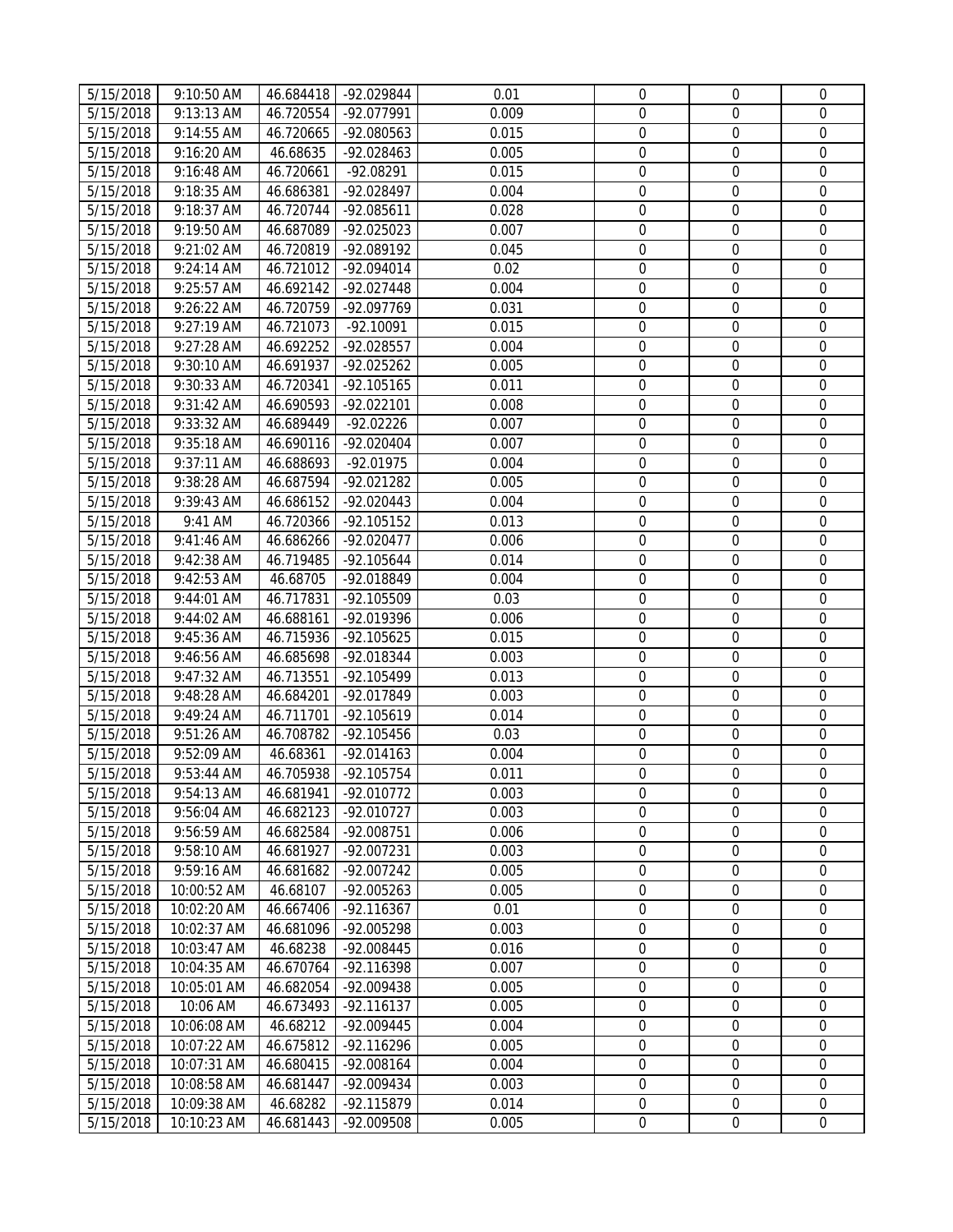| 5/15/2018              | 10:11:46 AM | 46.679625 | -92.008474   | 0.004 | $\mathbf 0$      | $\mathbf{0}$     | $\mathbf 0$      |
|------------------------|-------------|-----------|--------------|-------|------------------|------------------|------------------|
| 5/15/2018              | 10:13:10 AM | 46.679314 | $-92.00696$  | 0.006 | 0                | $\mathbf 0$      | $\mathbf{0}$     |
| 5/15/2018              | 10:13:11 AM | 46.690649 | -92.115708   | 0.007 | $\boldsymbol{0}$ | $\mathbf 0$      | $\mathbf 0$      |
| $\frac{1}{5/15/2018}$  | 10:15:06 AM | 46.679304 | -92.007264   | 0.006 | $\mathbf 0$      | $\mathbf 0$      | $\mathbf 0$      |
| $\overline{5}/15/2018$ | 10:15:35 AM | 46.698377 | $-92.1158$   | 0.005 | $\boldsymbol{0}$ | $\boldsymbol{0}$ | $\mathbf 0$      |
| 5/15/2018              | 10:16:13 AM | 46.676623 | -92.007327   | 0.004 | $\boldsymbol{0}$ | $\mathbf 0$      | $\mathbf 0$      |
| 5/15/2018              | 10:17:18 AM | 46.70077  | -92.114896   | 0.021 | $\mathbf 0$      | $\mathbf 0$      | $\mathbf 0$      |
| 5/15/2018              | 10:17:26 AM | 46.675164 | -92.00596    | 0.005 | $\mathbf 0$      | $\mathbf 0$      | $\mathbf 0$      |
| 5/15/2018              | 10:19:04 AM | 46.705208 | -92.114578   | 0.006 | $\boldsymbol{0}$ | $\mathbf 0$      | $\mathbf 0$      |
| 5/15/2018              | 10:20:45 AM | 46.709014 | -92.114764   | 0.013 | $\mathbf 0$      | $\mathbf 0$      | $\mathbf 0$      |
| 5/15/2018              | 10:22:27 AM | 46.712438 | -92.114552   | 0.015 | $\boldsymbol{0}$ | $\boldsymbol{0}$ | $\mathbf 0$      |
| 5/15/2018              | 10:24:34 AM | 46.714789 | $-92.114438$ | 0.025 | $\boldsymbol{0}$ | $\boldsymbol{0}$ | $\boldsymbol{0}$ |
| 5/15/2018              | 10:26:23 AM | 46.717613 | $-92.114767$ | 0.01  | $\boldsymbol{0}$ | $\boldsymbol{0}$ | $\mathbf 0$      |
|                        |             |           |              |       |                  | $\boldsymbol{0}$ | $\boldsymbol{0}$ |
| 5/15/2018              | 10:28:40 AM | 46.720159 | -92.114896   | 0.015 | 0                |                  |                  |
| 5/15/2018              | 10:30:29 AM | 46.71959  | -92.117382   | 0.011 | 0                | $\boldsymbol{0}$ | $\mathbf 0$      |
| 5/15/2018              | 10:42:22 AM | 46.684967 | -92.031703   | 0.003 | 0                | $\boldsymbol{0}$ | $\mathbf 0$      |
| 5/15/2018              | 10:43:59 AM | 46.720713 | -92.090923   | 0.005 | $\boldsymbol{0}$ | $\boldsymbol{0}$ | $\boldsymbol{0}$ |
| 5/15/2018              | 10:44:10 AM | 46.682985 | -92.035006   | 0.004 | 0                | $\boldsymbol{0}$ | $\mathbf 0$      |
| 5/15/2018              | 10:45:35 AM | 46.680524 | -92.039069   | 0.005 | $\mathbf 0$      | $\mathbf 0$      | $\mathbf 0$      |
| 5/15/2018              | 10:50:18 AM | 46.675737 | -92.037997   | 0.004 | $\mathbf 0$      | $\mathbf 0$      | $\mathbf 0$      |
| 5/15/2018              | 10:51:58 AM | 46.672806 | -92.042397   | 0.004 | $\mathbf 0$      | $\mathbf 0$      | $\mathbf 0$      |
| 5/15/2018              | 10:53:18 AM | 46.669937 | -92.047319   | 0.004 | $\boldsymbol{0}$ | $\mathbf 0$      | $\mathbf 0$      |
| 5/15/2018              | 10:54:37 AM | 46.666449 | -92.052738   | 0.004 | $\mathbf 0$      | $\boldsymbol{0}$ | $\mathbf 0$      |
| 5/15/2018              | 11:00:26 AM | 46.661253 | $-92.061289$ | 0.005 | $\boldsymbol{0}$ | $\boldsymbol{0}$ | $\mathbf 0$      |
| 5/15/2018              | 11:01:57 AM | 46.658836 | -92.065469   | 0.004 | $\boldsymbol{0}$ | $\boldsymbol{0}$ | $\mathbf 0$      |
| 5/15/2018              | 11:03:22 AM | 46.655317 | $-92.066616$ | 0.005 | $\boldsymbol{0}$ | $\boldsymbol{0}$ | $\mathbf 0$      |
| 5/15/2018              | 11:07:39 AM | 46.658411 | $-92.06648$  | 0.003 | $\boldsymbol{0}$ | $\boldsymbol{0}$ | $\mathbf 0$      |
| 5/15/2018              | 11:08:46 AM | 46.660867 | -92.066456   | 0.004 | $\boldsymbol{0}$ | $\mathbf 0$      | $\mathbf 0$      |
| $\overline{5}/15/2018$ | 11:11:40 AM | 46.663699 | $-92.05845$  | 0.003 | $\boldsymbol{0}$ | $\boldsymbol{0}$ | $\boldsymbol{0}$ |
| 5/15/2018              | 11:13:19 AM | 46.665734 | -92.063441   | 0.003 | $\mathbf 0$      | $\mathbf 0$      | $\boldsymbol{0}$ |
| 5/15/2018              | 11:14:40 AM | 46.706884 | $-92.07443$  | 0.009 | 0                | $\mathbf 0$      | $\mathbf 0$      |
| $\overline{5}/15/2018$ | 11:14:47 AM | 46.669597 | -92.066462   | 0.004 | 0                | $\mathbf 0$      | $\boldsymbol{0}$ |
| 5/15/2018              | 11:16:16 AM | 46.669874 | -92.069988   | 0.006 | 0                | $\mathbf 0$      | $\mathbf 0$      |
| 5/15/2018              | 11:17 AM    | 46.706516 | -92.071317   | 0.011 | $\boldsymbol{0}$ | $\boldsymbol{0}$ | $\mathbf 0$      |
| 5/15/2018              | 11:17:21 AM | 46.669407 | -92.071911   | 0.003 | $\boldsymbol{0}$ | $\boldsymbol{0}$ | $\mathbf 0$      |
| 5/15/2018              | 11:18:46 AM | 46.668265 | -92.073379   | 0.002 | $\overline{0}$   | $\mathbf 0$      | $\mathbf 0$      |
| 5/15/2018              | 11:19:42 AM | 46.668086 | -92.075905   | 0.002 | 0                | $\mathbf{0}$     | $\mathbf 0$      |
| 5/15/2018              | 11:20:42 AM | 46.70709  | -92.062286   | 0.006 | 0                | $\mathbf 0$      | 0                |
| 5/15/2018              | 11:22:15 AM | 46.709342 | -92.065044   | 0.005 | 0                | $\boldsymbol{0}$ | 0                |
| 5/15/2018              | 11:24:04 AM | 46.709093 | $-92.066485$ | 0.009 | 0                | $\boldsymbol{0}$ | $\boldsymbol{0}$ |
| 5/15/2018              | 11:25:15 AM | 46.669824 | -92.076231   | 0.003 | $\mathbf 0$      | $\mathbf 0$      | $\mathbf 0$      |
| 5/15/2018              | 11:25:58 AM | 46.70973  | $-92.06307$  | 0.008 | $\boldsymbol{0}$ | $\boldsymbol{0}$ | $\mathbf 0$      |
| 5/15/2018              | 11:26:31 AM | 46.672361 | -92.076663   | 0.002 | $\boldsymbol{0}$ | $\mathbf 0$      | $\mathbf 0$      |
| 5/15/2018              | 11:27:21 AM | 46.711194 | -92.063611   | 0.01  | $\mathbf 0$      | $\mathbf 0$      | $\mathbf 0$      |
| 5/15/2018              | 11:28:09 AM | 46.669381 | -92.079078   | 0.003 | 0                | 0                | $\mathbf 0$      |
| 5/15/2018              | 11:28:54 AM | 46.713098 | -92.066173   | 0.011 | $\mathbf 0$      | $\mathbf 0$      | $\mathbf 0$      |
| 5/15/2018              | 11:29:10 AM | 46.669464 | -92.083218   | 0.003 | $\mathbf 0$      | $\mathbf 0$      | $\boldsymbol{0}$ |
| 5/15/2018              | 11:30:23 AM | 46.669327 | -92.090085   | 0.002 | $\boldsymbol{0}$ | $\boldsymbol{0}$ | $\mathbf 0$      |
| 5/15/2018              | 11:30:23 AM | 46.713538 | -92.069062   | 0.015 | 0                | 0                | $\mathbf 0$      |
| 5/15/2018              | 11:36:43 AM | 46.713602 | $-92.08645$  | 0.006 | 0                | $\boldsymbol{0}$ | $\boldsymbol{0}$ |
| $\overline{5}/15/2018$ | 11:39:05 AM | 46.713408 | -92.090369   | 0.035 | 0                | $\boldsymbol{0}$ | $\mathbf 0$      |
| 5/15/2018              | 11:40:43 AM | 46.714239 | -92.088367   | 0.015 | 0                | $\boldsymbol{0}$ | $\boldsymbol{0}$ |
| 5/15/2018              | 1:17:35 PM  | 46.715269 | -92.088034   | 0.006 | $\boldsymbol{0}$ | $\boldsymbol{0}$ | $\mathbf 0$      |
| 5/15/2018              | 1:20:34 PM  | 46.715258 | -92.092743   | 0.03  | $\boldsymbol{0}$ | $\boldsymbol{0}$ | $\boldsymbol{0}$ |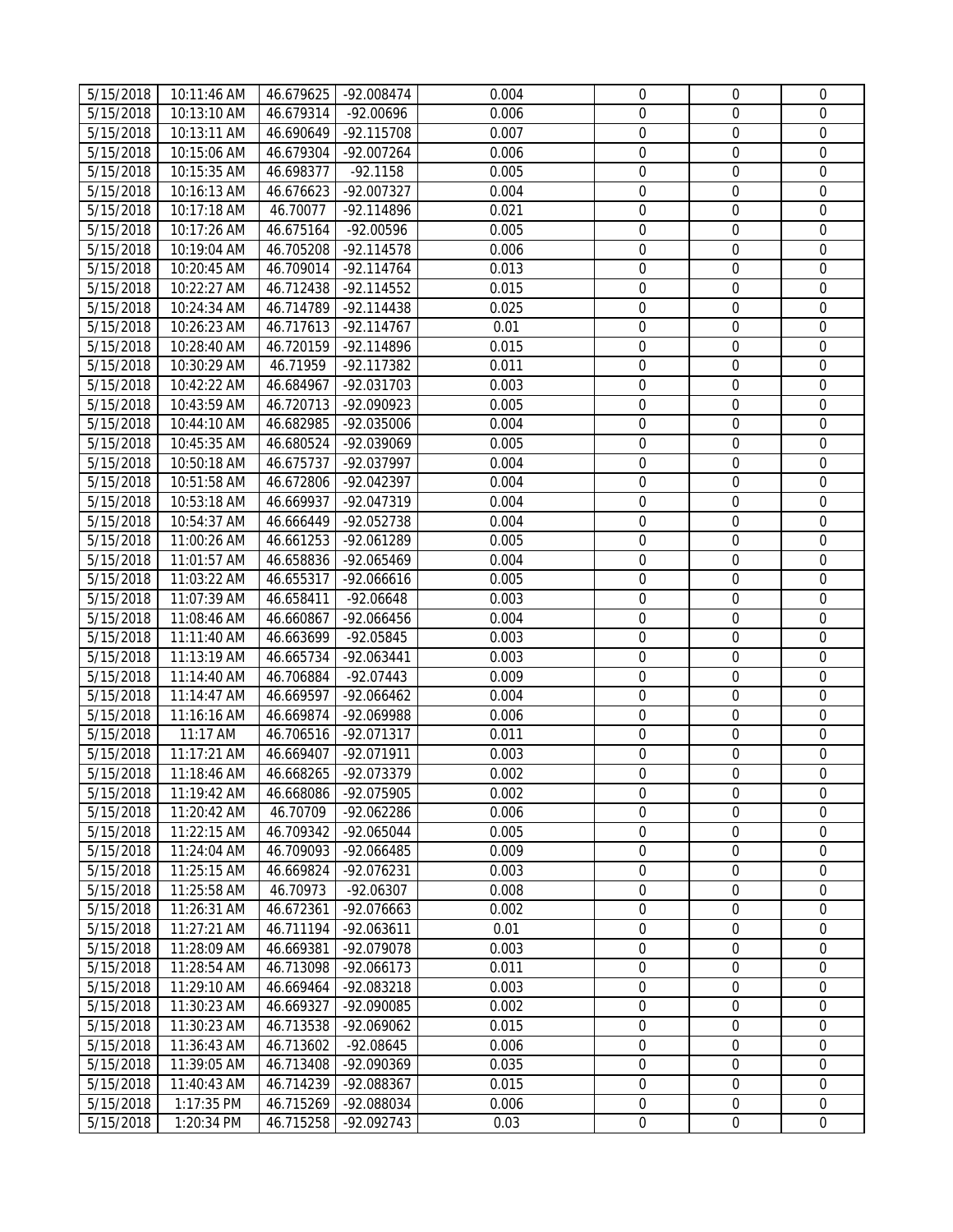| 5/15/2018<br>$\mathbf 0$<br>$\mathbf 0$<br>1:24:29 PM<br>46.71604<br>-92.09584<br>0.01<br>5/15/2018<br>1:26 PM<br>46.716028<br>-92.092933<br>0.011<br>$\boldsymbol{0}$<br>$\mathbf 0$ | $\mathbf{0}$<br>$\mathbf{0}$ |
|---------------------------------------------------------------------------------------------------------------------------------------------------------------------------------------|------------------------------|
|                                                                                                                                                                                       |                              |
|                                                                                                                                                                                       |                              |
| $\mathbf 0$<br>$\mathbf 0$<br>5/15/2018<br>1:27:31 PM<br>46.715988<br>-92.089288<br>0.009                                                                                             | $\mathbf 0$                  |
| $\boldsymbol{0}$<br>5/15/2018<br>1:29:25 PM<br>46.718746<br>-92.088416<br>0.006<br>$\boldsymbol{0}$                                                                                   | $\mathbf 0$                  |
| $\boldsymbol{0}$<br>5/15/2018<br>1:30:01 PM<br>46.719505<br>-92.088976<br>0.009<br>$\mathbf 0$                                                                                        | $\mathbf 0$                  |
| $\mathbf 0$<br>$\mathbf 0$<br>5/15/2018<br>1:32:44 PM<br>46.720307<br>-92.082592<br>0.011                                                                                             | $\mathbf 0$                  |
| $\mathbf 0$<br>5/15/2018<br>46.719602<br>-92.080454<br>0.015<br>$\mathbf 0$<br>1:34:39 PM                                                                                             | $\mathbf 0$                  |
| $\boldsymbol{0}$<br>5/15/2018<br>46.721916<br>-92.081293<br>0.008<br>$\mathbf 0$<br>1:48:36 PM                                                                                        | $\mathbf 0$                  |
| 0.005<br>$\mathbf 0$<br>$\mathbf 0$<br>5/15/2018<br>1:50:36 PM<br>46.720849<br>-92.083609                                                                                             | $\mathbf 0$                  |
| $\boldsymbol{0}$<br>5/15/2018<br>1:52:43 PM<br>46.720878<br>-92.0895<br>0.029<br>$\boldsymbol{0}$                                                                                     | $\mathbf 0$                  |
| $\boldsymbol{0}$<br>5/15/2018<br>1:55:04 PM<br>46.721299<br>-92.092101<br>0.015<br>$\boldsymbol{0}$                                                                                   | $\boldsymbol{0}$             |
| 5/15/2018<br>1:57:13 PM<br>46.721573<br>-92.093669<br>0.008<br>$\boldsymbol{0}$<br>$\boldsymbol{0}$                                                                                   | $\mathbf 0$                  |
| $\overline{5}/15/2018$<br>0<br>$\boldsymbol{0}$<br>2:02:01 PM<br>46.720409<br>$-92.104974$<br>0.015                                                                                   | $\boldsymbol{0}$             |
| 5/15/2018<br>2:06:29 PM<br>46.684494<br>-92.105923<br>0.004<br>0<br>$\boldsymbol{0}$                                                                                                  | $\mathbf 0$                  |
| 5/15/2018<br>2:13:54 PM<br>46.720499<br>-92.105064<br>0.01<br>$\boldsymbol{0}$<br>$\boldsymbol{0}$                                                                                    | $\mathbf 0$                  |
| $\boldsymbol{0}$<br>5/15/2018<br>46.684503<br>-92.105908<br>0.008<br>$\boldsymbol{0}$<br>2:16:41 PM                                                                                   | $\boldsymbol{0}$             |
| 0<br>5/15/2018<br>-92.104927<br>0.007<br>2:18:52 PM<br>46.689906<br>$\mathbf 0$                                                                                                       | $\mathbf 0$                  |
| $\mathbf 0$<br>5/15/2018<br>2:19:55 PM<br>46.689976<br>$-92.106214$<br>0.004<br>$\mathbf 0$                                                                                           | $\mathbf 0$                  |
| $\mathbf 0$<br>$\mathbf 0$<br>5/15/2018<br>2:21:13 PM<br>46.690099<br>$-92.10833$<br>0.005                                                                                            | $\mathbf 0$                  |
| $\mathbf 0$<br>5/15/2018<br>2:21:52 PM<br>46.719732<br>-92.128462<br>0.008<br>$\mathbf 0$                                                                                             | $\mathbf 0$                  |
| $\boldsymbol{0}$<br>$\boldsymbol{0}$<br>5/15/2018<br>2:22:17 PM<br>46.689248<br>-92.107856<br>0.004                                                                                   | $\boldsymbol{0}$             |
| $\boldsymbol{0}$<br>$\boldsymbol{0}$<br>0.013<br>5/15/2018<br>2:23:15 PM<br>46.717611<br>-92.128599                                                                                   | $\mathbf 0$                  |
| $\boldsymbol{0}$<br>5/15/2018<br>2:23:19 PM<br>46.689286<br>-92.105996<br>0.004<br>$\boldsymbol{0}$                                                                                   | $\mathbf 0$                  |
| $\boldsymbol{0}$<br>5/15/2018<br>2:25:07 PM<br>46.714361<br>-92.128495<br>0.029<br>$\boldsymbol{0}$                                                                                   | $\mathbf 0$                  |
| $\boldsymbol{0}$<br>$\boldsymbol{0}$<br>5/15/2018<br>2:26:28 PM<br>46.690704<br>-92.105968<br>0.003                                                                                   | $\mathbf 0$                  |
| 0.023<br>$\boldsymbol{0}$<br>5/15/2018<br>2:26:53 PM<br>46.714271<br>$-92.127173$<br>$\boldsymbol{0}$                                                                                 | $\mathbf 0$                  |
| 5/15/2018<br>2:27:28 PM<br>46.690665<br>-92.108255<br>0.003<br>$\boldsymbol{0}$<br>$\boldsymbol{0}$                                                                                   | $\mathbf{0}$                 |
| $\overline{5}/15/2018$<br>$\boldsymbol{0}$<br>2:28:19 PM<br>46.716726<br>$-92.127158$<br>0.015<br>$\boldsymbol{0}$                                                                    | $\boldsymbol{0}$             |
| $\mathbf 0$<br>5/15/2018<br>2:28:37 PM<br>46.690631<br>-92.107843<br>0.004<br>$\mathbf 0$                                                                                             | $\boldsymbol{0}$             |
| 5/15/2018<br>2:29:53 PM<br>46.691339<br>-92.105932<br>0.003<br>0<br>$\mathbf 0$                                                                                                       | $\mathbf 0$                  |
| $\boldsymbol{0}$<br>$\boldsymbol{0}$<br>5/15/2018<br>2:29:53 PM<br>-92.127075<br>0.009<br>46.719784                                                                                   | $\boldsymbol{0}$             |
| $\mathbf 0$<br>5/15/2018<br>46.719693<br>-92.127044<br>0.02<br>$\mathbf 0$<br>2:31:19 PM                                                                                              | $\mathbf 0$                  |
| $\boldsymbol{0}$<br>5/15/2018<br>2:32:32 PM<br>46.692622<br>-92.108165<br>0.004<br>$\boldsymbol{0}$                                                                                   | $\mathbf 0$                  |
| $\boldsymbol{0}$<br>5/15/2018<br>2:33:06 PM<br>46.717472<br>-92.125897<br>$\boldsymbol{0}$<br>0.018                                                                                   | $\mathbf 0$                  |
| 5/15/2018<br>$\overline{0}$<br>$\mathbf 0$<br>2:33:39 PM<br>46.692592<br>$-92.10816$<br>0.004                                                                                         | $\mathbf 0$                  |
| 5/15/2018<br>2:34:46 PM<br>46.714866<br>0.014<br>-92.125948<br>$\overline{0}$<br>$\mathbf{0}$                                                                                         | $\mathbf 0$                  |
| 5/15/2018<br>0.009<br>0<br>$\mathbf 0$<br>2:36:44 PM<br>46.715685<br>-92.123929                                                                                                       | $\mathbf{0}$                 |
| 0<br>$\boldsymbol{0}$<br>5/15/2018<br>2:38:23 PM<br>46.717719<br>-92.124359<br>0.05                                                                                                   | 0                            |
| $\overline{5}/15/2018$<br>46.684621<br>-92.100804<br>0.003<br>0<br>$\boldsymbol{0}$<br>2:40 PM                                                                                        | $\boldsymbol{0}$             |
| $\mathbf 0$<br>$\mathbf 0$<br>5/15/2018<br>2:40:22 PM<br>46.719969<br>-92.124319<br>0.032                                                                                             | $\mathbf 0$                  |
| $\boldsymbol{0}$<br>5/15/2018<br>2:41:19 PM<br>-92.098233<br>0.004<br>46.683537<br>$\boldsymbol{0}$                                                                                   | $\mathbf 0$                  |
| $\boldsymbol{0}$<br>5/15/2018<br>2:41:55 PM<br>$-92.123276$<br>0.011<br>$\mathbf 0$<br>46.719431                                                                                      | $\mathbf 0$                  |
| $\mathbf 0$<br>5/15/2018<br>0.004<br>$\mathbf 0$<br>2:43:01 PM<br>46.679059<br>-92.097966                                                                                             | $\Omega$                     |
| 0.012<br>0<br>5/15/2018<br>2:43:18 PM<br>46.718364<br>$-92.12317$<br>0                                                                                                                | $\mathbf 0$                  |
| $\mathbf 0$<br>5/15/2018<br>0.004<br>$\mathbf 0$<br>2:44:05 PM<br>46.677923<br>-92.099307                                                                                             | $\mathbf 0$                  |
| 0<br>5/15/2018<br>2:44:52 PM<br>$-92.121718$<br>0.009<br>$\mathbf 0$<br>46.718897                                                                                                     | $\mathbf 0$                  |
| $\boldsymbol{0}$<br>5/15/2018<br>0.004<br>$\boldsymbol{0}$<br>2:45:25 PM<br>46.67784<br>-92.099764                                                                                    | $\mathbf 0$                  |
| 5/15/2018<br>2:47:16 PM<br>46.675195<br>-92.098315<br>0.004<br>0<br>0                                                                                                                 | $\mathbf 0$                  |
| 5/15/2018<br>2:48:35 PM<br>$-92.100297$<br>0.004<br>0<br>$\boldsymbol{0}$<br>46.675025                                                                                                | $\boldsymbol{0}$             |
| 5/15/2018<br>0.025<br>0<br>$\boldsymbol{0}$<br>2:48:46 PM<br>46.717071<br>-92.105093                                                                                                  | $\mathbf 0$                  |
| 5/15/2018<br>46.674869<br>-92.103345<br>0.005<br>$\boldsymbol{0}$<br>$\boldsymbol{0}$<br>2:50:04 PM                                                                                   | $\mathbf 0$                  |
| 5/15/2018<br>2:51:35 PM<br>46.674983<br>-92.103346<br>0.003<br>$\boldsymbol{0}$<br>$\boldsymbol{0}$                                                                                   | $\mathbf 0$                  |
| 5/15/2018<br>2:53:30 PM<br>$-92.102705$<br>0.004<br>$\boldsymbol{0}$<br>$\boldsymbol{0}$<br>46.676227                                                                                 | $\mathbf 0$                  |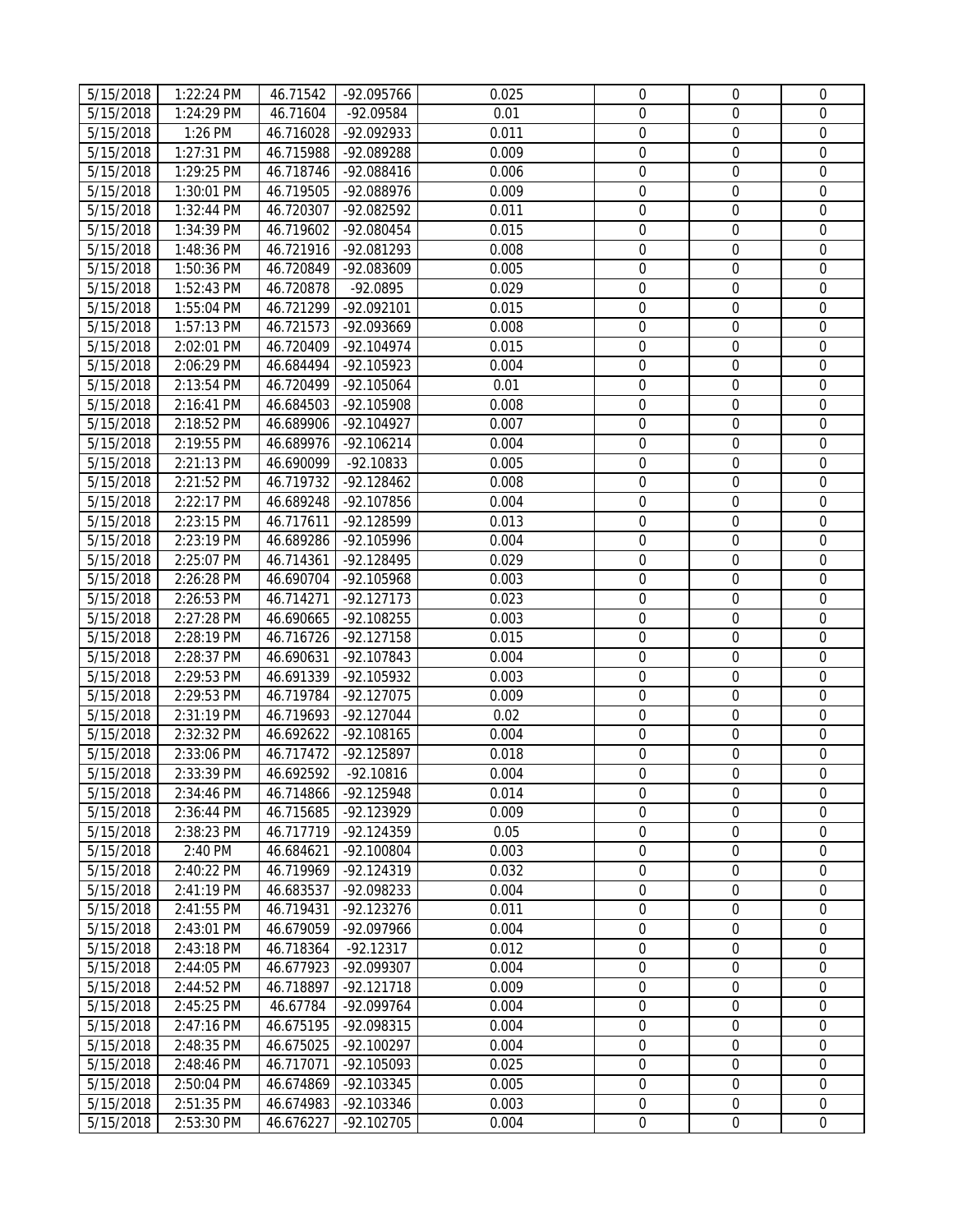| 5/15/2018              | 2:55:33 PM | 46.716975 | -92.101976   | 0.007 | $\overline{0}$                       | $\overline{0}$   | $\mathbf 0$                     |
|------------------------|------------|-----------|--------------|-------|--------------------------------------|------------------|---------------------------------|
| 5/15/2018              | 2:55:52 PM | 46.673673 | $-92.10135$  | 0.01  | $\mathbf 0$                          | $\overline{0}$   | $\mathbf 0$                     |
| 5/15/2018              | 2:56:33 PM | 46.673597 | $-92.096566$ | 0.003 | $\boldsymbol{0}$                     | $\overline{0}$   | $\mathbf 0$                     |
| 5/15/2018              | 2:57:18 PM | 46.716973 | -92.098532   | 0.021 | $\mathbf 0$                          | $\mathbf 0$      | $\mathbf 0$                     |
| 5/15/2018              | 2:58 PM    | 46.673775 | -92.099809   | 0.006 | $\boldsymbol{0}$                     | $\boldsymbol{0}$ | $\mathbf 0$                     |
| 5/15/2018              | 2:58:59 PM | 46.716925 | -92.095213   | 0.01  | $\boldsymbol{0}$                     | $\mathbf 0$      | $\mathbf 0$                     |
| 5/15/2018              | 2:59:08 PM | 46.673753 | $-92.102476$ | 0.008 | $\overline{0}$                       | $\mathbf 0$      | $\mathbf 0$                     |
| 5/15/2018              | 3:00:11 PM | 46.673741 | $-92.10233$  | 0.006 | $\mathbf 0$                          | $\mathbf 0$      | $\mathbf 0$                     |
| 5/15/2018              | 3:00:47 PM | 46.716537 | -92.092057   | 0.007 | $\boldsymbol{0}$                     | $\mathbf 0$      | $\mathbf 0$                     |
| 5/15/2018              | 3:01:48 PM | 46.673608 | $-92.104015$ | 0.005 | $\mathbf 0$                          | $\mathbf 0$      | $\mathbf 0$                     |
| 5/15/2018              | 3:03:25 PM | 46.672286 | $-92.100166$ | 0.003 | $\boldsymbol{0}$                     | $\boldsymbol{0}$ | $\mathbf 0$                     |
| 5/15/2018              | 3:05:17 PM | 46.672488 | -92.096723   | 0.004 | $\boldsymbol{0}$                     | $\boldsymbol{0}$ | $\boldsymbol{0}$                |
| 5/15/2018              | 3:09:37 PM | 46.670834 | -92.098482   | 0.004 | $\boldsymbol{0}$                     | $\boldsymbol{0}$ | $\mathbf 0$                     |
| 5/15/2018              | 3:10:48 PM | 46.670811 | -92.100585   | 0.007 | 0                                    | $\boldsymbol{0}$ | $\boldsymbol{0}$                |
| 5/15/2018              | 3:11:59 PM | 46.670924 | -92.104042   | 0.004 | $\boldsymbol{0}$                     | $\boldsymbol{0}$ | $\mathbf 0$                     |
| 5/15/2018              | 3:13:37 PM | 46.66953  | -92.102282   | 0.008 | 0                                    | $\boldsymbol{0}$ | $\mathbf 0$                     |
| 5/15/2018              | 3:14:54 PM | 46.669578 | -92.098739   | 0.009 | $\boldsymbol{0}$                     | $\boldsymbol{0}$ | $\boldsymbol{0}$                |
| 5/15/2018              | 3:16:42 PM | 46.669506 | -92.094941   | 0.006 | 0                                    | $\boldsymbol{0}$ | $\mathbf 0$                     |
| 5/15/2018              | 3:17:56 PM | 46.669083 | -92.092238   | 0.005 | $\mathbf 0$                          | $\mathbf 0$      | $\mathbf 0$                     |
| 5/15/2018              | 3:19:10 PM | 46.669158 | -92.092811   | 0.006 | $\mathbf 0$                          | $\mathbf 0$      | $\mathbf 0$                     |
| 5/15/2018              | 3:20:22 PM | 46.668252 | -92.096697   | 0.004 | $\mathbf 0$                          | $\mathbf 0$      | $\mathbf 0$                     |
|                        |            |           | -92.096686   | 0.005 |                                      | $\boldsymbol{0}$ |                                 |
| 5/15/2018              | 3:21:33 PM | 46.668324 |              | 0.006 | $\boldsymbol{0}$<br>$\boldsymbol{0}$ | $\boldsymbol{0}$ | $\boldsymbol{0}$<br>$\mathbf 0$ |
| 5/15/2018              | 3:23:17 PM | 46.666026 | $-92.101406$ |       |                                      |                  | $\mathbf 0$                     |
| 5/15/2018              | 3:24:18 PM | 46.669515 | -92.101342   | 0.007 | $\boldsymbol{0}$                     | $\boldsymbol{0}$ |                                 |
| 5/15/2018              | 3:24:54 PM | 46.669355 | -92.102159   | 0.004 | $\boldsymbol{0}$                     | $\boldsymbol{0}$ | $\mathbf 0$                     |
| 5/15/2018              | 3:26:35 PM | 46.668223 | -92.103349   | 0.004 | $\boldsymbol{0}$                     | $\boldsymbol{0}$ | $\mathbf 0$                     |
| 5/15/2018              | 3:28:32 PM | 46.66829  | -92.100898   | 0.006 | $\boldsymbol{0}$                     | $\boldsymbol{0}$ | $\mathbf 0$                     |
| 5/15/2018              | 3:29:48 PM | 46.666679 | -92.101398   | 0.004 | $\boldsymbol{0}$                     | $\boldsymbol{0}$ | $\mathbf 0$                     |
| $\overline{5}/15/2018$ | 3:32:02 PM | 46.666998 | -92.097742   | 0.005 | $\boldsymbol{0}$                     | $\boldsymbol{0}$ | $\boldsymbol{0}$                |
| 5/15/2018              | 3:33:20 PM | 46.666861 | -92.094272   | 0.007 | $\mathbf 0$                          | $\mathbf 0$      | $\boldsymbol{0}$                |
| 5/15/2018              | 3:36:08 PM | 46.665694 | $-92.086945$ | 0.004 | $\boldsymbol{0}$                     | $\mathbf 0$      | $\mathbf 0$                     |
| 5/15/2018              | 3:39:52 PM | 46.666349 | -92.087921   | 0.004 | $\boldsymbol{0}$                     | $\mathbf 0$      | $\boldsymbol{0}$                |
| 5/15/2018              | 3:41:22 PM | 46.663644 | -92.089368   | 0.012 | $\mathbf 0$                          | $\mathbf 0$      | $\boldsymbol{0}$                |
| 5/15/2018              | 3:44:13 PM | 46.665837 | -92.092034   | 0.005 | $\boldsymbol{0}$                     | $\boldsymbol{0}$ | $\mathbf 0$                     |
| 5/15/2018              | 3:45:25 PM | 46.713276 | -92.075295   | 0.015 | $\boldsymbol{0}$                     | $\boldsymbol{0}$ | $\mathbf 0$                     |
| 5/15/2018              | 3:45:26 PM | 46.665791 | -92.094951   | 0.004 | $\overline{0}$                       | $\mathbf 0$      | $\mathbf 0$                     |
| 5/15/2018              | 3:46:34 PM | 46.665822 | -92.098077   | 0.005 | $\mathbf{0}$                         | $\mathbf{0}$     | $\mathbf 0$                     |
| 5/15/2018              | 3:48:01 PM | 46.713264 | -92.071141   | 0.014 | 0                                    | $\mathbf 0$      | $\mathbf{0}$                    |
| 5/15/2018              | 3:48:31 PM | 46.66585  | -92.103013   | 0.004 | 0                                    | $\boldsymbol{0}$ | $\mathbf{0}$                    |
| $\overline{5}/15/2018$ | 3:49:40 PM | 46.713287 | -92.067455   | 0.025 | 0                                    | $\boldsymbol{0}$ | $\boldsymbol{0}$                |
| 5/15/2018              | 3:50:40 PM | 46.664436 | -92.103317   | 0.004 | $\mathbf 0$                          | $\mathbf 0$      | $\mathbf 0$                     |
| 5/15/2018              | 3:51:19 PM | 46.713357 | -92.063354   | 0.01  | $\boldsymbol{0}$                     | $\boldsymbol{0}$ | $\mathbf 0$                     |
| 5/15/2018              | 3:52:46 PM | 46.664447 | -92.103428   | 0.005 | $\boldsymbol{0}$                     | $\mathbf 0$      | $\mathbf 0$                     |
| 5/15/2018              | 3:53:14 PM | 46.714084 | $-92.062326$ | 0.008 | $\mathbf 0$                          | $\mathbf 0$      | $\Omega$                        |
| 5/15/2018              | 3:54:20 PM | 46.66344  | $-92.100691$ | 0.003 | $\boldsymbol{0}$                     | 0                | $\mathbf 0$                     |
| 5/15/2018              | 3:54:27 PM | 46.715416 | -92.064235   | 0.01  | $\mathbf 0$                          | $\mathbf 0$      | $\mathbf 0$                     |
| 5/15/2018              | 3:55:42 PM | 46.663447 | $-92.100675$ | 0.003 | 0                                    | $\mathbf 0$      | $\mathbf 0$                     |
| 5/15/2018              | 3:56:02 PM | 46.716934 | -92.066468   | 0.009 | $\boldsymbol{0}$                     | $\boldsymbol{0}$ | $\mathbf 0$                     |
| 5/15/2018              | 3:57:09 PM | 46.662236 | -92.103897   | 0.003 | 0                                    | $\boldsymbol{0}$ | $\mathbf 0$                     |
| 5/15/2018              | 3:57:41 PM | 46.718323 | -92.068532   | 0.02  | 0                                    | $\boldsymbol{0}$ | $\mathbf 0$                     |
| 5/15/2018              | 3:59:28 PM | 46.662091 | -92.103894   | 0.003 | 0                                    | $\boldsymbol{0}$ | $\mathbf 0$                     |
| 5/15/2018              | 4:00:59 PM | 46.66077  | $-92.10048$  | 0.004 | $\boldsymbol{0}$                     | $\boldsymbol{0}$ | $\mathbf{0}$                    |
| 5/15/2018              | 4:01:11 PM | 46.719916 | -92.070674   | 0.061 | $\boldsymbol{0}$                     | $\boldsymbol{0}$ | $\mathbf 0$                     |
| 5/15/2018              | 4:03:06 PM | 46.721113 | -92.072831   | 0.007 | $\boldsymbol{0}$                     | $\boldsymbol{0}$ | $\boldsymbol{0}$                |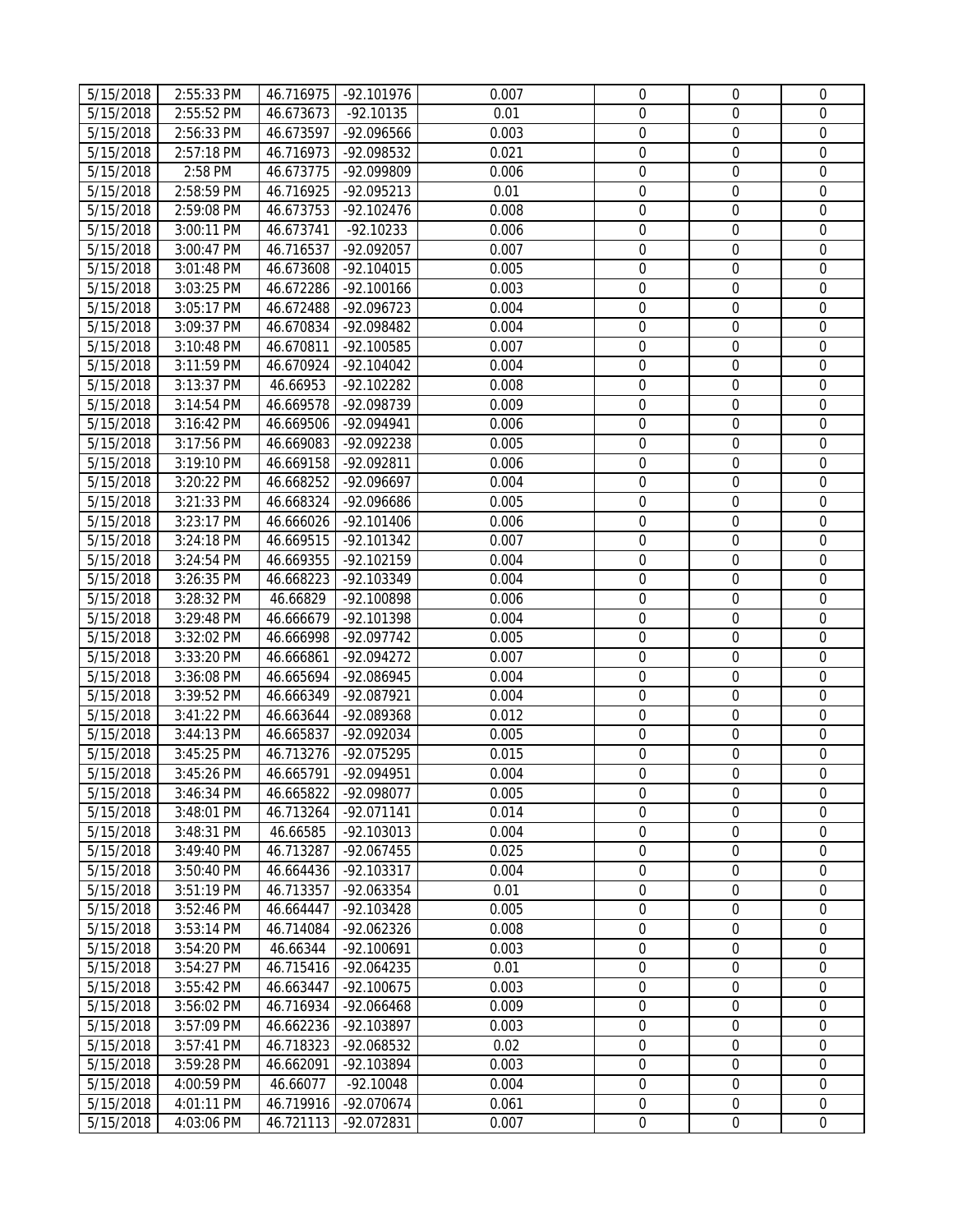| 5/15/2018              | 4:04:39 PM | 46.660838 | -92.100565   | 0.003            | $\mathbf 0$      | $\mathbf{0}$     | $\mathbf 0$      |
|------------------------|------------|-----------|--------------|------------------|------------------|------------------|------------------|
| 5/15/2018              | 4:05:11 PM | 46.720398 | -92.075678   | 0.02             | $\mathbf 0$      | $\mathbf 0$      | $\mathbf 0$      |
| 5/15/2018              | 4:05:46 PM | 46.659494 | $-92.103267$ | 0.005            | $\boldsymbol{0}$ | $\mathbf 0$      | $\mathbf 0$      |
| 5/15/2018              | 4:08:01 PM | 46.65806  | -92.104036   | 0.005            | $\mathbf 0$      | $\mathbf 0$      | $\mathbf 0$      |
| 5/15/2018              | 4:08:20 PM | 46.718214 | -92.072852   | 0.011            | $\boldsymbol{0}$ | $\boldsymbol{0}$ | $\mathbf 0$      |
| 5/15/2018              | 4:09:57 PM | 46.658179 | -92.100799   | 0.004            | $\boldsymbol{0}$ | $\mathbf 0$      | $\mathbf 0$      |
| 5/15/2018              | 4:10:55 PM | 46.71673  | -92.070429   | 0.013            | $\mathbf 0$      | $\mathbf 0$      | $\mathbf 0$      |
| 5/15/2018              | 4:11:15 PM | 46.657656 | -92.097607   | 0.001            | $\mathbf 0$      | $\mathbf 0$      | $\mathbf 0$      |
| 5/15/2018              | 4:12:34 PM | 46.656442 | -92.097728   | 0.002            | $\boldsymbol{0}$ | $\mathbf 0$      | $\mathbf 0$      |
| 5/15/2018              | 4:13:23 PM | 46.715046 | -92.067729   | 0.006            | $\mathbf 0$      | $\mathbf 0$      | $\mathbf 0$      |
| 5/15/2018              | 4:14:25 PM | 46.657019 | -92.101929   | 0.001            | $\boldsymbol{0}$ | $\boldsymbol{0}$ | $\mathbf 0$      |
| 5/15/2018              | 4:15:11 PM | 46.713665 | $-92.066108$ | 0.008            | $\boldsymbol{0}$ | $\boldsymbol{0}$ | $\mathbf 0$      |
| 5/15/2018              | 4:15:56 PM | 46.655362 | -92.102899   | $\boldsymbol{0}$ | $\boldsymbol{0}$ | $\boldsymbol{0}$ | $\mathbf 0$      |
| 5/15/2018              | 4:16:58 PM | 46.654334 | -92.102146   | 0.002            | 0                | $\boldsymbol{0}$ | $\boldsymbol{0}$ |
| 5/15/2018              | 4:17:28 PM |           | -92.069912   | 0.025            |                  | $\boldsymbol{0}$ | $\mathbf 0$      |
|                        | 4:18:31 PM | 46.713689 | -92.101698   | 0.006            | 0                | $\boldsymbol{0}$ | $\mathbf 0$      |
| 5/15/2018              |            | 46.65149  |              |                  | 0                |                  | $\boldsymbol{0}$ |
| 5/15/2018              | 4:19:06 PM | 46.714754 | $-92.07122$  | 0.009            | $\boldsymbol{0}$ | $\boldsymbol{0}$ |                  |
| 5/15/2018              | 4:20:46 PM | 46.715975 | $-92.07483$  | 0.024            | 0                | $\boldsymbol{0}$ | $\mathbf 0$      |
| 5/15/2018              | 4:24:20 PM | 46.717747 | $-92.07562$  | 0.009            | $\mathbf 0$      | $\mathbf 0$      | $\mathbf 0$      |
| 5/15/2018              | 4:25:49 PM | 46.717755 | -92.074523   | 0.007            | $\mathbf 0$      | $\mathbf 0$      | $\mathbf 0$      |
| 5/15/2018              | 4:32:14 PM | 46.720636 | -92.070579   | 0.011            | $\mathbf 0$      | $\mathbf 0$      | $\mathbf 0$      |
| 5/15/2018              | 4:34:34 PM | 46.721875 | -92.068935   | 0.006            | $\boldsymbol{0}$ | $\boldsymbol{0}$ | $\mathbf 0$      |
| 5/15/2018              | 4:36:39 PM | 46.678505 | -92.087875   | 0.003            | $\mathbf 0$      | $\boldsymbol{0}$ | $\mathbf 0$      |
| 5/15/2018              | 4:37:18 PM | 46.722144 | $-92.07432$  | 0.007            | $\boldsymbol{0}$ | $\boldsymbol{0}$ | $\mathbf 0$      |
| 5/15/2018              | 4:40:02 PM | 46.724289 | -92.077483   | 0.025            | $\boldsymbol{0}$ | $\boldsymbol{0}$ | $\mathbf 0$      |
| 5/15/2018              | 4:41:59 PM | 46.724992 | -92.079875   | 0.01             | $\boldsymbol{0}$ | $\boldsymbol{0}$ | $\mathbf 0$      |
| 5/15/2018              | 4:44:09 PM | 46.72676  | -92.080007   | 0.065            | $\boldsymbol{0}$ | $\boldsymbol{0}$ | $\mathbf 0$      |
| 5/15/2018              | 4:45:39 PM | 46.651771 | -92.101543   | 0.001            | $\boldsymbol{0}$ | $\boldsymbol{0}$ | $\mathbf 0$      |
| $\overline{5}/15/2018$ | 4:46:39 PM | 46.651818 | -92.101508   | 0.001            | $\boldsymbol{0}$ | $\boldsymbol{0}$ | $\mathbf 0$      |
| 5/15/2018              | 4:47:58 PM | 46.649075 | -92.103093   | 0.006            | $\mathbf 0$      | $\mathbf 0$      | $\boldsymbol{0}$ |
| 5/15/2018              | 4:48:12 PM | 46.726779 | -92.080008   | 0.031            | $\boldsymbol{0}$ | $\mathbf 0$      | $\mathbf 0$      |
| 5/15/2018              | 4:49:02 PM | 46.647336 | -92.102533   | 0                | $\boldsymbol{0}$ | $\mathbf 0$      | $\boldsymbol{0}$ |
| 5/15/2018              | 4:50:17 PM | 46.646764 | $-92.100701$ | $\boldsymbol{0}$ | $\mathbf 0$      | $\mathbf 0$      | $\boldsymbol{0}$ |
| 5/15/2018              | 4:51:33 PM | 46.644816 | -92.101316   | $\overline{0}$   | 0                | $\boldsymbol{0}$ | $\mathbf 0$      |
| 5/15/2018              | 4:52:31 PM | 46.723055 | $-92.081516$ | 0.008            | $\boldsymbol{0}$ | $\boldsymbol{0}$ | $\mathbf 0$      |
| 5/15/2018              | 4:52:48 PM | 46.644662 | -92.102126   | $\mathbf 0$      | $\overline{0}$   | $\mathbf 0$      | $\mathbf 0$      |
| 5/15/2018              | 4:53:58 PM | 46.646918 | -92.102072   | 0.001            | $\mathbf{0}$     | $\mathbf{0}$     | $\mathbf 0$      |
| 5/15/2018              | 4:54:22 PM | 46.721821 | -92.079336   | 0.012            | 0                | $\mathbf 0$      | $\mathbf{0}$     |
| 5/15/2018              | 4:55:38 PM | 46.644522 | -92.103594   | $\Omega$         | 0                | $\boldsymbol{0}$ | 0                |
| 5/15/2018              | 4:55:45 PM | 46.72188  | -92.080844   | 0.02             | 0                | $\boldsymbol{0}$ | $\boldsymbol{0}$ |
| 5/15/2018              | 4:56:57 PM | 46.647007 | -92.103084   | $\Omega$         | $\mathbf 0$      | $\mathbf 0$      | $\mathbf 0$      |
| 5/15/2018              | 4:58:42 PM | 46.721621 | -92.083839   | 0.009            | $\boldsymbol{0}$ | $\boldsymbol{0}$ | $\mathbf 0$      |
| 5/15/2018              | 4:59:36 PM | 46.657064 | -92.105879   | $\Omega$         | $\boldsymbol{0}$ | $\mathbf 0$      | $\mathbf 0$      |
| 5/15/2018              | 5:00:25 PM | 46.723506 | $-92.083952$ | 0.008            | $\mathbf 0$      | $\mathbf 0$      | $\mathbf 0$      |
| 5/15/2018              | 5:00:50 PM | 46.659658 | -92.105858   | $\boldsymbol{0}$ | 0                | $\mathbf{0}$     | $\mathbf 0$      |
| 5/15/2018              | 5:02:05 PM | 46.662136 | -92.105677   | $\overline{0}$   | $\mathbf 0$      | $\mathbf 0$      | $\mathbf 0$      |
| 5/15/2018              | 5:03:03 PM | 46.723077 | $-92.08607$  | 0.009            | 0                | $\mathbf 0$      | $\boldsymbol{0}$ |
| 5/15/2018              | 5:03:08 PM | 46.663251 | -92.105872   | $\mathbf{0}$     | $\boldsymbol{0}$ | $\boldsymbol{0}$ | $\mathbf 0$      |
| 5/15/2018              | 5:04:55 PM | 46.72508  | -92.087425   | 0.021            | 0                | $\boldsymbol{0}$ | $\mathbf 0$      |
| 5/15/2018              | 5:05:07 PM | 46.665834 | -92.105098   | $\mathbf{0}$     | 0                | $\boldsymbol{0}$ | $\boldsymbol{0}$ |
| $\overline{5}/15/2018$ | 5:06:28 PM | 46.666238 | -92.105088   | 0.01             | 0                | $\boldsymbol{0}$ | $\mathbf 0$      |
| 5/15/2018              | 5:07:39 PM | 46.66641  | -92.105759   | $\mathbf{0}$     | $\boldsymbol{0}$ | $\boldsymbol{0}$ | $\mathbf{0}$     |
| 5/15/2018              | 5:08:41 PM | 46.667535 | -92.105895   | $\Omega$         | $\boldsymbol{0}$ | $\boldsymbol{0}$ | $\mathbf 0$      |
| 5/15/2018              | 5:09:39 PM | 46.727844 | $-92.08664$  | 0.017            | $\boldsymbol{0}$ | $\boldsymbol{0}$ | $\mathbf 0$      |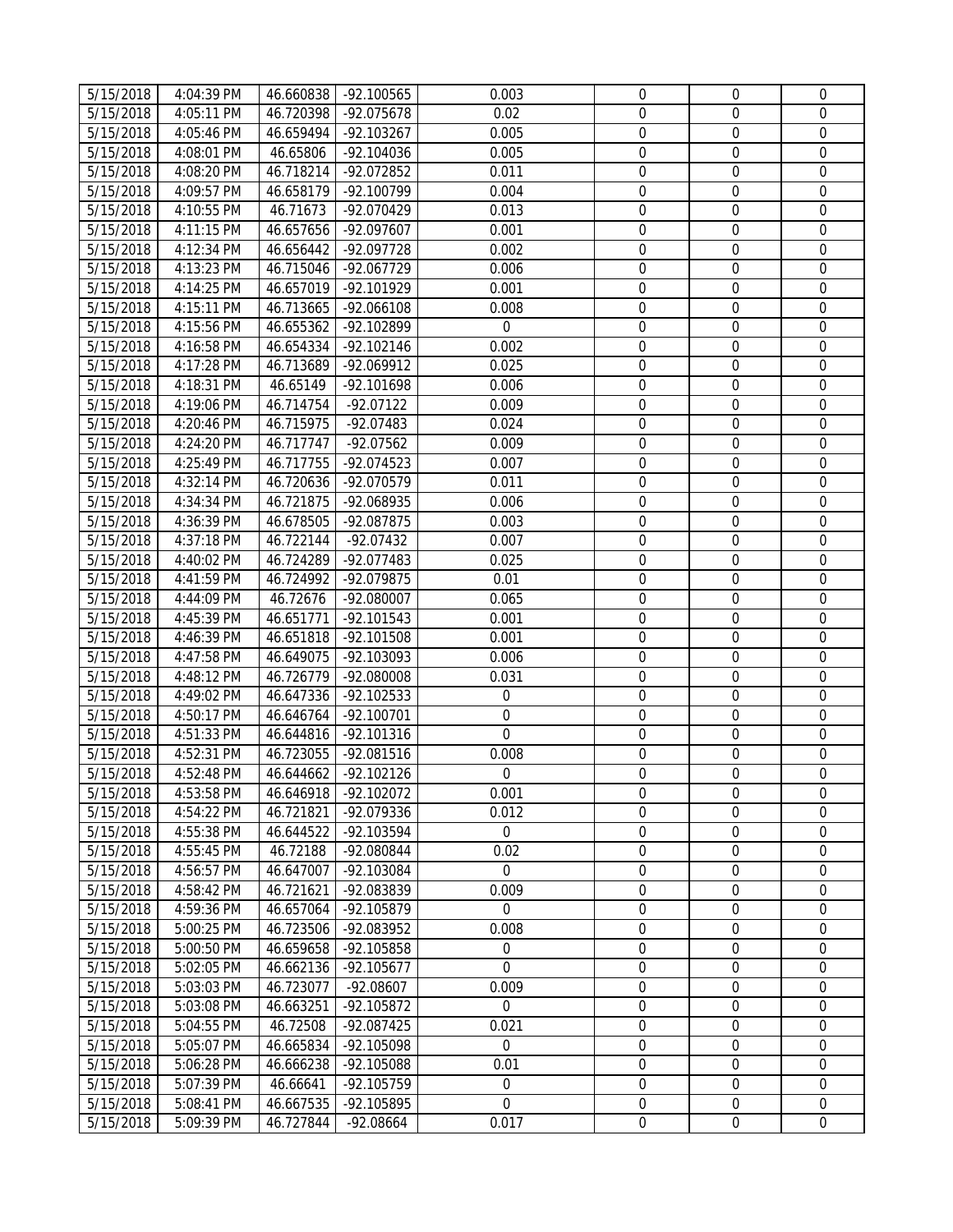| 5/15/2018<br>5:11:06 PM<br>46.672062<br>$-92.106071$<br>0<br>$\mathbf 0$<br>$\mathbf 0$<br>$\Omega$<br>5/15/2018<br>5:11:59 PM<br>46.727703<br>-92.083599<br>0.03<br>$\boldsymbol{0}$<br>$\mathbf 0$<br>$\mathbf 0$<br>$\frac{1}{5/15/2018}$<br>$\mathbf 0$<br>$\mathbf 0$<br>5:12:17 PM<br>46.673927<br>-92.105875<br>$\mathbf 0$<br>$\mathbf 0$<br>$\overline{5}/15/2018$<br>$\mathbf 0$<br>$\boldsymbol{0}$<br>5:13:32 PM<br>46.674282<br>$-92.105183$<br>$\boldsymbol{0}$<br>$\mathbf 0$<br>0.011<br>$\boldsymbol{0}$<br>5/15/2018<br>5:18:49 PM<br>46.720143<br>$-92.08062$<br>$\mathbf 0$<br>$\mathbf 0$<br>$\mathbf 0$<br>$\mathbf 0$<br>$\mathbf 0$<br>5/15/2018<br>5:23:27 PM<br>46.71076<br>-92.054467<br>$\Omega$<br>0.023<br>$\mathbf 0$<br>$\mathbf 0$<br>5/15/2018<br>5:26:48 PM<br>46.722029<br>$-92.08777$<br>$\mathbf 0$<br>$\boldsymbol{0}$<br>5/15/2018<br>46.71312<br>-92.057255<br>$\mathbf 0$<br>$\mathbf 0$<br>$\mathbf 0$<br>5:28:04 PM<br>$\mathbf 0$<br>$\overline{0}$<br>0.018<br>$\mathbf 0$<br>5/15/2018<br>5:28:36 PM<br>46.723921<br>$-92.087425$<br>$\boldsymbol{0}$<br>$\mathbf 0$<br>5/15/2018<br>5:29:26 PM<br>46.714833<br>$-92.059921$<br>$\boldsymbol{0}$<br>$\boldsymbol{0}$<br>$\mathbf 0$<br>$\boldsymbol{0}$<br>5/15/2018<br>5:30:38 PM<br>46.716829<br>-92.062353<br>$\boldsymbol{0}$<br>$\mathbf 0$<br>5/15/2018<br>5:31:07 PM<br>46.728761<br>-92.087407<br>0.015<br>$\boldsymbol{0}$<br>$\boldsymbol{0}$<br>$\mathbf 0$<br>5/15/2018<br>0<br>$\boldsymbol{0}$<br>$\boldsymbol{0}$<br>5:31:59 PM<br>46.718386<br>-92.065885<br>0<br>5/15/2018<br>5:33:22 PM<br>46.719688<br>-92.067846<br>$\mathbf 0$<br>0<br>$\boldsymbol{0}$<br>$\boldsymbol{0}$<br>5/15/2018<br>5:33:45 PM<br>46.731671<br>$-92.08743$<br>0.042<br>$\boldsymbol{0}$<br>$\boldsymbol{0}$<br>$\mathbf 0$<br>$\boldsymbol{0}$<br>$\boldsymbol{0}$<br>5/15/2018<br>5:35:13 PM<br>46.721338<br>-92.071082<br>$\boldsymbol{0}$<br>$\boldsymbol{0}$<br>$\overline{0}$<br>0<br>5/15/2018<br>46.71923<br>-92.068209<br>$\boldsymbol{0}$<br>5:36:28 PM<br>$\boldsymbol{0}$<br>0.014<br>$\mathbf 0$<br>5/15/2018<br>5:36:32 PM<br>46.732529<br>-92.089427<br>$\mathbf 0$<br>$\mathbf 0$<br>$\mathbf 0$<br>$\mathbf 0$<br>$\mathbf 0$<br>$\mathbf 0$<br>5/15/2018<br>5:37:37 PM<br>46.718343<br>-92.066917<br>0.012<br>$\mathbf 0$<br>$\mathbf 0$<br>5/15/2018<br>5:37:57 PM<br>46.732441<br>-92.091556<br>$\mathbf 0$<br>-92.065445<br>$\mathbf 0$<br>$\boldsymbol{0}$<br>$\boldsymbol{0}$<br>5/15/2018<br>5:38:47 PM<br>46.7174<br>$\boldsymbol{0}$<br>$\mathbf 0$<br>$\boldsymbol{0}$<br>0.006<br>$\mathbf 0$<br>5/15/2018<br>5:39:30 PM<br>46.731871<br>-92.093408<br>$\mathbf 0$<br>$\boldsymbol{0}$<br>$\mathbf 0$<br>5/15/2018<br>5:40:05 PM<br>46.71591<br>-92.063146<br>$\boldsymbol{0}$<br>5/15/2018<br>0.008<br>$\boldsymbol{0}$<br>5:41:16 PM<br>46.729566<br>-92.093331<br>$\boldsymbol{0}$<br>$\mathbf 0$<br>$\boldsymbol{0}$<br>$\boldsymbol{0}$<br>5/15/2018<br>46.713932<br>$\mathbf 0$<br>5:41:27 PM<br>-92.060407<br>$\overline{0}$<br>$\Omega$<br>$\boldsymbol{0}$<br>5/15/2018<br>5:42:34 PM<br>46.712169<br>-92.060329<br>$\boldsymbol{0}$<br>$\mathbf 0$<br>5/15/2018<br>5:43:10 PM<br>46.729041<br>-92.091992<br>0.012<br>$\boldsymbol{0}$<br>$\boldsymbol{0}$<br>$\mathbf{0}$<br>$\frac{1}{5/15/2018}$<br>$\boldsymbol{0}$<br>$\mathbf 0$<br>5:44:17 PM<br>46.71022<br>-92.055553<br>$\mathbf 0$<br>$\boldsymbol{0}$<br>0.011<br>$\mathbf 0$<br>$\mathbf 0$<br>5/15/2018<br>5:44:41 PM<br>46.728926<br>-92.091142<br>$\mathbf 0$<br>$\boldsymbol{0}$<br>5/15/2018<br>5:45:59 PM<br>46.709685<br>$-92.056534$<br>$\mathbf 0$<br>$\mathbf 0$<br>$\boldsymbol{0}$<br>$\overline{5}/15/2018$<br>0<br>$\mathbf 0$<br>$\boldsymbol{0}$<br>5:47:16 PM<br>46.711954<br>-92.059149<br>0.001<br>0<br>$\boldsymbol{0}$<br>5/15/2018<br>5:48:24 PM<br>46.713721<br>$-92.061645$<br>$\mathbf 0$<br>$\mathbf 0$<br>0<br>5/15/2018<br>5:49:40 PM<br>46.714745<br>$-92.065113$<br>0.011<br>$\mathbf 0$<br>$\boldsymbol{0}$<br>$\boldsymbol{0}$<br>$\boldsymbol{0}$<br>5/15/2018<br>5:51:02 PM<br>46.718412<br>-92.068964<br>$\boldsymbol{0}$<br>$\mathbf 0$<br>$\mathbf 0$<br>5/15/2018<br>5:52:15 PM<br>-92.072103<br>$\overline{0}$<br>$\overline{0}$<br>$\mathbf 0$<br>46.720663<br>5/15/2018<br>46.720052<br>$\mathbf 0$<br>$\mathbf 0$<br>5:57:21 PM<br>-92.075508<br>$\mathbf{0}$<br>$\mathbf{0}$<br>5/15/2018<br>$\mathbf 0$<br>0<br>$\mathbf 0$<br>5:58:34 PM<br>46.718912<br>-92.073564<br>$\mathbf{0}$<br>$\boldsymbol{0}$<br>0<br>$\boldsymbol{0}$<br>5/15/2018<br>5:59:56 PM<br>46.716098<br>-92.069677<br>0<br>5/15/2018<br>6:01:27 PM<br>46.713683<br>-92.065825<br>$\boldsymbol{0}$<br>0<br>$\boldsymbol{0}$<br>$\boldsymbol{0}$<br>$\mathbf 0$<br>$\mathbf 0$<br>5/15/2018<br>6:02:53 PM<br>46.712178<br>-92.063498<br>$\Omega$<br>$\mathbf 0$<br>$\boldsymbol{0}$<br>5/15/2018<br>6:04:11 PM<br>46.710221<br>-92.061049<br>0.001<br>$\mathbf 0$<br>$\boldsymbol{0}$<br>$\mathbf 0$<br>5/15/2018<br>6:05:42 PM<br>46.707949<br>-92.058027<br>$\mathbf 0$<br>$\mathbf 0$<br>$\mathbf 0$<br>$\mathbf 0$<br>$\mathbf 0$<br>5/15/2018<br>-92.058129<br>$\mathbf 0$<br>$\Omega$<br>6:06:53 PM<br>46.707917<br>$\boldsymbol{0}$<br>$\boldsymbol{0}$<br>$\mathbf 0$<br>5/15/2018<br>6:08:17 PM<br>46.710247<br>-92.062315<br>0<br>$\overline{0}$<br>$\mathbf 0$<br>5/15/2018<br>6:09:24 PM<br>46.710039<br>-92.062347<br>$\mathbf 0$<br>$\mathbf 0$<br>$\mathbf 0$<br>$\mathbf 0$<br>$\boldsymbol{0}$<br>5/15/2018<br>8:22:50 PM<br>46.735342<br>-92.104982<br>0.002<br>$\boldsymbol{0}$<br>5/15/2018<br>46.733707<br>0.005<br>$\boldsymbol{0}$<br>$\mathbf 0$<br>8:26:48 PM<br>$-92.10547$<br>5/15/2018<br>8:29:27 PM<br>46.731332<br>$-92.105531$<br>0.008<br>0<br>$\boldsymbol{0}$<br>$\mathbf 0$<br>5/15/2018<br>46.729771<br>-92.105597<br>0.009<br>0<br>$\boldsymbol{0}$<br>$\mathbf 0$<br>8:30:51 PM<br>5/15/2018<br>8:33:52 PM<br>0<br>$\boldsymbol{0}$<br>$\mathbf 0$<br>46.731107<br>$-92.103771$<br>0.002<br>5/15/2018<br>8:41:10 PM<br>46.733219<br>-92.103736<br>0.005<br>$\boldsymbol{0}$<br>$\mathbf 0$<br>$\mathbf{0}$<br>5/15/2018<br>8:42:24 PM<br>46.73535<br>-92.102387<br>0.002<br>$\boldsymbol{0}$<br>$\boldsymbol{0}$<br>$\mathbf 0$<br>5/15/2018<br>$-92.066412$<br>0.004<br>$\boldsymbol{0}$<br>$\boldsymbol{0}$<br>$\mathbf 0$<br>8:45:09 PM<br>46.668412 | 5/15/2018 | 5:09:51 PM | 46.670376 | -92.106052 | 0.004 | $\mathbf 0$ | $\mathbf{0}$ | $\mathbf 0$ |
|-----------------------------------------------------------------------------------------------------------------------------------------------------------------------------------------------------------------------------------------------------------------------------------------------------------------------------------------------------------------------------------------------------------------------------------------------------------------------------------------------------------------------------------------------------------------------------------------------------------------------------------------------------------------------------------------------------------------------------------------------------------------------------------------------------------------------------------------------------------------------------------------------------------------------------------------------------------------------------------------------------------------------------------------------------------------------------------------------------------------------------------------------------------------------------------------------------------------------------------------------------------------------------------------------------------------------------------------------------------------------------------------------------------------------------------------------------------------------------------------------------------------------------------------------------------------------------------------------------------------------------------------------------------------------------------------------------------------------------------------------------------------------------------------------------------------------------------------------------------------------------------------------------------------------------------------------------------------------------------------------------------------------------------------------------------------------------------------------------------------------------------------------------------------------------------------------------------------------------------------------------------------------------------------------------------------------------------------------------------------------------------------------------------------------------------------------------------------------------------------------------------------------------------------------------------------------------------------------------------------------------------------------------------------------------------------------------------------------------------------------------------------------------------------------------------------------------------------------------------------------------------------------------------------------------------------------------------------------------------------------------------------------------------------------------------------------------------------------------------------------------------------------------------------------------------------------------------------------------------------------------------------------------------------------------------------------------------------------------------------------------------------------------------------------------------------------------------------------------------------------------------------------------------------------------------------------------------------------------------------------------------------------------------------------------------------------------------------------------------------------------------------------------------------------------------------------------------------------------------------------------------------------------------------------------------------------------------------------------------------------------------------------------------------------------------------------------------------------------------------------------------------------------------------------------------------------------------------------------------------------------------------------------------------------------------------------------------------------------------------------------------------------------------------------------------------------------------------------------------------------------------------------------------------------------------------------------------------------------------------------------------------------------------------------------------------------------------------------------------------------------------------------------------------------------------------------------------------------------------------------------------------------------------------------------------------------------------------------------------------------------------------------------------------------------------------------------------------------------------------------------------------------------------------------------------------------------------------------------------------------------------------------------------------------------------------------------------------------------------------------------------------------------------------------------------------------------------------------------------------------------------------------------------------------------------------------------------------------------------------------------------------------------------------------------------------------------------------------------------------------------------------------------------------------------------------------------------------------------------------------------------------------------------------------------------------------------------------------------------------------------------------------------------------------------------------------------------------------------------------------------------------------------------------------------------------------------------------------------------------------------------------------------------------------------------------------------------------------------------------------------------------------------------|-----------|------------|-----------|------------|-------|-------------|--------------|-------------|
|                                                                                                                                                                                                                                                                                                                                                                                                                                                                                                                                                                                                                                                                                                                                                                                                                                                                                                                                                                                                                                                                                                                                                                                                                                                                                                                                                                                                                                                                                                                                                                                                                                                                                                                                                                                                                                                                                                                                                                                                                                                                                                                                                                                                                                                                                                                                                                                                                                                                                                                                                                                                                                                                                                                                                                                                                                                                                                                                                                                                                                                                                                                                                                                                                                                                                                                                                                                                                                                                                                                                                                                                                                                                                                                                                                                                                                                                                                                                                                                                                                                                                                                                                                                                                                                                                                                                                                                                                                                                                                                                                                                                                                                                                                                                                                                                                                                                                                                                                                                                                                                                                                                                                                                                                                                                                                                                                                                                                                                                                                                                                                                                                                                                                                                                                                                                                                                                                                                                                                                                                                                                                                                                                                                                                                                                                                                                                                                                           |           |            |           |            |       |             |              |             |
|                                                                                                                                                                                                                                                                                                                                                                                                                                                                                                                                                                                                                                                                                                                                                                                                                                                                                                                                                                                                                                                                                                                                                                                                                                                                                                                                                                                                                                                                                                                                                                                                                                                                                                                                                                                                                                                                                                                                                                                                                                                                                                                                                                                                                                                                                                                                                                                                                                                                                                                                                                                                                                                                                                                                                                                                                                                                                                                                                                                                                                                                                                                                                                                                                                                                                                                                                                                                                                                                                                                                                                                                                                                                                                                                                                                                                                                                                                                                                                                                                                                                                                                                                                                                                                                                                                                                                                                                                                                                                                                                                                                                                                                                                                                                                                                                                                                                                                                                                                                                                                                                                                                                                                                                                                                                                                                                                                                                                                                                                                                                                                                                                                                                                                                                                                                                                                                                                                                                                                                                                                                                                                                                                                                                                                                                                                                                                                                                           |           |            |           |            |       |             |              |             |
|                                                                                                                                                                                                                                                                                                                                                                                                                                                                                                                                                                                                                                                                                                                                                                                                                                                                                                                                                                                                                                                                                                                                                                                                                                                                                                                                                                                                                                                                                                                                                                                                                                                                                                                                                                                                                                                                                                                                                                                                                                                                                                                                                                                                                                                                                                                                                                                                                                                                                                                                                                                                                                                                                                                                                                                                                                                                                                                                                                                                                                                                                                                                                                                                                                                                                                                                                                                                                                                                                                                                                                                                                                                                                                                                                                                                                                                                                                                                                                                                                                                                                                                                                                                                                                                                                                                                                                                                                                                                                                                                                                                                                                                                                                                                                                                                                                                                                                                                                                                                                                                                                                                                                                                                                                                                                                                                                                                                                                                                                                                                                                                                                                                                                                                                                                                                                                                                                                                                                                                                                                                                                                                                                                                                                                                                                                                                                                                                           |           |            |           |            |       |             |              |             |
|                                                                                                                                                                                                                                                                                                                                                                                                                                                                                                                                                                                                                                                                                                                                                                                                                                                                                                                                                                                                                                                                                                                                                                                                                                                                                                                                                                                                                                                                                                                                                                                                                                                                                                                                                                                                                                                                                                                                                                                                                                                                                                                                                                                                                                                                                                                                                                                                                                                                                                                                                                                                                                                                                                                                                                                                                                                                                                                                                                                                                                                                                                                                                                                                                                                                                                                                                                                                                                                                                                                                                                                                                                                                                                                                                                                                                                                                                                                                                                                                                                                                                                                                                                                                                                                                                                                                                                                                                                                                                                                                                                                                                                                                                                                                                                                                                                                                                                                                                                                                                                                                                                                                                                                                                                                                                                                                                                                                                                                                                                                                                                                                                                                                                                                                                                                                                                                                                                                                                                                                                                                                                                                                                                                                                                                                                                                                                                                                           |           |            |           |            |       |             |              |             |
|                                                                                                                                                                                                                                                                                                                                                                                                                                                                                                                                                                                                                                                                                                                                                                                                                                                                                                                                                                                                                                                                                                                                                                                                                                                                                                                                                                                                                                                                                                                                                                                                                                                                                                                                                                                                                                                                                                                                                                                                                                                                                                                                                                                                                                                                                                                                                                                                                                                                                                                                                                                                                                                                                                                                                                                                                                                                                                                                                                                                                                                                                                                                                                                                                                                                                                                                                                                                                                                                                                                                                                                                                                                                                                                                                                                                                                                                                                                                                                                                                                                                                                                                                                                                                                                                                                                                                                                                                                                                                                                                                                                                                                                                                                                                                                                                                                                                                                                                                                                                                                                                                                                                                                                                                                                                                                                                                                                                                                                                                                                                                                                                                                                                                                                                                                                                                                                                                                                                                                                                                                                                                                                                                                                                                                                                                                                                                                                                           |           |            |           |            |       |             |              |             |
|                                                                                                                                                                                                                                                                                                                                                                                                                                                                                                                                                                                                                                                                                                                                                                                                                                                                                                                                                                                                                                                                                                                                                                                                                                                                                                                                                                                                                                                                                                                                                                                                                                                                                                                                                                                                                                                                                                                                                                                                                                                                                                                                                                                                                                                                                                                                                                                                                                                                                                                                                                                                                                                                                                                                                                                                                                                                                                                                                                                                                                                                                                                                                                                                                                                                                                                                                                                                                                                                                                                                                                                                                                                                                                                                                                                                                                                                                                                                                                                                                                                                                                                                                                                                                                                                                                                                                                                                                                                                                                                                                                                                                                                                                                                                                                                                                                                                                                                                                                                                                                                                                                                                                                                                                                                                                                                                                                                                                                                                                                                                                                                                                                                                                                                                                                                                                                                                                                                                                                                                                                                                                                                                                                                                                                                                                                                                                                                                           |           |            |           |            |       |             |              |             |
|                                                                                                                                                                                                                                                                                                                                                                                                                                                                                                                                                                                                                                                                                                                                                                                                                                                                                                                                                                                                                                                                                                                                                                                                                                                                                                                                                                                                                                                                                                                                                                                                                                                                                                                                                                                                                                                                                                                                                                                                                                                                                                                                                                                                                                                                                                                                                                                                                                                                                                                                                                                                                                                                                                                                                                                                                                                                                                                                                                                                                                                                                                                                                                                                                                                                                                                                                                                                                                                                                                                                                                                                                                                                                                                                                                                                                                                                                                                                                                                                                                                                                                                                                                                                                                                                                                                                                                                                                                                                                                                                                                                                                                                                                                                                                                                                                                                                                                                                                                                                                                                                                                                                                                                                                                                                                                                                                                                                                                                                                                                                                                                                                                                                                                                                                                                                                                                                                                                                                                                                                                                                                                                                                                                                                                                                                                                                                                                                           |           |            |           |            |       |             |              |             |
|                                                                                                                                                                                                                                                                                                                                                                                                                                                                                                                                                                                                                                                                                                                                                                                                                                                                                                                                                                                                                                                                                                                                                                                                                                                                                                                                                                                                                                                                                                                                                                                                                                                                                                                                                                                                                                                                                                                                                                                                                                                                                                                                                                                                                                                                                                                                                                                                                                                                                                                                                                                                                                                                                                                                                                                                                                                                                                                                                                                                                                                                                                                                                                                                                                                                                                                                                                                                                                                                                                                                                                                                                                                                                                                                                                                                                                                                                                                                                                                                                                                                                                                                                                                                                                                                                                                                                                                                                                                                                                                                                                                                                                                                                                                                                                                                                                                                                                                                                                                                                                                                                                                                                                                                                                                                                                                                                                                                                                                                                                                                                                                                                                                                                                                                                                                                                                                                                                                                                                                                                                                                                                                                                                                                                                                                                                                                                                                                           |           |            |           |            |       |             |              |             |
|                                                                                                                                                                                                                                                                                                                                                                                                                                                                                                                                                                                                                                                                                                                                                                                                                                                                                                                                                                                                                                                                                                                                                                                                                                                                                                                                                                                                                                                                                                                                                                                                                                                                                                                                                                                                                                                                                                                                                                                                                                                                                                                                                                                                                                                                                                                                                                                                                                                                                                                                                                                                                                                                                                                                                                                                                                                                                                                                                                                                                                                                                                                                                                                                                                                                                                                                                                                                                                                                                                                                                                                                                                                                                                                                                                                                                                                                                                                                                                                                                                                                                                                                                                                                                                                                                                                                                                                                                                                                                                                                                                                                                                                                                                                                                                                                                                                                                                                                                                                                                                                                                                                                                                                                                                                                                                                                                                                                                                                                                                                                                                                                                                                                                                                                                                                                                                                                                                                                                                                                                                                                                                                                                                                                                                                                                                                                                                                                           |           |            |           |            |       |             |              |             |
|                                                                                                                                                                                                                                                                                                                                                                                                                                                                                                                                                                                                                                                                                                                                                                                                                                                                                                                                                                                                                                                                                                                                                                                                                                                                                                                                                                                                                                                                                                                                                                                                                                                                                                                                                                                                                                                                                                                                                                                                                                                                                                                                                                                                                                                                                                                                                                                                                                                                                                                                                                                                                                                                                                                                                                                                                                                                                                                                                                                                                                                                                                                                                                                                                                                                                                                                                                                                                                                                                                                                                                                                                                                                                                                                                                                                                                                                                                                                                                                                                                                                                                                                                                                                                                                                                                                                                                                                                                                                                                                                                                                                                                                                                                                                                                                                                                                                                                                                                                                                                                                                                                                                                                                                                                                                                                                                                                                                                                                                                                                                                                                                                                                                                                                                                                                                                                                                                                                                                                                                                                                                                                                                                                                                                                                                                                                                                                                                           |           |            |           |            |       |             |              |             |
|                                                                                                                                                                                                                                                                                                                                                                                                                                                                                                                                                                                                                                                                                                                                                                                                                                                                                                                                                                                                                                                                                                                                                                                                                                                                                                                                                                                                                                                                                                                                                                                                                                                                                                                                                                                                                                                                                                                                                                                                                                                                                                                                                                                                                                                                                                                                                                                                                                                                                                                                                                                                                                                                                                                                                                                                                                                                                                                                                                                                                                                                                                                                                                                                                                                                                                                                                                                                                                                                                                                                                                                                                                                                                                                                                                                                                                                                                                                                                                                                                                                                                                                                                                                                                                                                                                                                                                                                                                                                                                                                                                                                                                                                                                                                                                                                                                                                                                                                                                                                                                                                                                                                                                                                                                                                                                                                                                                                                                                                                                                                                                                                                                                                                                                                                                                                                                                                                                                                                                                                                                                                                                                                                                                                                                                                                                                                                                                                           |           |            |           |            |       |             |              |             |
|                                                                                                                                                                                                                                                                                                                                                                                                                                                                                                                                                                                                                                                                                                                                                                                                                                                                                                                                                                                                                                                                                                                                                                                                                                                                                                                                                                                                                                                                                                                                                                                                                                                                                                                                                                                                                                                                                                                                                                                                                                                                                                                                                                                                                                                                                                                                                                                                                                                                                                                                                                                                                                                                                                                                                                                                                                                                                                                                                                                                                                                                                                                                                                                                                                                                                                                                                                                                                                                                                                                                                                                                                                                                                                                                                                                                                                                                                                                                                                                                                                                                                                                                                                                                                                                                                                                                                                                                                                                                                                                                                                                                                                                                                                                                                                                                                                                                                                                                                                                                                                                                                                                                                                                                                                                                                                                                                                                                                                                                                                                                                                                                                                                                                                                                                                                                                                                                                                                                                                                                                                                                                                                                                                                                                                                                                                                                                                                                           |           |            |           |            |       |             |              |             |
|                                                                                                                                                                                                                                                                                                                                                                                                                                                                                                                                                                                                                                                                                                                                                                                                                                                                                                                                                                                                                                                                                                                                                                                                                                                                                                                                                                                                                                                                                                                                                                                                                                                                                                                                                                                                                                                                                                                                                                                                                                                                                                                                                                                                                                                                                                                                                                                                                                                                                                                                                                                                                                                                                                                                                                                                                                                                                                                                                                                                                                                                                                                                                                                                                                                                                                                                                                                                                                                                                                                                                                                                                                                                                                                                                                                                                                                                                                                                                                                                                                                                                                                                                                                                                                                                                                                                                                                                                                                                                                                                                                                                                                                                                                                                                                                                                                                                                                                                                                                                                                                                                                                                                                                                                                                                                                                                                                                                                                                                                                                                                                                                                                                                                                                                                                                                                                                                                                                                                                                                                                                                                                                                                                                                                                                                                                                                                                                                           |           |            |           |            |       |             |              |             |
|                                                                                                                                                                                                                                                                                                                                                                                                                                                                                                                                                                                                                                                                                                                                                                                                                                                                                                                                                                                                                                                                                                                                                                                                                                                                                                                                                                                                                                                                                                                                                                                                                                                                                                                                                                                                                                                                                                                                                                                                                                                                                                                                                                                                                                                                                                                                                                                                                                                                                                                                                                                                                                                                                                                                                                                                                                                                                                                                                                                                                                                                                                                                                                                                                                                                                                                                                                                                                                                                                                                                                                                                                                                                                                                                                                                                                                                                                                                                                                                                                                                                                                                                                                                                                                                                                                                                                                                                                                                                                                                                                                                                                                                                                                                                                                                                                                                                                                                                                                                                                                                                                                                                                                                                                                                                                                                                                                                                                                                                                                                                                                                                                                                                                                                                                                                                                                                                                                                                                                                                                                                                                                                                                                                                                                                                                                                                                                                                           |           |            |           |            |       |             |              |             |
|                                                                                                                                                                                                                                                                                                                                                                                                                                                                                                                                                                                                                                                                                                                                                                                                                                                                                                                                                                                                                                                                                                                                                                                                                                                                                                                                                                                                                                                                                                                                                                                                                                                                                                                                                                                                                                                                                                                                                                                                                                                                                                                                                                                                                                                                                                                                                                                                                                                                                                                                                                                                                                                                                                                                                                                                                                                                                                                                                                                                                                                                                                                                                                                                                                                                                                                                                                                                                                                                                                                                                                                                                                                                                                                                                                                                                                                                                                                                                                                                                                                                                                                                                                                                                                                                                                                                                                                                                                                                                                                                                                                                                                                                                                                                                                                                                                                                                                                                                                                                                                                                                                                                                                                                                                                                                                                                                                                                                                                                                                                                                                                                                                                                                                                                                                                                                                                                                                                                                                                                                                                                                                                                                                                                                                                                                                                                                                                                           |           |            |           |            |       |             |              |             |
|                                                                                                                                                                                                                                                                                                                                                                                                                                                                                                                                                                                                                                                                                                                                                                                                                                                                                                                                                                                                                                                                                                                                                                                                                                                                                                                                                                                                                                                                                                                                                                                                                                                                                                                                                                                                                                                                                                                                                                                                                                                                                                                                                                                                                                                                                                                                                                                                                                                                                                                                                                                                                                                                                                                                                                                                                                                                                                                                                                                                                                                                                                                                                                                                                                                                                                                                                                                                                                                                                                                                                                                                                                                                                                                                                                                                                                                                                                                                                                                                                                                                                                                                                                                                                                                                                                                                                                                                                                                                                                                                                                                                                                                                                                                                                                                                                                                                                                                                                                                                                                                                                                                                                                                                                                                                                                                                                                                                                                                                                                                                                                                                                                                                                                                                                                                                                                                                                                                                                                                                                                                                                                                                                                                                                                                                                                                                                                                                           |           |            |           |            |       |             |              |             |
|                                                                                                                                                                                                                                                                                                                                                                                                                                                                                                                                                                                                                                                                                                                                                                                                                                                                                                                                                                                                                                                                                                                                                                                                                                                                                                                                                                                                                                                                                                                                                                                                                                                                                                                                                                                                                                                                                                                                                                                                                                                                                                                                                                                                                                                                                                                                                                                                                                                                                                                                                                                                                                                                                                                                                                                                                                                                                                                                                                                                                                                                                                                                                                                                                                                                                                                                                                                                                                                                                                                                                                                                                                                                                                                                                                                                                                                                                                                                                                                                                                                                                                                                                                                                                                                                                                                                                                                                                                                                                                                                                                                                                                                                                                                                                                                                                                                                                                                                                                                                                                                                                                                                                                                                                                                                                                                                                                                                                                                                                                                                                                                                                                                                                                                                                                                                                                                                                                                                                                                                                                                                                                                                                                                                                                                                                                                                                                                                           |           |            |           |            |       |             |              |             |
|                                                                                                                                                                                                                                                                                                                                                                                                                                                                                                                                                                                                                                                                                                                                                                                                                                                                                                                                                                                                                                                                                                                                                                                                                                                                                                                                                                                                                                                                                                                                                                                                                                                                                                                                                                                                                                                                                                                                                                                                                                                                                                                                                                                                                                                                                                                                                                                                                                                                                                                                                                                                                                                                                                                                                                                                                                                                                                                                                                                                                                                                                                                                                                                                                                                                                                                                                                                                                                                                                                                                                                                                                                                                                                                                                                                                                                                                                                                                                                                                                                                                                                                                                                                                                                                                                                                                                                                                                                                                                                                                                                                                                                                                                                                                                                                                                                                                                                                                                                                                                                                                                                                                                                                                                                                                                                                                                                                                                                                                                                                                                                                                                                                                                                                                                                                                                                                                                                                                                                                                                                                                                                                                                                                                                                                                                                                                                                                                           |           |            |           |            |       |             |              |             |
|                                                                                                                                                                                                                                                                                                                                                                                                                                                                                                                                                                                                                                                                                                                                                                                                                                                                                                                                                                                                                                                                                                                                                                                                                                                                                                                                                                                                                                                                                                                                                                                                                                                                                                                                                                                                                                                                                                                                                                                                                                                                                                                                                                                                                                                                                                                                                                                                                                                                                                                                                                                                                                                                                                                                                                                                                                                                                                                                                                                                                                                                                                                                                                                                                                                                                                                                                                                                                                                                                                                                                                                                                                                                                                                                                                                                                                                                                                                                                                                                                                                                                                                                                                                                                                                                                                                                                                                                                                                                                                                                                                                                                                                                                                                                                                                                                                                                                                                                                                                                                                                                                                                                                                                                                                                                                                                                                                                                                                                                                                                                                                                                                                                                                                                                                                                                                                                                                                                                                                                                                                                                                                                                                                                                                                                                                                                                                                                                           |           |            |           |            |       |             |              |             |
|                                                                                                                                                                                                                                                                                                                                                                                                                                                                                                                                                                                                                                                                                                                                                                                                                                                                                                                                                                                                                                                                                                                                                                                                                                                                                                                                                                                                                                                                                                                                                                                                                                                                                                                                                                                                                                                                                                                                                                                                                                                                                                                                                                                                                                                                                                                                                                                                                                                                                                                                                                                                                                                                                                                                                                                                                                                                                                                                                                                                                                                                                                                                                                                                                                                                                                                                                                                                                                                                                                                                                                                                                                                                                                                                                                                                                                                                                                                                                                                                                                                                                                                                                                                                                                                                                                                                                                                                                                                                                                                                                                                                                                                                                                                                                                                                                                                                                                                                                                                                                                                                                                                                                                                                                                                                                                                                                                                                                                                                                                                                                                                                                                                                                                                                                                                                                                                                                                                                                                                                                                                                                                                                                                                                                                                                                                                                                                                                           |           |            |           |            |       |             |              |             |
|                                                                                                                                                                                                                                                                                                                                                                                                                                                                                                                                                                                                                                                                                                                                                                                                                                                                                                                                                                                                                                                                                                                                                                                                                                                                                                                                                                                                                                                                                                                                                                                                                                                                                                                                                                                                                                                                                                                                                                                                                                                                                                                                                                                                                                                                                                                                                                                                                                                                                                                                                                                                                                                                                                                                                                                                                                                                                                                                                                                                                                                                                                                                                                                                                                                                                                                                                                                                                                                                                                                                                                                                                                                                                                                                                                                                                                                                                                                                                                                                                                                                                                                                                                                                                                                                                                                                                                                                                                                                                                                                                                                                                                                                                                                                                                                                                                                                                                                                                                                                                                                                                                                                                                                                                                                                                                                                                                                                                                                                                                                                                                                                                                                                                                                                                                                                                                                                                                                                                                                                                                                                                                                                                                                                                                                                                                                                                                                                           |           |            |           |            |       |             |              |             |
|                                                                                                                                                                                                                                                                                                                                                                                                                                                                                                                                                                                                                                                                                                                                                                                                                                                                                                                                                                                                                                                                                                                                                                                                                                                                                                                                                                                                                                                                                                                                                                                                                                                                                                                                                                                                                                                                                                                                                                                                                                                                                                                                                                                                                                                                                                                                                                                                                                                                                                                                                                                                                                                                                                                                                                                                                                                                                                                                                                                                                                                                                                                                                                                                                                                                                                                                                                                                                                                                                                                                                                                                                                                                                                                                                                                                                                                                                                                                                                                                                                                                                                                                                                                                                                                                                                                                                                                                                                                                                                                                                                                                                                                                                                                                                                                                                                                                                                                                                                                                                                                                                                                                                                                                                                                                                                                                                                                                                                                                                                                                                                                                                                                                                                                                                                                                                                                                                                                                                                                                                                                                                                                                                                                                                                                                                                                                                                                                           |           |            |           |            |       |             |              |             |
|                                                                                                                                                                                                                                                                                                                                                                                                                                                                                                                                                                                                                                                                                                                                                                                                                                                                                                                                                                                                                                                                                                                                                                                                                                                                                                                                                                                                                                                                                                                                                                                                                                                                                                                                                                                                                                                                                                                                                                                                                                                                                                                                                                                                                                                                                                                                                                                                                                                                                                                                                                                                                                                                                                                                                                                                                                                                                                                                                                                                                                                                                                                                                                                                                                                                                                                                                                                                                                                                                                                                                                                                                                                                                                                                                                                                                                                                                                                                                                                                                                                                                                                                                                                                                                                                                                                                                                                                                                                                                                                                                                                                                                                                                                                                                                                                                                                                                                                                                                                                                                                                                                                                                                                                                                                                                                                                                                                                                                                                                                                                                                                                                                                                                                                                                                                                                                                                                                                                                                                                                                                                                                                                                                                                                                                                                                                                                                                                           |           |            |           |            |       |             |              |             |
|                                                                                                                                                                                                                                                                                                                                                                                                                                                                                                                                                                                                                                                                                                                                                                                                                                                                                                                                                                                                                                                                                                                                                                                                                                                                                                                                                                                                                                                                                                                                                                                                                                                                                                                                                                                                                                                                                                                                                                                                                                                                                                                                                                                                                                                                                                                                                                                                                                                                                                                                                                                                                                                                                                                                                                                                                                                                                                                                                                                                                                                                                                                                                                                                                                                                                                                                                                                                                                                                                                                                                                                                                                                                                                                                                                                                                                                                                                                                                                                                                                                                                                                                                                                                                                                                                                                                                                                                                                                                                                                                                                                                                                                                                                                                                                                                                                                                                                                                                                                                                                                                                                                                                                                                                                                                                                                                                                                                                                                                                                                                                                                                                                                                                                                                                                                                                                                                                                                                                                                                                                                                                                                                                                                                                                                                                                                                                                                                           |           |            |           |            |       |             |              |             |
|                                                                                                                                                                                                                                                                                                                                                                                                                                                                                                                                                                                                                                                                                                                                                                                                                                                                                                                                                                                                                                                                                                                                                                                                                                                                                                                                                                                                                                                                                                                                                                                                                                                                                                                                                                                                                                                                                                                                                                                                                                                                                                                                                                                                                                                                                                                                                                                                                                                                                                                                                                                                                                                                                                                                                                                                                                                                                                                                                                                                                                                                                                                                                                                                                                                                                                                                                                                                                                                                                                                                                                                                                                                                                                                                                                                                                                                                                                                                                                                                                                                                                                                                                                                                                                                                                                                                                                                                                                                                                                                                                                                                                                                                                                                                                                                                                                                                                                                                                                                                                                                                                                                                                                                                                                                                                                                                                                                                                                                                                                                                                                                                                                                                                                                                                                                                                                                                                                                                                                                                                                                                                                                                                                                                                                                                                                                                                                                                           |           |            |           |            |       |             |              |             |
|                                                                                                                                                                                                                                                                                                                                                                                                                                                                                                                                                                                                                                                                                                                                                                                                                                                                                                                                                                                                                                                                                                                                                                                                                                                                                                                                                                                                                                                                                                                                                                                                                                                                                                                                                                                                                                                                                                                                                                                                                                                                                                                                                                                                                                                                                                                                                                                                                                                                                                                                                                                                                                                                                                                                                                                                                                                                                                                                                                                                                                                                                                                                                                                                                                                                                                                                                                                                                                                                                                                                                                                                                                                                                                                                                                                                                                                                                                                                                                                                                                                                                                                                                                                                                                                                                                                                                                                                                                                                                                                                                                                                                                                                                                                                                                                                                                                                                                                                                                                                                                                                                                                                                                                                                                                                                                                                                                                                                                                                                                                                                                                                                                                                                                                                                                                                                                                                                                                                                                                                                                                                                                                                                                                                                                                                                                                                                                                                           |           |            |           |            |       |             |              |             |
|                                                                                                                                                                                                                                                                                                                                                                                                                                                                                                                                                                                                                                                                                                                                                                                                                                                                                                                                                                                                                                                                                                                                                                                                                                                                                                                                                                                                                                                                                                                                                                                                                                                                                                                                                                                                                                                                                                                                                                                                                                                                                                                                                                                                                                                                                                                                                                                                                                                                                                                                                                                                                                                                                                                                                                                                                                                                                                                                                                                                                                                                                                                                                                                                                                                                                                                                                                                                                                                                                                                                                                                                                                                                                                                                                                                                                                                                                                                                                                                                                                                                                                                                                                                                                                                                                                                                                                                                                                                                                                                                                                                                                                                                                                                                                                                                                                                                                                                                                                                                                                                                                                                                                                                                                                                                                                                                                                                                                                                                                                                                                                                                                                                                                                                                                                                                                                                                                                                                                                                                                                                                                                                                                                                                                                                                                                                                                                                                           |           |            |           |            |       |             |              |             |
|                                                                                                                                                                                                                                                                                                                                                                                                                                                                                                                                                                                                                                                                                                                                                                                                                                                                                                                                                                                                                                                                                                                                                                                                                                                                                                                                                                                                                                                                                                                                                                                                                                                                                                                                                                                                                                                                                                                                                                                                                                                                                                                                                                                                                                                                                                                                                                                                                                                                                                                                                                                                                                                                                                                                                                                                                                                                                                                                                                                                                                                                                                                                                                                                                                                                                                                                                                                                                                                                                                                                                                                                                                                                                                                                                                                                                                                                                                                                                                                                                                                                                                                                                                                                                                                                                                                                                                                                                                                                                                                                                                                                                                                                                                                                                                                                                                                                                                                                                                                                                                                                                                                                                                                                                                                                                                                                                                                                                                                                                                                                                                                                                                                                                                                                                                                                                                                                                                                                                                                                                                                                                                                                                                                                                                                                                                                                                                                                           |           |            |           |            |       |             |              |             |
|                                                                                                                                                                                                                                                                                                                                                                                                                                                                                                                                                                                                                                                                                                                                                                                                                                                                                                                                                                                                                                                                                                                                                                                                                                                                                                                                                                                                                                                                                                                                                                                                                                                                                                                                                                                                                                                                                                                                                                                                                                                                                                                                                                                                                                                                                                                                                                                                                                                                                                                                                                                                                                                                                                                                                                                                                                                                                                                                                                                                                                                                                                                                                                                                                                                                                                                                                                                                                                                                                                                                                                                                                                                                                                                                                                                                                                                                                                                                                                                                                                                                                                                                                                                                                                                                                                                                                                                                                                                                                                                                                                                                                                                                                                                                                                                                                                                                                                                                                                                                                                                                                                                                                                                                                                                                                                                                                                                                                                                                                                                                                                                                                                                                                                                                                                                                                                                                                                                                                                                                                                                                                                                                                                                                                                                                                                                                                                                                           |           |            |           |            |       |             |              |             |
|                                                                                                                                                                                                                                                                                                                                                                                                                                                                                                                                                                                                                                                                                                                                                                                                                                                                                                                                                                                                                                                                                                                                                                                                                                                                                                                                                                                                                                                                                                                                                                                                                                                                                                                                                                                                                                                                                                                                                                                                                                                                                                                                                                                                                                                                                                                                                                                                                                                                                                                                                                                                                                                                                                                                                                                                                                                                                                                                                                                                                                                                                                                                                                                                                                                                                                                                                                                                                                                                                                                                                                                                                                                                                                                                                                                                                                                                                                                                                                                                                                                                                                                                                                                                                                                                                                                                                                                                                                                                                                                                                                                                                                                                                                                                                                                                                                                                                                                                                                                                                                                                                                                                                                                                                                                                                                                                                                                                                                                                                                                                                                                                                                                                                                                                                                                                                                                                                                                                                                                                                                                                                                                                                                                                                                                                                                                                                                                                           |           |            |           |            |       |             |              |             |
|                                                                                                                                                                                                                                                                                                                                                                                                                                                                                                                                                                                                                                                                                                                                                                                                                                                                                                                                                                                                                                                                                                                                                                                                                                                                                                                                                                                                                                                                                                                                                                                                                                                                                                                                                                                                                                                                                                                                                                                                                                                                                                                                                                                                                                                                                                                                                                                                                                                                                                                                                                                                                                                                                                                                                                                                                                                                                                                                                                                                                                                                                                                                                                                                                                                                                                                                                                                                                                                                                                                                                                                                                                                                                                                                                                                                                                                                                                                                                                                                                                                                                                                                                                                                                                                                                                                                                                                                                                                                                                                                                                                                                                                                                                                                                                                                                                                                                                                                                                                                                                                                                                                                                                                                                                                                                                                                                                                                                                                                                                                                                                                                                                                                                                                                                                                                                                                                                                                                                                                                                                                                                                                                                                                                                                                                                                                                                                                                           |           |            |           |            |       |             |              |             |
|                                                                                                                                                                                                                                                                                                                                                                                                                                                                                                                                                                                                                                                                                                                                                                                                                                                                                                                                                                                                                                                                                                                                                                                                                                                                                                                                                                                                                                                                                                                                                                                                                                                                                                                                                                                                                                                                                                                                                                                                                                                                                                                                                                                                                                                                                                                                                                                                                                                                                                                                                                                                                                                                                                                                                                                                                                                                                                                                                                                                                                                                                                                                                                                                                                                                                                                                                                                                                                                                                                                                                                                                                                                                                                                                                                                                                                                                                                                                                                                                                                                                                                                                                                                                                                                                                                                                                                                                                                                                                                                                                                                                                                                                                                                                                                                                                                                                                                                                                                                                                                                                                                                                                                                                                                                                                                                                                                                                                                                                                                                                                                                                                                                                                                                                                                                                                                                                                                                                                                                                                                                                                                                                                                                                                                                                                                                                                                                                           |           |            |           |            |       |             |              |             |
|                                                                                                                                                                                                                                                                                                                                                                                                                                                                                                                                                                                                                                                                                                                                                                                                                                                                                                                                                                                                                                                                                                                                                                                                                                                                                                                                                                                                                                                                                                                                                                                                                                                                                                                                                                                                                                                                                                                                                                                                                                                                                                                                                                                                                                                                                                                                                                                                                                                                                                                                                                                                                                                                                                                                                                                                                                                                                                                                                                                                                                                                                                                                                                                                                                                                                                                                                                                                                                                                                                                                                                                                                                                                                                                                                                                                                                                                                                                                                                                                                                                                                                                                                                                                                                                                                                                                                                                                                                                                                                                                                                                                                                                                                                                                                                                                                                                                                                                                                                                                                                                                                                                                                                                                                                                                                                                                                                                                                                                                                                                                                                                                                                                                                                                                                                                                                                                                                                                                                                                                                                                                                                                                                                                                                                                                                                                                                                                                           |           |            |           |            |       |             |              |             |
|                                                                                                                                                                                                                                                                                                                                                                                                                                                                                                                                                                                                                                                                                                                                                                                                                                                                                                                                                                                                                                                                                                                                                                                                                                                                                                                                                                                                                                                                                                                                                                                                                                                                                                                                                                                                                                                                                                                                                                                                                                                                                                                                                                                                                                                                                                                                                                                                                                                                                                                                                                                                                                                                                                                                                                                                                                                                                                                                                                                                                                                                                                                                                                                                                                                                                                                                                                                                                                                                                                                                                                                                                                                                                                                                                                                                                                                                                                                                                                                                                                                                                                                                                                                                                                                                                                                                                                                                                                                                                                                                                                                                                                                                                                                                                                                                                                                                                                                                                                                                                                                                                                                                                                                                                                                                                                                                                                                                                                                                                                                                                                                                                                                                                                                                                                                                                                                                                                                                                                                                                                                                                                                                                                                                                                                                                                                                                                                                           |           |            |           |            |       |             |              |             |
|                                                                                                                                                                                                                                                                                                                                                                                                                                                                                                                                                                                                                                                                                                                                                                                                                                                                                                                                                                                                                                                                                                                                                                                                                                                                                                                                                                                                                                                                                                                                                                                                                                                                                                                                                                                                                                                                                                                                                                                                                                                                                                                                                                                                                                                                                                                                                                                                                                                                                                                                                                                                                                                                                                                                                                                                                                                                                                                                                                                                                                                                                                                                                                                                                                                                                                                                                                                                                                                                                                                                                                                                                                                                                                                                                                                                                                                                                                                                                                                                                                                                                                                                                                                                                                                                                                                                                                                                                                                                                                                                                                                                                                                                                                                                                                                                                                                                                                                                                                                                                                                                                                                                                                                                                                                                                                                                                                                                                                                                                                                                                                                                                                                                                                                                                                                                                                                                                                                                                                                                                                                                                                                                                                                                                                                                                                                                                                                                           |           |            |           |            |       |             |              |             |
|                                                                                                                                                                                                                                                                                                                                                                                                                                                                                                                                                                                                                                                                                                                                                                                                                                                                                                                                                                                                                                                                                                                                                                                                                                                                                                                                                                                                                                                                                                                                                                                                                                                                                                                                                                                                                                                                                                                                                                                                                                                                                                                                                                                                                                                                                                                                                                                                                                                                                                                                                                                                                                                                                                                                                                                                                                                                                                                                                                                                                                                                                                                                                                                                                                                                                                                                                                                                                                                                                                                                                                                                                                                                                                                                                                                                                                                                                                                                                                                                                                                                                                                                                                                                                                                                                                                                                                                                                                                                                                                                                                                                                                                                                                                                                                                                                                                                                                                                                                                                                                                                                                                                                                                                                                                                                                                                                                                                                                                                                                                                                                                                                                                                                                                                                                                                                                                                                                                                                                                                                                                                                                                                                                                                                                                                                                                                                                                                           |           |            |           |            |       |             |              |             |
|                                                                                                                                                                                                                                                                                                                                                                                                                                                                                                                                                                                                                                                                                                                                                                                                                                                                                                                                                                                                                                                                                                                                                                                                                                                                                                                                                                                                                                                                                                                                                                                                                                                                                                                                                                                                                                                                                                                                                                                                                                                                                                                                                                                                                                                                                                                                                                                                                                                                                                                                                                                                                                                                                                                                                                                                                                                                                                                                                                                                                                                                                                                                                                                                                                                                                                                                                                                                                                                                                                                                                                                                                                                                                                                                                                                                                                                                                                                                                                                                                                                                                                                                                                                                                                                                                                                                                                                                                                                                                                                                                                                                                                                                                                                                                                                                                                                                                                                                                                                                                                                                                                                                                                                                                                                                                                                                                                                                                                                                                                                                                                                                                                                                                                                                                                                                                                                                                                                                                                                                                                                                                                                                                                                                                                                                                                                                                                                                           |           |            |           |            |       |             |              |             |
|                                                                                                                                                                                                                                                                                                                                                                                                                                                                                                                                                                                                                                                                                                                                                                                                                                                                                                                                                                                                                                                                                                                                                                                                                                                                                                                                                                                                                                                                                                                                                                                                                                                                                                                                                                                                                                                                                                                                                                                                                                                                                                                                                                                                                                                                                                                                                                                                                                                                                                                                                                                                                                                                                                                                                                                                                                                                                                                                                                                                                                                                                                                                                                                                                                                                                                                                                                                                                                                                                                                                                                                                                                                                                                                                                                                                                                                                                                                                                                                                                                                                                                                                                                                                                                                                                                                                                                                                                                                                                                                                                                                                                                                                                                                                                                                                                                                                                                                                                                                                                                                                                                                                                                                                                                                                                                                                                                                                                                                                                                                                                                                                                                                                                                                                                                                                                                                                                                                                                                                                                                                                                                                                                                                                                                                                                                                                                                                                           |           |            |           |            |       |             |              |             |
|                                                                                                                                                                                                                                                                                                                                                                                                                                                                                                                                                                                                                                                                                                                                                                                                                                                                                                                                                                                                                                                                                                                                                                                                                                                                                                                                                                                                                                                                                                                                                                                                                                                                                                                                                                                                                                                                                                                                                                                                                                                                                                                                                                                                                                                                                                                                                                                                                                                                                                                                                                                                                                                                                                                                                                                                                                                                                                                                                                                                                                                                                                                                                                                                                                                                                                                                                                                                                                                                                                                                                                                                                                                                                                                                                                                                                                                                                                                                                                                                                                                                                                                                                                                                                                                                                                                                                                                                                                                                                                                                                                                                                                                                                                                                                                                                                                                                                                                                                                                                                                                                                                                                                                                                                                                                                                                                                                                                                                                                                                                                                                                                                                                                                                                                                                                                                                                                                                                                                                                                                                                                                                                                                                                                                                                                                                                                                                                                           |           |            |           |            |       |             |              |             |
|                                                                                                                                                                                                                                                                                                                                                                                                                                                                                                                                                                                                                                                                                                                                                                                                                                                                                                                                                                                                                                                                                                                                                                                                                                                                                                                                                                                                                                                                                                                                                                                                                                                                                                                                                                                                                                                                                                                                                                                                                                                                                                                                                                                                                                                                                                                                                                                                                                                                                                                                                                                                                                                                                                                                                                                                                                                                                                                                                                                                                                                                                                                                                                                                                                                                                                                                                                                                                                                                                                                                                                                                                                                                                                                                                                                                                                                                                                                                                                                                                                                                                                                                                                                                                                                                                                                                                                                                                                                                                                                                                                                                                                                                                                                                                                                                                                                                                                                                                                                                                                                                                                                                                                                                                                                                                                                                                                                                                                                                                                                                                                                                                                                                                                                                                                                                                                                                                                                                                                                                                                                                                                                                                                                                                                                                                                                                                                                                           |           |            |           |            |       |             |              |             |
|                                                                                                                                                                                                                                                                                                                                                                                                                                                                                                                                                                                                                                                                                                                                                                                                                                                                                                                                                                                                                                                                                                                                                                                                                                                                                                                                                                                                                                                                                                                                                                                                                                                                                                                                                                                                                                                                                                                                                                                                                                                                                                                                                                                                                                                                                                                                                                                                                                                                                                                                                                                                                                                                                                                                                                                                                                                                                                                                                                                                                                                                                                                                                                                                                                                                                                                                                                                                                                                                                                                                                                                                                                                                                                                                                                                                                                                                                                                                                                                                                                                                                                                                                                                                                                                                                                                                                                                                                                                                                                                                                                                                                                                                                                                                                                                                                                                                                                                                                                                                                                                                                                                                                                                                                                                                                                                                                                                                                                                                                                                                                                                                                                                                                                                                                                                                                                                                                                                                                                                                                                                                                                                                                                                                                                                                                                                                                                                                           |           |            |           |            |       |             |              |             |
|                                                                                                                                                                                                                                                                                                                                                                                                                                                                                                                                                                                                                                                                                                                                                                                                                                                                                                                                                                                                                                                                                                                                                                                                                                                                                                                                                                                                                                                                                                                                                                                                                                                                                                                                                                                                                                                                                                                                                                                                                                                                                                                                                                                                                                                                                                                                                                                                                                                                                                                                                                                                                                                                                                                                                                                                                                                                                                                                                                                                                                                                                                                                                                                                                                                                                                                                                                                                                                                                                                                                                                                                                                                                                                                                                                                                                                                                                                                                                                                                                                                                                                                                                                                                                                                                                                                                                                                                                                                                                                                                                                                                                                                                                                                                                                                                                                                                                                                                                                                                                                                                                                                                                                                                                                                                                                                                                                                                                                                                                                                                                                                                                                                                                                                                                                                                                                                                                                                                                                                                                                                                                                                                                                                                                                                                                                                                                                                                           |           |            |           |            |       |             |              |             |
|                                                                                                                                                                                                                                                                                                                                                                                                                                                                                                                                                                                                                                                                                                                                                                                                                                                                                                                                                                                                                                                                                                                                                                                                                                                                                                                                                                                                                                                                                                                                                                                                                                                                                                                                                                                                                                                                                                                                                                                                                                                                                                                                                                                                                                                                                                                                                                                                                                                                                                                                                                                                                                                                                                                                                                                                                                                                                                                                                                                                                                                                                                                                                                                                                                                                                                                                                                                                                                                                                                                                                                                                                                                                                                                                                                                                                                                                                                                                                                                                                                                                                                                                                                                                                                                                                                                                                                                                                                                                                                                                                                                                                                                                                                                                                                                                                                                                                                                                                                                                                                                                                                                                                                                                                                                                                                                                                                                                                                                                                                                                                                                                                                                                                                                                                                                                                                                                                                                                                                                                                                                                                                                                                                                                                                                                                                                                                                                                           |           |            |           |            |       |             |              |             |
|                                                                                                                                                                                                                                                                                                                                                                                                                                                                                                                                                                                                                                                                                                                                                                                                                                                                                                                                                                                                                                                                                                                                                                                                                                                                                                                                                                                                                                                                                                                                                                                                                                                                                                                                                                                                                                                                                                                                                                                                                                                                                                                                                                                                                                                                                                                                                                                                                                                                                                                                                                                                                                                                                                                                                                                                                                                                                                                                                                                                                                                                                                                                                                                                                                                                                                                                                                                                                                                                                                                                                                                                                                                                                                                                                                                                                                                                                                                                                                                                                                                                                                                                                                                                                                                                                                                                                                                                                                                                                                                                                                                                                                                                                                                                                                                                                                                                                                                                                                                                                                                                                                                                                                                                                                                                                                                                                                                                                                                                                                                                                                                                                                                                                                                                                                                                                                                                                                                                                                                                                                                                                                                                                                                                                                                                                                                                                                                                           |           |            |           |            |       |             |              |             |
|                                                                                                                                                                                                                                                                                                                                                                                                                                                                                                                                                                                                                                                                                                                                                                                                                                                                                                                                                                                                                                                                                                                                                                                                                                                                                                                                                                                                                                                                                                                                                                                                                                                                                                                                                                                                                                                                                                                                                                                                                                                                                                                                                                                                                                                                                                                                                                                                                                                                                                                                                                                                                                                                                                                                                                                                                                                                                                                                                                                                                                                                                                                                                                                                                                                                                                                                                                                                                                                                                                                                                                                                                                                                                                                                                                                                                                                                                                                                                                                                                                                                                                                                                                                                                                                                                                                                                                                                                                                                                                                                                                                                                                                                                                                                                                                                                                                                                                                                                                                                                                                                                                                                                                                                                                                                                                                                                                                                                                                                                                                                                                                                                                                                                                                                                                                                                                                                                                                                                                                                                                                                                                                                                                                                                                                                                                                                                                                                           |           |            |           |            |       |             |              |             |
|                                                                                                                                                                                                                                                                                                                                                                                                                                                                                                                                                                                                                                                                                                                                                                                                                                                                                                                                                                                                                                                                                                                                                                                                                                                                                                                                                                                                                                                                                                                                                                                                                                                                                                                                                                                                                                                                                                                                                                                                                                                                                                                                                                                                                                                                                                                                                                                                                                                                                                                                                                                                                                                                                                                                                                                                                                                                                                                                                                                                                                                                                                                                                                                                                                                                                                                                                                                                                                                                                                                                                                                                                                                                                                                                                                                                                                                                                                                                                                                                                                                                                                                                                                                                                                                                                                                                                                                                                                                                                                                                                                                                                                                                                                                                                                                                                                                                                                                                                                                                                                                                                                                                                                                                                                                                                                                                                                                                                                                                                                                                                                                                                                                                                                                                                                                                                                                                                                                                                                                                                                                                                                                                                                                                                                                                                                                                                                                                           |           |            |           |            |       |             |              |             |
|                                                                                                                                                                                                                                                                                                                                                                                                                                                                                                                                                                                                                                                                                                                                                                                                                                                                                                                                                                                                                                                                                                                                                                                                                                                                                                                                                                                                                                                                                                                                                                                                                                                                                                                                                                                                                                                                                                                                                                                                                                                                                                                                                                                                                                                                                                                                                                                                                                                                                                                                                                                                                                                                                                                                                                                                                                                                                                                                                                                                                                                                                                                                                                                                                                                                                                                                                                                                                                                                                                                                                                                                                                                                                                                                                                                                                                                                                                                                                                                                                                                                                                                                                                                                                                                                                                                                                                                                                                                                                                                                                                                                                                                                                                                                                                                                                                                                                                                                                                                                                                                                                                                                                                                                                                                                                                                                                                                                                                                                                                                                                                                                                                                                                                                                                                                                                                                                                                                                                                                                                                                                                                                                                                                                                                                                                                                                                                                                           |           |            |           |            |       |             |              |             |
|                                                                                                                                                                                                                                                                                                                                                                                                                                                                                                                                                                                                                                                                                                                                                                                                                                                                                                                                                                                                                                                                                                                                                                                                                                                                                                                                                                                                                                                                                                                                                                                                                                                                                                                                                                                                                                                                                                                                                                                                                                                                                                                                                                                                                                                                                                                                                                                                                                                                                                                                                                                                                                                                                                                                                                                                                                                                                                                                                                                                                                                                                                                                                                                                                                                                                                                                                                                                                                                                                                                                                                                                                                                                                                                                                                                                                                                                                                                                                                                                                                                                                                                                                                                                                                                                                                                                                                                                                                                                                                                                                                                                                                                                                                                                                                                                                                                                                                                                                                                                                                                                                                                                                                                                                                                                                                                                                                                                                                                                                                                                                                                                                                                                                                                                                                                                                                                                                                                                                                                                                                                                                                                                                                                                                                                                                                                                                                                                           |           |            |           |            |       |             |              |             |
|                                                                                                                                                                                                                                                                                                                                                                                                                                                                                                                                                                                                                                                                                                                                                                                                                                                                                                                                                                                                                                                                                                                                                                                                                                                                                                                                                                                                                                                                                                                                                                                                                                                                                                                                                                                                                                                                                                                                                                                                                                                                                                                                                                                                                                                                                                                                                                                                                                                                                                                                                                                                                                                                                                                                                                                                                                                                                                                                                                                                                                                                                                                                                                                                                                                                                                                                                                                                                                                                                                                                                                                                                                                                                                                                                                                                                                                                                                                                                                                                                                                                                                                                                                                                                                                                                                                                                                                                                                                                                                                                                                                                                                                                                                                                                                                                                                                                                                                                                                                                                                                                                                                                                                                                                                                                                                                                                                                                                                                                                                                                                                                                                                                                                                                                                                                                                                                                                                                                                                                                                                                                                                                                                                                                                                                                                                                                                                                                           |           |            |           |            |       |             |              |             |
|                                                                                                                                                                                                                                                                                                                                                                                                                                                                                                                                                                                                                                                                                                                                                                                                                                                                                                                                                                                                                                                                                                                                                                                                                                                                                                                                                                                                                                                                                                                                                                                                                                                                                                                                                                                                                                                                                                                                                                                                                                                                                                                                                                                                                                                                                                                                                                                                                                                                                                                                                                                                                                                                                                                                                                                                                                                                                                                                                                                                                                                                                                                                                                                                                                                                                                                                                                                                                                                                                                                                                                                                                                                                                                                                                                                                                                                                                                                                                                                                                                                                                                                                                                                                                                                                                                                                                                                                                                                                                                                                                                                                                                                                                                                                                                                                                                                                                                                                                                                                                                                                                                                                                                                                                                                                                                                                                                                                                                                                                                                                                                                                                                                                                                                                                                                                                                                                                                                                                                                                                                                                                                                                                                                                                                                                                                                                                                                                           |           |            |           |            |       |             |              |             |
|                                                                                                                                                                                                                                                                                                                                                                                                                                                                                                                                                                                                                                                                                                                                                                                                                                                                                                                                                                                                                                                                                                                                                                                                                                                                                                                                                                                                                                                                                                                                                                                                                                                                                                                                                                                                                                                                                                                                                                                                                                                                                                                                                                                                                                                                                                                                                                                                                                                                                                                                                                                                                                                                                                                                                                                                                                                                                                                                                                                                                                                                                                                                                                                                                                                                                                                                                                                                                                                                                                                                                                                                                                                                                                                                                                                                                                                                                                                                                                                                                                                                                                                                                                                                                                                                                                                                                                                                                                                                                                                                                                                                                                                                                                                                                                                                                                                                                                                                                                                                                                                                                                                                                                                                                                                                                                                                                                                                                                                                                                                                                                                                                                                                                                                                                                                                                                                                                                                                                                                                                                                                                                                                                                                                                                                                                                                                                                                                           |           |            |           |            |       |             |              |             |
|                                                                                                                                                                                                                                                                                                                                                                                                                                                                                                                                                                                                                                                                                                                                                                                                                                                                                                                                                                                                                                                                                                                                                                                                                                                                                                                                                                                                                                                                                                                                                                                                                                                                                                                                                                                                                                                                                                                                                                                                                                                                                                                                                                                                                                                                                                                                                                                                                                                                                                                                                                                                                                                                                                                                                                                                                                                                                                                                                                                                                                                                                                                                                                                                                                                                                                                                                                                                                                                                                                                                                                                                                                                                                                                                                                                                                                                                                                                                                                                                                                                                                                                                                                                                                                                                                                                                                                                                                                                                                                                                                                                                                                                                                                                                                                                                                                                                                                                                                                                                                                                                                                                                                                                                                                                                                                                                                                                                                                                                                                                                                                                                                                                                                                                                                                                                                                                                                                                                                                                                                                                                                                                                                                                                                                                                                                                                                                                                           |           |            |           |            |       |             |              |             |
|                                                                                                                                                                                                                                                                                                                                                                                                                                                                                                                                                                                                                                                                                                                                                                                                                                                                                                                                                                                                                                                                                                                                                                                                                                                                                                                                                                                                                                                                                                                                                                                                                                                                                                                                                                                                                                                                                                                                                                                                                                                                                                                                                                                                                                                                                                                                                                                                                                                                                                                                                                                                                                                                                                                                                                                                                                                                                                                                                                                                                                                                                                                                                                                                                                                                                                                                                                                                                                                                                                                                                                                                                                                                                                                                                                                                                                                                                                                                                                                                                                                                                                                                                                                                                                                                                                                                                                                                                                                                                                                                                                                                                                                                                                                                                                                                                                                                                                                                                                                                                                                                                                                                                                                                                                                                                                                                                                                                                                                                                                                                                                                                                                                                                                                                                                                                                                                                                                                                                                                                                                                                                                                                                                                                                                                                                                                                                                                                           |           |            |           |            |       |             |              |             |
|                                                                                                                                                                                                                                                                                                                                                                                                                                                                                                                                                                                                                                                                                                                                                                                                                                                                                                                                                                                                                                                                                                                                                                                                                                                                                                                                                                                                                                                                                                                                                                                                                                                                                                                                                                                                                                                                                                                                                                                                                                                                                                                                                                                                                                                                                                                                                                                                                                                                                                                                                                                                                                                                                                                                                                                                                                                                                                                                                                                                                                                                                                                                                                                                                                                                                                                                                                                                                                                                                                                                                                                                                                                                                                                                                                                                                                                                                                                                                                                                                                                                                                                                                                                                                                                                                                                                                                                                                                                                                                                                                                                                                                                                                                                                                                                                                                                                                                                                                                                                                                                                                                                                                                                                                                                                                                                                                                                                                                                                                                                                                                                                                                                                                                                                                                                                                                                                                                                                                                                                                                                                                                                                                                                                                                                                                                                                                                                                           |           |            |           |            |       |             |              |             |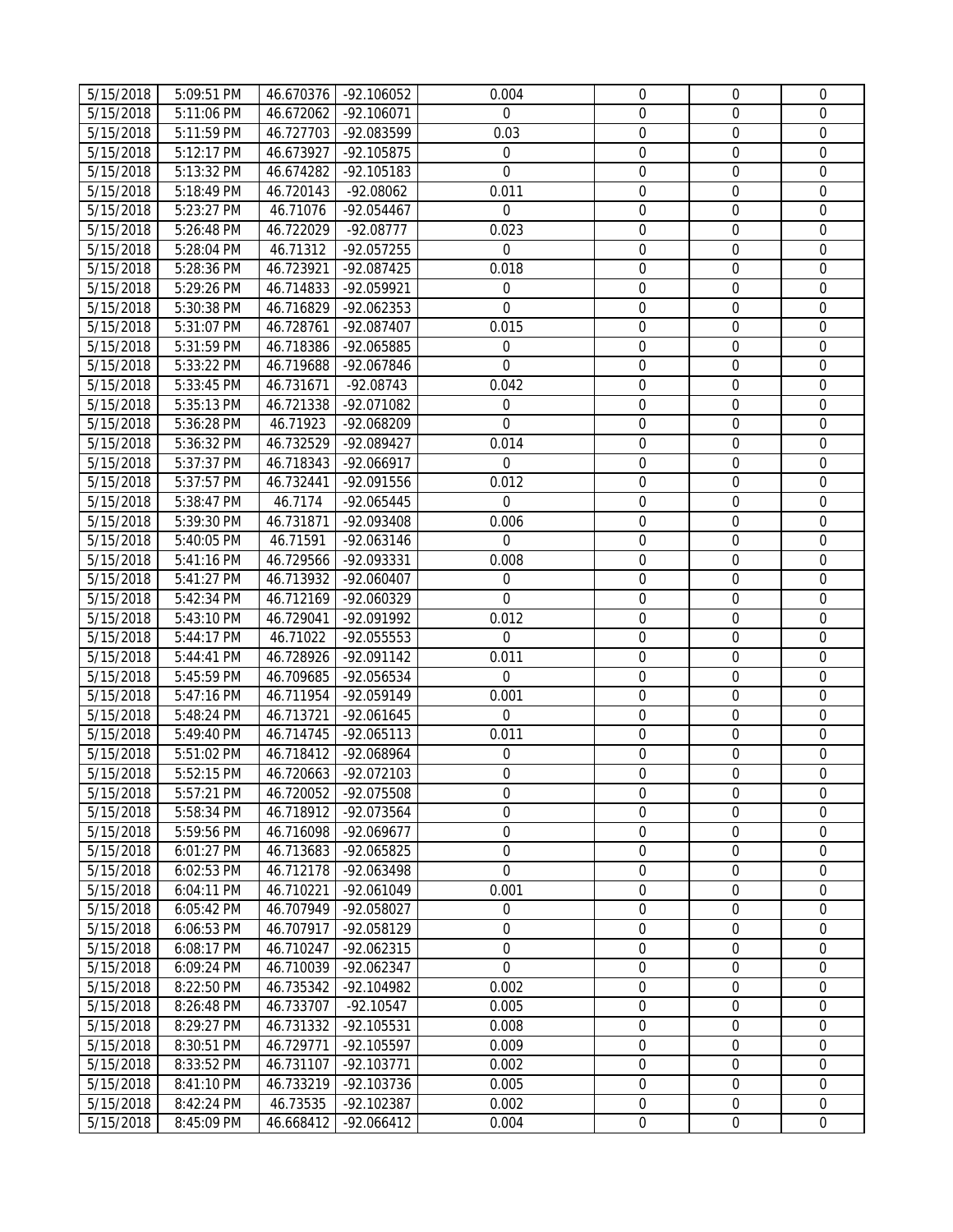| 5/15/2018              | 8:45:39 PM  | 46.732628 | $-92.10092$  | 0.007 | $\mathbf 0$      | $\mathbf 0$      | $\mathbf 0$      |
|------------------------|-------------|-----------|--------------|-------|------------------|------------------|------------------|
| 5/15/2018              | 8:48:43 PM  | 46.731512 | -92.102584   | 0.008 | $\mathbf 0$      | $\mathbf 0$      | $\mathbf 0$      |
| 5/15/2018              | 8:50:12 PM  | 46.73143  | -92.099144   | 0.009 | $\boldsymbol{0}$ | $\mathbf 0$      | $\mathbf 0$      |
| 5/15/2018              | 8:50:14 PM  | 46.665759 | -92.063451   | 0.005 | $\boldsymbol{0}$ | $\mathbf 0$      | $\mathbf 0$      |
| 5/15/2018              | 8:52:05 PM  | 46.731331 | -92.094496   | 0.003 | $\boldsymbol{0}$ | $\boldsymbol{0}$ | $\mathbf 0$      |
| 5/15/2018              | 8:52:53 PM  | 46.663051 | -92.057282   | 0.004 | $\boldsymbol{0}$ | $\mathbf 0$      | $\mathbf 0$      |
| 5/15/2018              | 8:55:37 PM  | 46.730844 | -92.087072   | 0.007 | $\overline{0}$   | $\mathbf 0$      | $\mathbf 0$      |
| 5/15/2018              | 8:58:04 PM  | 46.732559 | -92.089302   | 0.007 | $\mathbf 0$      | $\mathbf 0$      | $\mathbf 0$      |
| 5/15/2018              | 9:00:06 PM  | 46.7327   | -92.09366    | 0.004 | $\boldsymbol{0}$ | $\mathbf 0$      | $\mathbf 0$      |
| 5/15/2018              | 9:00:28 PM  | 46.669355 | -92.047397   | 0.002 | $\mathbf 0$      | $\mathbf 0$      | $\mathbf 0$      |
| 5/15/2018              | 9:02:11 PM  | 46.73237  | -92.098936   | 0.01  | $\boldsymbol{0}$ | $\boldsymbol{0}$ | $\mathbf 0$      |
| 5/15/2018              | 9:05:02 PM  | 46.675603 | -92.037839   | 0.002 | $\boldsymbol{0}$ | $\boldsymbol{0}$ | $\boldsymbol{0}$ |
| 5/15/2018              | 9:05:49 PM  | 46.732698 | -92.099263   | 0.008 | $\boldsymbol{0}$ | $\boldsymbol{0}$ | $\boldsymbol{0}$ |
| 5/15/2018              | 9:07:37 PM  | 46.679582 | -92.041183   | 0.025 | 0                | $\boldsymbol{0}$ | $\boldsymbol{0}$ |
| 5/15/2018              | 9:08:08 PM  | 46.730246 | $-92.101005$ | 0.003 | $\boldsymbol{0}$ | $\boldsymbol{0}$ | $\boldsymbol{0}$ |
| 5/15/2018              | 9:10:02 PM  | 46.681133 | -92.037077   | 0.002 | 0                | $\boldsymbol{0}$ | $\mathbf 0$      |
| 5/15/2018              | 9:10:42 PM  | 46.730222 | -92.096427   | 0.002 | $\boldsymbol{0}$ | $\boldsymbol{0}$ | $\boldsymbol{0}$ |
| 5/15/2018              | 9:12:24 PM  | 46.684209 | $-92.032977$ | 0.001 | 0                | $\boldsymbol{0}$ | $\mathbf 0$      |
| 5/15/2018              | 9:13:24 PM  | 46.730131 | -92.091794   | 0.012 | $\mathbf 0$      | $\mathbf 0$      | $\mathbf 0$      |
| 5/15/2018              | 9:14:48 PM  | 46.730375 | -92.087578   | 0.008 | $\mathbf 0$      | $\mathbf 0$      | $\mathbf 0$      |
| 5/15/2018              | 9:16:04 PM  | 46.686266 | -92.030001   | 0.001 | $\mathbf 0$      | $\mathbf 0$      | $\mathbf 0$      |
| 5/15/2018              | 9:16:44 PM  | 46.728995 | -92.090853   | 0.004 | $\boldsymbol{0}$ | $\boldsymbol{0}$ | $\boldsymbol{0}$ |
|                        |             |           | -92.027998   | 0.004 | $\boldsymbol{0}$ | $\boldsymbol{0}$ | $\mathbf 0$      |
| 5/15/2018              | 9:18:16 PM  | 46.687146 | -92.094602   | 0.002 | $\boldsymbol{0}$ | $\boldsymbol{0}$ | $\mathbf 0$      |
| 5/15/2018              | 9:18:36 PM  | 46.7292   |              |       |                  |                  |                  |
| 5/15/2018              | 9:20:31 PM  | 46.72915  | $-92.10208$  | 0.005 | $\boldsymbol{0}$ | $\boldsymbol{0}$ | $\mathbf 0$      |
| 5/15/2018              | 9:20:50 PM  | 46.688769 | -92.025039   | 0.003 | $\boldsymbol{0}$ | $\boldsymbol{0}$ | $\mathbf 0$      |
| 5/15/2018              | 9:23:05 PM  | 46.690188 | -92.022896   | 0.002 | $\boldsymbol{0}$ | $\boldsymbol{0}$ | $\mathbf 0$      |
| 5/15/2018              | 9:23:33 PM  | 46.727833 | $-92.102061$ | 0.003 | $\boldsymbol{0}$ | $\boldsymbol{0}$ | $\mathbf{0}$     |
| $\overline{5}/15/2018$ | 9:25:09 PM  | 46.688236 | -92.020347   | 0.001 | $\boldsymbol{0}$ | $\boldsymbol{0}$ | $\boldsymbol{0}$ |
| 5/15/2018              | 9:25:30 PM  | 46.727872 | -92.097271   | 0.003 | $\mathbf 0$      | $\mathbf 0$      | $\boldsymbol{0}$ |
| 5/15/2018              | 9:27:34 PM  | 46.727775 | $-92.090722$ | 0.004 | $\boldsymbol{0}$ | $\mathbf 0$      | $\mathbf 0$      |
| $\overline{5}/15/2018$ | 9:29:07 PM  | 46.681797 | -92.010193   | 0.006 | $\boldsymbol{0}$ | $\boldsymbol{0}$ | $\boldsymbol{0}$ |
| 5/15/2018              | 9:29:28 PM  | 46.726589 | -92.087812   | 0.002 | $\mathbf 0$      | $\mathbf 0$      | $\boldsymbol{0}$ |
| 5/15/2018              | 9:30:44 PM  | 46.726537 | -92.092051   | 0.004 | $\boldsymbol{0}$ | $\mathbf 0$      | $\boldsymbol{0}$ |
| 5/15/2018              | 9:32:20 PM  | 46.677708 | -92.010284   | 0.006 | $\boldsymbol{0}$ | $\boldsymbol{0}$ | $\mathbf 0$      |
| 5/15/2018              | 9:33:36 PM  | 46.726616 | -92.096744   | 0.003 | $\overline{0}$   | $\mathbf 0$      | $\mathbf 0$      |
| 5/15/2018              | 9:34:51 PM  | 46.726744 | -92.101131   | 0.004 | $\overline{0}$   | $\mathbf{0}$     | $\mathbf 0$      |
| 5/15/2018              | 9:36:26 PM  | 46.677743 | -92.010291   | 0.005 | 0                | $\mathbf 0$      | $\mathbf{0}$     |
| 5/15/2018              | 9:37:15 PM  | 46.725394 | -92.104518   | 0.003 | 0                | $\boldsymbol{0}$ | 0                |
| 5/15/2018              | 9:38:51 PM  | 46.723062 | -92.105004   | 0.009 | 0                | $\boldsymbol{0}$ | $\boldsymbol{0}$ |
| 5/15/2018              | 9:40:17 PM  | 46.679282 | -92.014158   | 0.004 | $\mathbf 0$      | $\mathbf 0$      | $\mathbf 0$      |
| 5/15/2018              | 9:41:44 PM  | 46.723118 | -92.097525   | 0.014 | $\boldsymbol{0}$ | $\boldsymbol{0}$ | $\mathbf 0$      |
| 5/15/2018              | 9:44:08 PM  | 46.722948 | -92.09292    | 0.012 | $\boldsymbol{0}$ | $\mathbf 0$      | $\mathbf 0$      |
| 5/15/2018              | 9:45:33 PM  | 46.722965 | -92.090697   | 0.011 | $\mathbf 0$      | $\mathbf 0$      | $\Omega$         |
| 5/15/2018              | 9:47:26 PM  | 46.724204 | -92.087069   | 0.008 | 0                | 0                | $\mathbf 0$      |
| 5/15/2018              | 9:47:34 PM  | 46.686025 | -92.020632   | 0.008 | $\mathbf 0$      | $\mathbf 0$      | $\mathbf 0$      |
| 5/15/2018              | 9:49:53 PM  | 46.724203 | -92.095112   | 0.003 | 0                | $\mathbf 0$      | $\mathbf 0$      |
| 5/15/2018              | 9:50:37 PM  | 46.684428 | -92.017457   | 0.011 | $\boldsymbol{0}$ | $\boldsymbol{0}$ | $\mathbf 0$      |
| 5/15/2018              | 9:52:34 PM  | 46.724138 | -92.100887   | 0.006 | 0                | 0                | $\mathbf 0$      |
| 5/15/2018              | 9:54:39 PM  | 46.686133 | -92.023769   |       | 0                | $\boldsymbol{0}$ | $\boldsymbol{0}$ |
| 5/15/2018              | 9:54:56 PM  | 46.725159 | -92.098807   | 0.006 | 0                | $\boldsymbol{0}$ | $\mathbf 0$      |
| 5/15/2018              | 9:57:54 PM  | 46.68358  | -92.021856   | 0.005 | 0                | $\boldsymbol{0}$ | $\boldsymbol{0}$ |
| 5/15/2018              | 9:59:14 PM  | 46.721936 | $-92.10097$  | 0.008 | $\boldsymbol{0}$ | $\boldsymbol{0}$ | $\boldsymbol{0}$ |
| 5/15/2018              | 10:01:04 PM | 46.721984 | $-92.10372$  | 0.005 | $\boldsymbol{0}$ | $\boldsymbol{0}$ | $\mathbf 0$      |